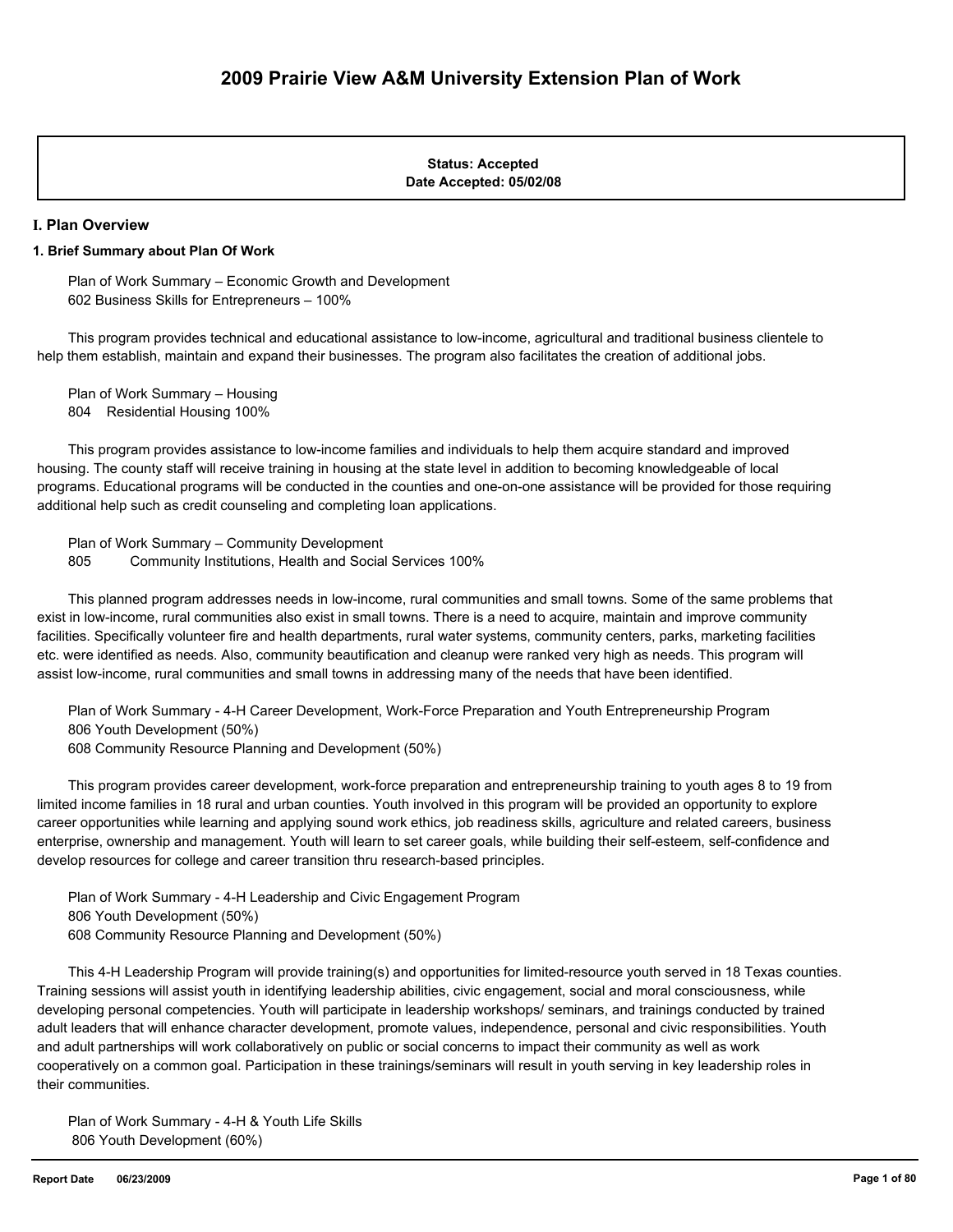803 Sociological and Technological Change Affecting Individuals, Families, and Communities (40%)

 This program provides life skill training to youth ages 8 to 19, from limited resource families in 18 rural and urban counties. Youth involved in this program will be provided an opportunity for mastering social competencies, while strengthening their self- esteem, self-confidence, self reliance, social engagement and interaction skills and ability to make healthy and responsible life choices.

Plan of Work Summary - Natural Resources, Water and the Environment

- 102 Soil, Plant, Water and Nutrient Relationships 60%
- 111 Conservation and Efficient Use of Water 20%
- 123 Management and Sustainability of Forest Resources 20%

 Programs conducted by the Cooperative Extension Program at Prairie View A&M University will be geared towards the needs of small scale and limited resource farmers and will focus on soil testing, nutrient management in the soil, reducing nutrient run-off, water conservation, quality, and rights, and forest stewardship practices utilized by private forest landowners.

 In the area of Soil, Plant, Water and Nutrient Relationships, the Cooperative Extension Program will assist small scale agricultural producers by conducting educational programs focusing on the importance of soil testing as well as hands-on demonstrations on the correct way to take soil samples to be tested. These educational programs will also focus on nutrient management in the soil and ways to reduce nutrient run-off into various water sources.

 The Cooperative Extension Program will conduct programming in the areas of Conservation and Efficient Use of Water for small scale and limited resource farmers. These educational programs will focus on best management practices (BMPs) to conserve water and determine water quality. These educational programs will also include information on water rights as they relate to private landowners as well as defining water districts and their role in assisting private landowners.

 Educational programs in the area of Management and Sustainability of Forest Resources will focus on limited resource producers gaining an understanding of timber management and BMPs for forestry and bidding out and marketing timber.

- Plan of Work Summary Small Farm Financial Management and Marketing
- 601 Economics of Agricultural Production and Farm Management 50%
- 602 Business Management, Finance and Taxation 25%
- 604 Marketing and Distribution Practices 25%

 Programs conducted by the Cooperative Extension Program at Prairie View A&M University will be geared towards the needs of small scale and limited resource farmers and will focus on farm financial management, business planning and the marketing of agricultural products.

 In the area of Economics of Agricultural Production and Farm Management, the Cooperative Extension Program will assist small scale agricultural producers by conducting economic analysis that will assist them to be economically profitable and sustainable. Educational programs focusing on strategies for farm profitability and sustainability will be developed and used in the delivery of extension programs to small scale and limited resource farmers.

 The Cooperative Extension Program will conduct programming in the areas of farm and home planning including farm income, debt and spending as it addresses the area of Business Management and Finance, and Taxation. Educational programs, events, activities and technical assistance will be developed and implemented to address the relevant issues and needs of limited resource farm families.

 Educational programs focusing on alternative and niche markets will be provided to small scale and limited resource agricultural producers. Information about selling high quality products at the local and regional levels will be addressed. Other items included in the area of marketing and distribution practices will focus on gaining an understanding of the agricultural distribution network, better understanding of economic policy and the role that family farms play in the global marketing of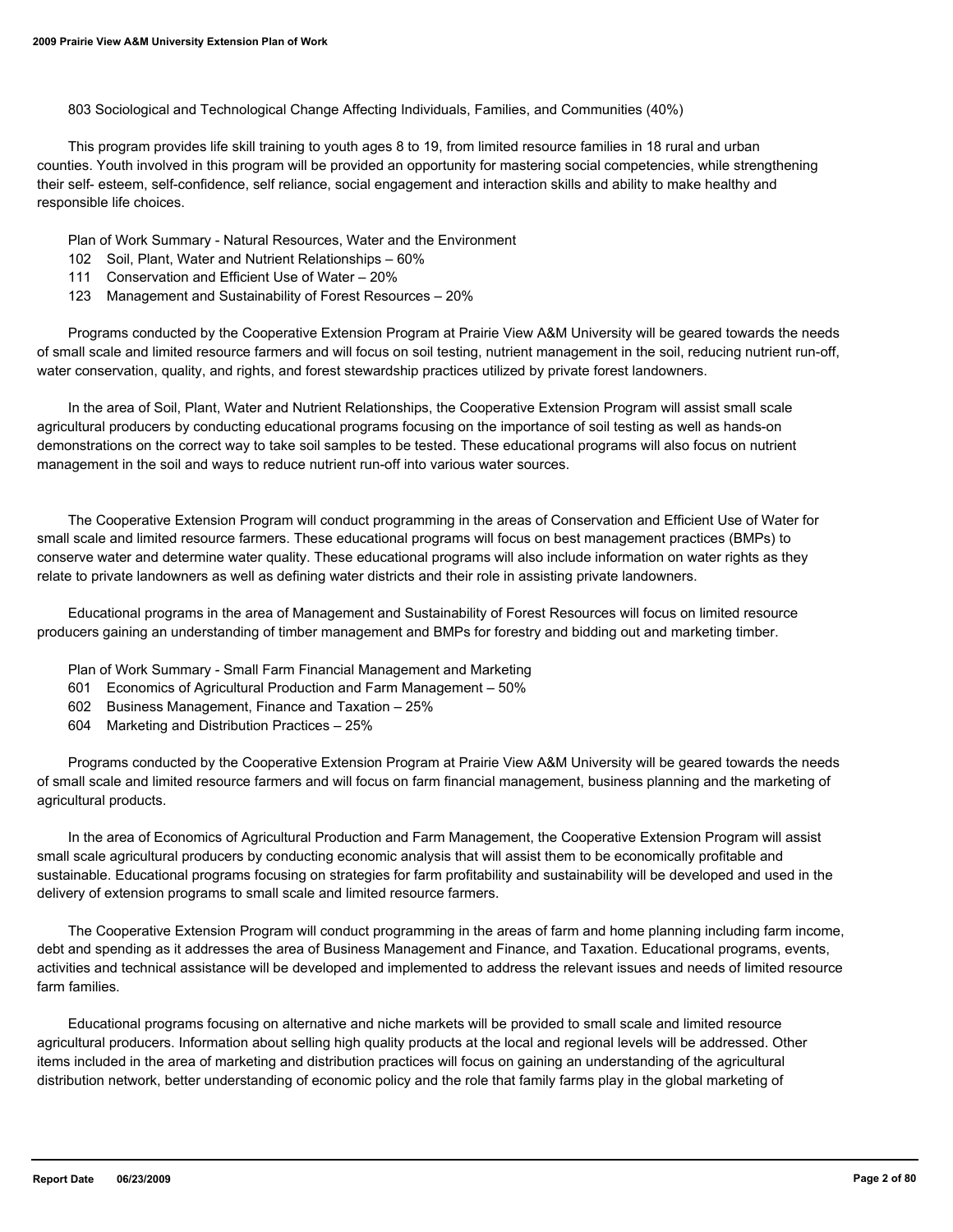agricultural products.

Plan of Work Summary - Sustainable Agriculture Production Systems

102: The determination of relationships between plants and such growth factors as soil, water and nutrients.

205: Evaluation of crop management practices that could enhance plant growth and development.

211: Identification of different measures for controlling horticultural plant pests.

301: Reproduction Performance of Animals

303: Generic Improvement of Animals

 This program will focus on developing a sustainable farming operations focusing on small scale family farms and farmers that are socially disadvantaged. The purpose is to ensure that these agricultural operations are not only profitable but that they are also friendly to the community and the environment.

 In general, these alternatives and sustainable production practices could enhance profitability of farming operations and minimize fluctuation in farm income to improve the economic well being which may improve the quality of life of limited-resource farmers.

 Plan of Work Summary - Human Nutrition KA 703. Nutrition Education and Behavior

 This program provides technical and educational information to limited resource families and individuals to help them understand the importance of nutrition and diet. Research based information will also expand their knowledge and empower them to make better choices for their overall well being.

Plan of Work Summary - Families, Youth and Communities

KA 801 Individual and Family Resource Management

 This program provides limited resource families with information to develop an understanding of how individuals and families obtain and use resources of time, money and human capital to achieve their standard of living and overall quality of life.

 Plan of Work Summary - Families, Youth and Communities KA 802 Human Development and Family Well-being - 100%

 This program provides educational and technical information to limited resource families to strengthen family systems and resiliency. This program engages parents and their children in informal learning activities and guidance to access available resources.

#### **Estimated Number of Professional FTEs/SYs total in the State.**

| Year | <b>Extension</b> |      | Research |         |  |
|------|------------------|------|----------|---------|--|
|      | 1862             | 1890 | 1862     | 1890    |  |
| 2009 | 0.0              | 68.0 | 0.0      | $0.0\,$ |  |
| 2010 | 0.0              | 68.0 | 0.0      | $0.0\,$ |  |
| 2011 | 0.0              | 69.0 | 0.0      | $0.0\,$ |  |
| 2012 | 0.0              | 69.0 | 0.0      | $0.0\,$ |  |
| 2013 | 0.0              | 69.0 | 0.0      | $0.0\,$ |  |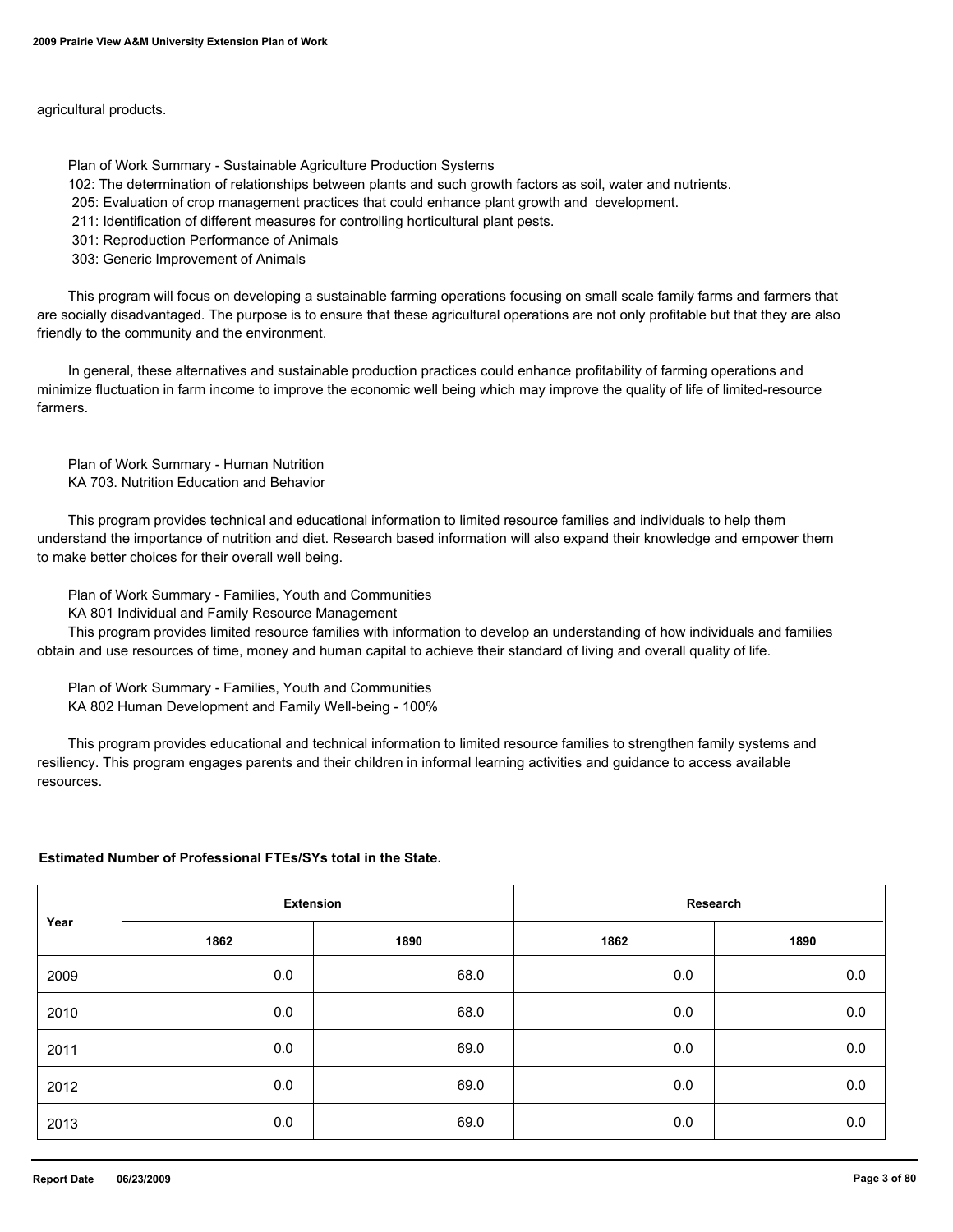#### **II. Merit Review Process**

## **1. The Merit Review Process that will be Employed during the 5-Year POW Cycle**

● External University Panel

## **2. Brief Explanation**

 Cooperative Extension Program Administrative Leaders serve as merit reviewers for the Federal Plan of Work, the Federal Report of Accomplishments and Results, and associated grants and contracts.The team is comprised of senior administrative staff and program leaders. This leadership is responsible for the oversight and management of all programs conducted by Extension staff members.

## **III. Evaluation of Multis & Joint Activities**

## **1. How will the planned programs address the critical issues of strategic importance, including those identified by the stakeholders?**

 The planned programs resulted from the program development process. These programs were developed based on the critical issues and problems that were identified as priority and needing to be addressed.

 Each program addresses issues and problems that ranked high among stakeholders in the program development process. The Extension Program Council in each county, which is composed of program committees and task forces, directs county staff in developing annual performance plans or plans of work. These plans support, or, in most instances coincide with many of the state planned programs and address other local issues and problems of strategic importance.

## **2. How will the planned programs address the needs of under-served and under-represented populations of the State(s)?**

 The planned programs of the Cooperative Extension Program at Prairie View A&M University are targeted to reach under-served and under-represented populations, and results will be based on the needs of these populations. Evidence will show the significant impacts made in addressing many of the priority needs of clientele in these groups. In addressing the needs, clientele will show desired changes and improvement in their quality of life. Clientele will also show positive changes in behavior and attitude; adopt recommended practices; increase household and farm incomes; improve living conditions and improve health status. In addition, clientele will enhance their neighborhoods, communities and overall situation through impact indicators included within the planned programs.

## **3. How will the planned programs describe the expected outcomes and impacts?**

 For each planned program, assumptions are made and indicators of results are developed. These indicators of results include both outputs and outcomes which are expectations of the programs for staff and clientele. The program leaders will meet with their respective staff members to thoroughly discuss each planned program.

## **4. How will the planned programs result in improved program effectiveness and/or efficiency?**

 Within the meetings of the program leaders with their respective staff members, discussions will take place on the expectations and implementation of the planned programs. Program leaders will thoroughly cover each planned program and identify resources that the county staff can draw on to assist with conducting some of the activities. The planned programs were not developed with the intent that the 1890 Extension staff will provide all of the educational assistance. Other institutions, agencies and organizations will be involved in the implementation of the planned programs. This approach will increase staff members understanding of the planned programs and will involve outside resources resulting in improved effectiveness and efficiency.

## **IV. Stakeholder Input**

## **1. Actions taken to seek stakeholder input that encourages their participation**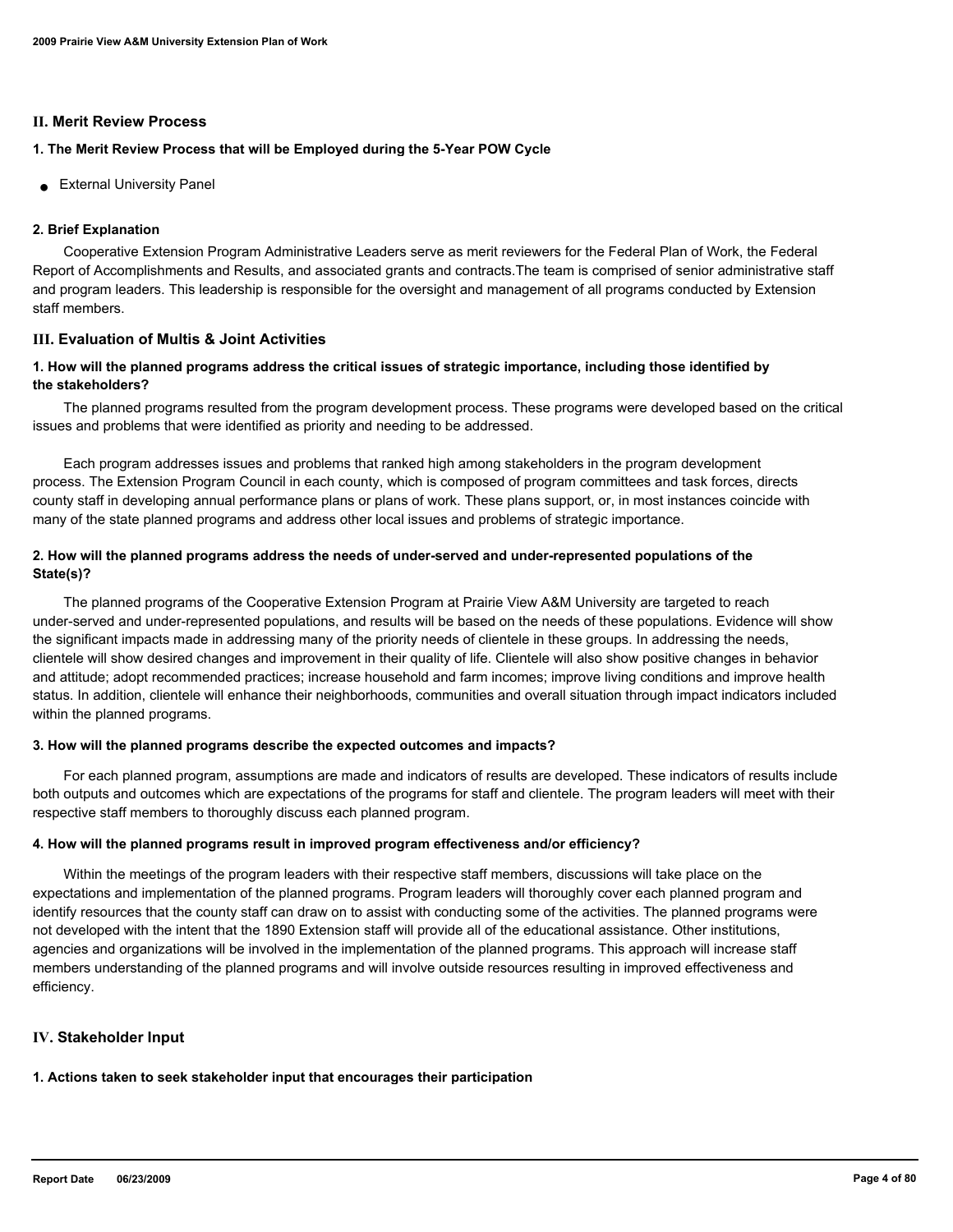- Targeted invitation to traditional stakeholder individuals
- Targeted invitation to non-traditional stakeholder groups
- Targeted invitation to non-traditional stakeholder individuals
- Targeted invitation to traditional stakeholder groups

#### **Brief explanation.**

 The Cooperative Extension Program (CEP) uses multiple methods to reach stakeholder groups within the State of Texas. Open forums are used at the county level to solicit input from clientele. Stakehold input also comes from local clientele, commodity/special interest groups, county committees, and elected officials.Staff members also monitor trend data and emerging issues.

### **2(A). A brief statement of the process that will be used by the recipient institution to identify individuals and groups stakeholders and to collect input from them**

#### **1. Method to identify individuals and groups**

- Open Listening Sessions
- **Needs Assessments**
- Use Advisory Committees
- Other (Meetings with stakeholder groups.)

#### **Brief explanation.**

 The basis for Texas Extension's relevance in the State of Texas is grassroots involvement. Texas Extension utilizes Open Listening Sessions as part of the grassroots Texas Community Futures Forum (TCFF) process. These sessions provide local clientele the opportunity to voice their opinion on issues of importance to their lives and the lives of others in their community. The TCFF process was implemented in 2004.Information from other stakeholders is obtained in various ways. Regular meetings are held with various commodity and interest groups. These groups provide input into programmatic decisions including development of new efforts, modification of existing efforts, and termination of programs that are no longer relevant. Finally, various subject matter groups employ the use of surveys and other needs assessment processes to gain information specifically about their subject area. Data from these processes are used to develop programs to address issues.Also, Extension utilizes Leadership Advisory Boards which serve as a conduit to local citizens and their needs.bbb

### **2(B). A brief statement of the process that will be used by the recipient institution to identify individuals and groups who are stakeholders and to collect input from them**

#### **1. Methods for collecting Stakeholder Input**

- Meeting with the general public (open meeting advertised to all)
- Meeting with traditional Stakeholder groups
- Meeting with invited selected individuals from the general public
- Meeting with traditional Stakeholder individuals

#### **Brief explanation**

Cooperative Extension use various stakeholder assessment processes.Meeting with stakeholder input are an ongoing part of the process.Also, surveys are conducted in the for areas in which Extension focuses including Agriculture & Natural Resources, Family & Consumer Sciences, Community & Economic Development and 4-H & Youth Development.Individuals who complete these surveys help to provide the determine the educational directions for the state.

#### **3. A statement of how the input will be considered**

● In the Staff Hiring Process

#### **Brief explanation.**

 Data from the various stakeholder input processes are used to direct programming efforts at the local, district, regional, and state levels. Data from all stakeholder input processes were brought together in the summer of 2004 to develop action plans to address issues. These plans were developed at the local, regional, and state levels depending on the scope of the issue. These actions plans are currently being used by local and state faculty to develop specific educational program plans to address issues of importance.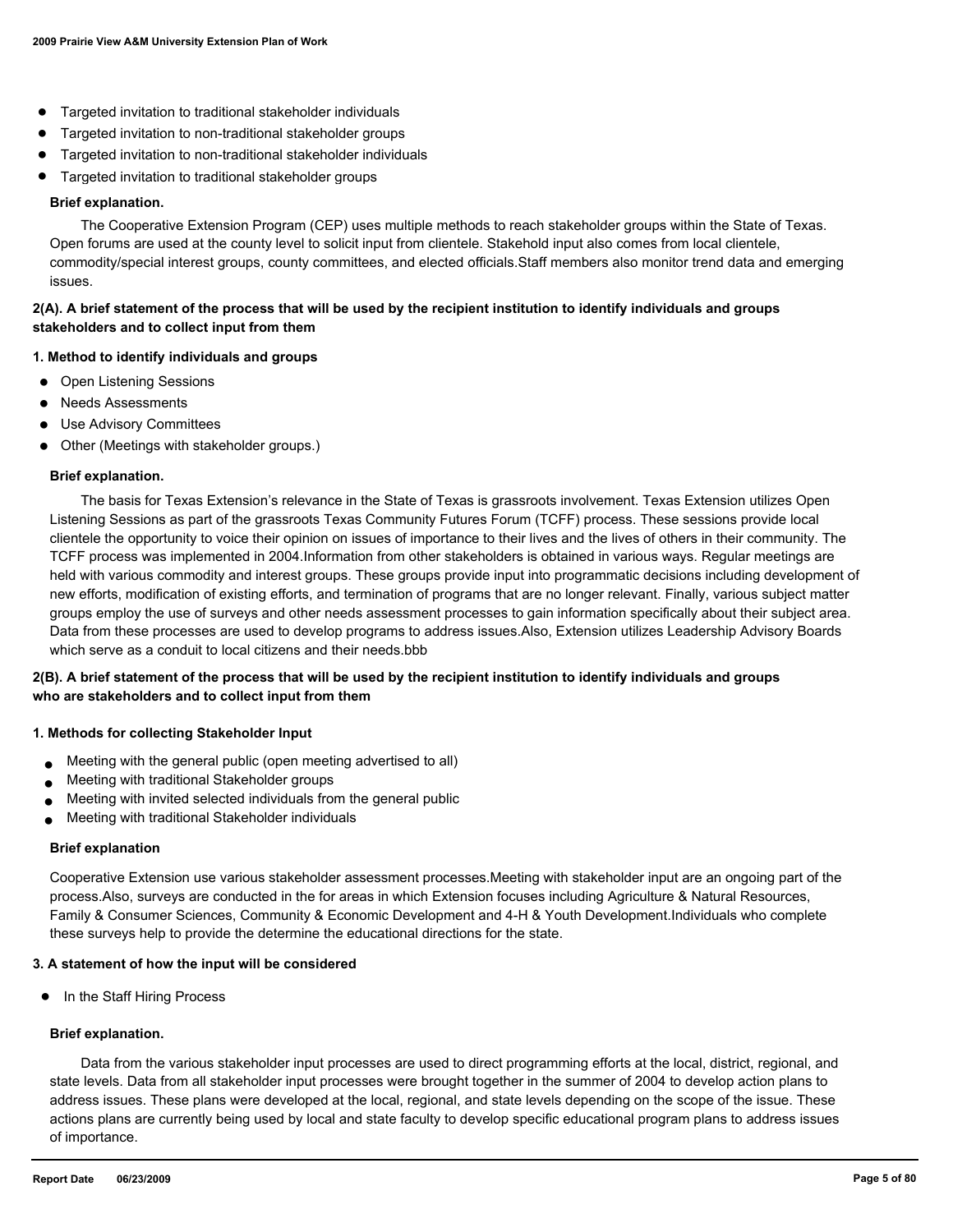# **V. Planned Program Table of Content**

| <b>S. NO.</b>  | <b>PROGRAM NAME</b>                                                               |
|----------------|-----------------------------------------------------------------------------------|
| 1              | 4-H Leadership and Civic Engagement Program                                       |
| $\overline{2}$ | 14-H & Youth Life Skills                                                          |
| 3              | 4-H Career Development, Work-Force Preparation and Youth Entrepreneurship Program |
| 4              | Economic Growth & Development                                                     |
| 5              | Housing                                                                           |
| 6              | Community Development                                                             |
| 7              | Sustainable Agriculture Production Systems                                        |
| 8              | Small Farm Financial Management and Marketing                                     |
| 9              | Natural Resources, Water and the Environment                                      |
| 10             | Families, Youth and Communities - 1                                               |
| 11             | Human Nutrition                                                                   |
| 12             | Families, Youth and Communities - 2                                               |
| 13             | Human Health and Well-Being                                                       |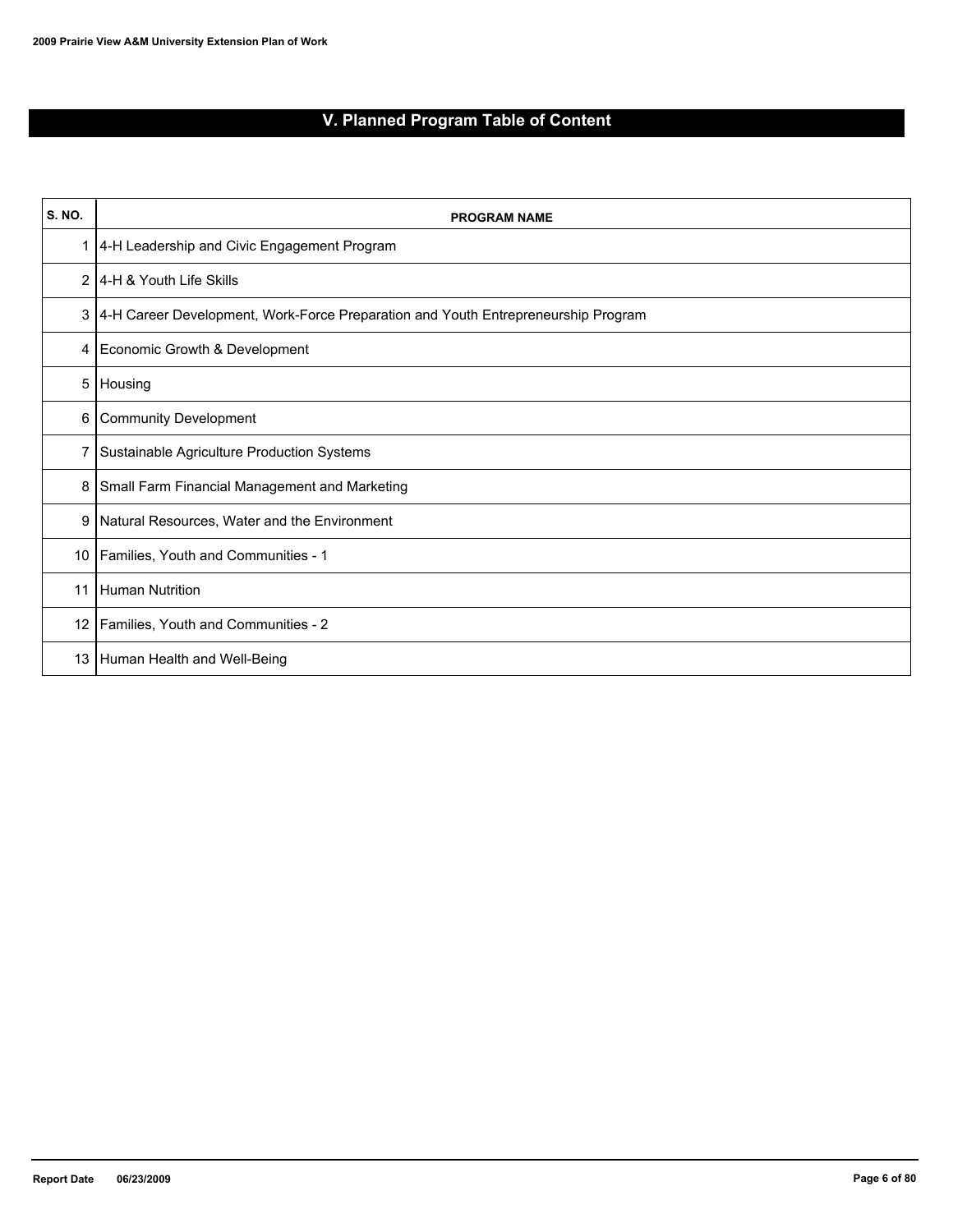## **V(A). Planned Program (Summary)**

### **Program #1**

### **1. Name of the Planned Program**

4-H Leadership and Civic Engagement Program

### **2. Brief summary about Planned Program**

 This 4-H Leadership Program will provide training(s) and opportunities for limited-resource youth served in only 18 Texas counties. Training sessions will assist youth in identifying leadership abilities, civic engagement, social and moral consciousness, while developing personal competencies. Youth will participate in leadership workshops/ seminars, and trainings conducted by trained adult leaders that will enhance character development, promote values, independence, personal and civic responsibilities. Youth and adult partnerships will work collaboratively on public or social concerns to impact their community as well as work cooperatively on a common goal. Participation in these trainings/seminars will result in youth serving in key leadership roles in their communities.

- **3. Program existence :** Intermediate (One to five years)
- **4. Program duration :** Medium Term (One to five years)
- **5. Expending formula funds or state-matching funds :** Yes
- **6. Expending other than formula funds or state-matching funds :** No

## **V(B). Program Knowledge Area(s)**

### **1. Program Knowledge Areas and Percentage**

| KA<br>Code | <b>Knowledge Area</b>                       | %1862<br><b>Extension</b> | %1890<br><b>Extension</b> | %1862<br>Research | %1890<br>Research |
|------------|---------------------------------------------|---------------------------|---------------------------|-------------------|-------------------|
| 608        | Community Resource Planning and Development |                           | 45%                       |                   |                   |
| 806        | Youth Development                           |                           | 55%                       |                   |                   |
|            | <b>Total</b>                                |                           | 100%                      |                   |                   |

## **V(C). Planned Program (Situation and Scope)**

### **1. Situation and priorities**

 Rapid changes in society and adverse affects of risky environmental factors have influenced youth in communities in dramatic and unpredictable ways. Research has noted that the 21st century has been entered with a dramatic deficit of leaders. This deficit is not a deficit of leadership, but a deficit in leadership development. This lack of leadership skills is most noticeable in teens. In only 18 Texas counties, communities are facing the continued challenges of nurturing and sustaining leaders and positive role models. There is a growing awareness of youth potential for being capable individuals for taking on leadership roles, voicing opinions, identifying solutions and partnering with adults to create change to address the challenges faced by many Texas communities. Thus, limited resource youth often lack the opportunity to serve in leadership roles that provide them with meaningful experiences of feeling capable for holding these positions. There is a need to provide youth from diverse backgrounds with the necessary skills to assist them in becoming competent and confident, so that they feel satisfied and contribute to society. Research notes that youth are capable of learning leadership skills and becoming socially conscious individuals. On the other hand, it has been noted by researchers that many limited resource youth feel unconnected to their community, are unaware of their leadership potential and lack positive adult mentorship opportunities. Thus, there is a growing need for developing young leaders to preserve and sustain communities, and improve the quality of life for both the community and themselves.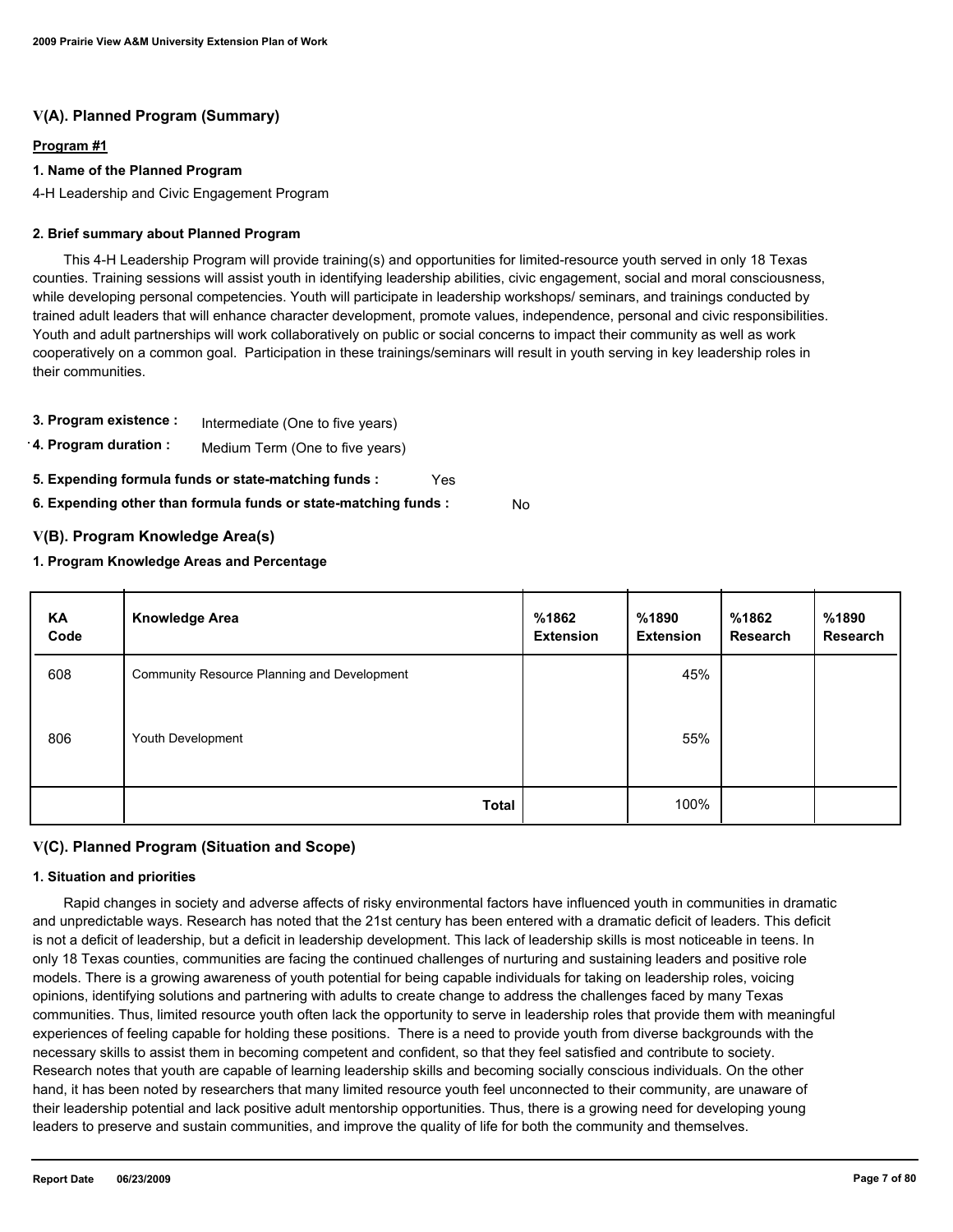This program is designed to engage youth in learning concepts about membership and belonging, roles of leadership and leading, community service, partnering with adults, team work, decision-making, problem solving, reasoning and communication. Also this program will develop personal qualities such as responsibility, self-esteem, integrity. Values of courage, community, commitment, fairness and justice will be explored in relation to problem solving.

#### **2. Scope of the Program**

● In-State Extension

### **V(D). Planned Program (Assumptions and Goals)**

#### **1. Assumptions made for the Program**

 This leadership program is based on the assumption that youth are capable of far more than society typically expects, and leadership development skills are learned. It is also assumed that membership has a positive influence on adolescent identity, confidence, and sense of community connectedness. This youth leadership program will allow youth to engage in collaborative actions and social causes, membership in groups, modeling leadership behavior thru holding offices and leading others, and strengthen and connect service and civic engagement for community change.

 Youth leadership development is a process that prepares youth to meet the challenges of adolescence and adulthood through a series of activities intended to help them become socially, morally, emotionally, physically and cognitively competent. Thus these competencies will be taught through a series of training sessions, group dialogue, service learning activities, becoming officers, partnering with adults, and engaging in civic and social causes. Volunteers (adults and teens) will be trained by extension agents to guide youth, and assist them to identify public issues/concerns, analyze strengths and weaknesses, and set and achieve community and personal goals.

#### **2. Ultimate goal(s) of this Program**

 Expose limited resource youth to leadership opportunities, service learning governance, youth and adult partnerships, and volunteerism.

 Create stability in a community by providing skilled and talented, self confident, self-sufficient, self-actualization and generally reliable youth to create opportunities to revitalize the communities in which they reside.

Become stakeholders in the community through service learning

### **V(E). Planned Program (Inputs)**

#### **1. Estimated Number of professional FTE/SYs to be budgeted for this Program**

| Year | <b>Extension</b> |       | Research |      |  |
|------|------------------|-------|----------|------|--|
|      | 1862             | 1890  | 1862     | 1890 |  |
| 2009 | 0.0              | $7.0$ | 0.0      | 0.0  |  |
| 2010 | 0.0              | 7.0   | 0.0      | 0.0  |  |
| 2011 | 0.0              | 7.0   | 0.0      | 0.0  |  |
| 2012 | 0.0              | $7.0$ | 0.0      | 0.0  |  |
| 2013 | 0.0              | 7.0   | 0.0      | 0.0  |  |

#### **V(F). Planned Program (Activity)**

### **1. Activity for the Program**

 Career Awareness Youth Leadership Laboratory Educational leadership workshops **Newsletters**  Club organizations Leadership camps and retreats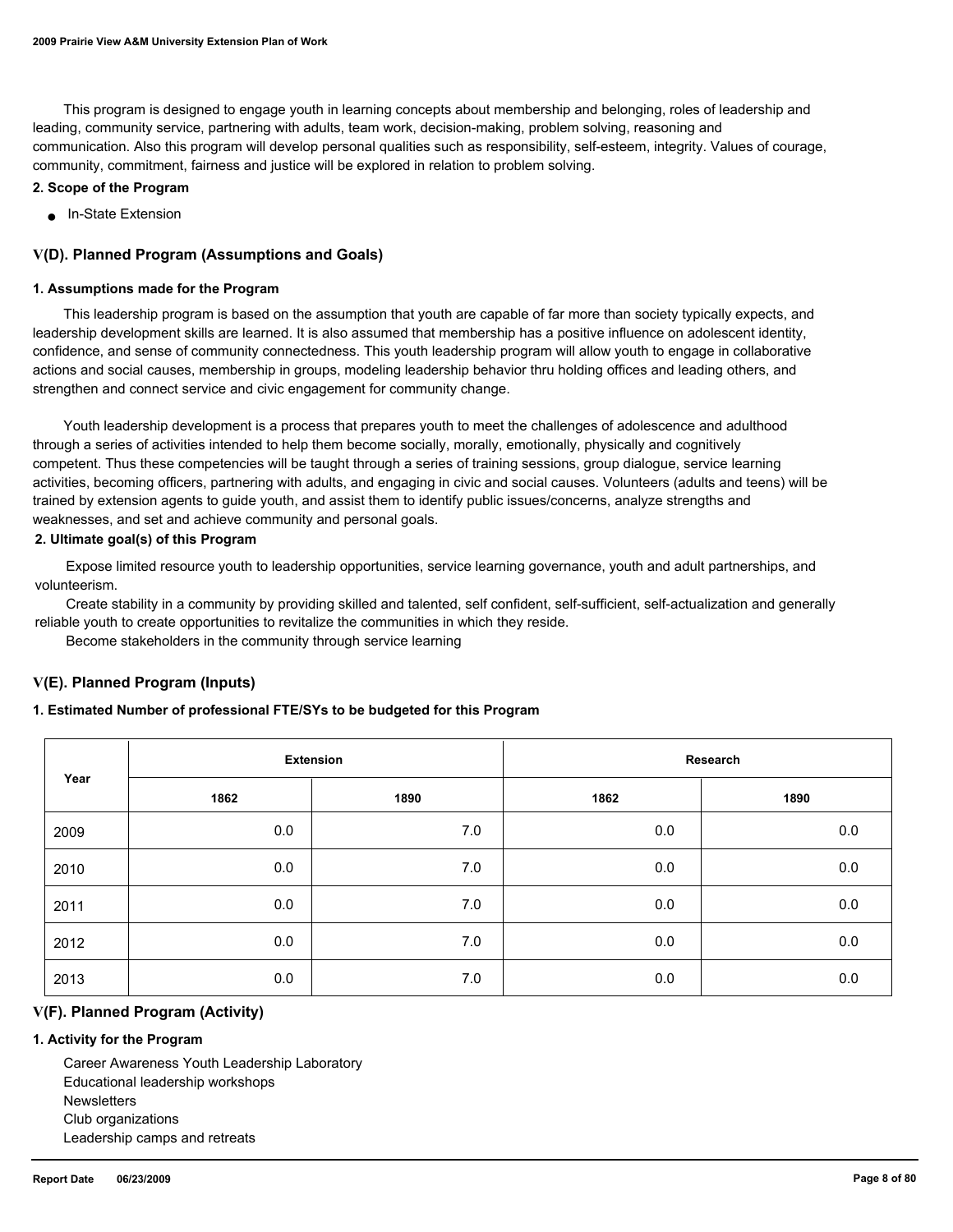4-H clubs officer trainings Adult leaders' institute Local, state and national leadership events (State and National Congress and Conference)

### **2. Type(s) of methods to be used to reach direct and indirect contacts**

| <b>Extension</b>                                                                                                                                   |                                                                                                 |  |  |  |
|----------------------------------------------------------------------------------------------------------------------------------------------------|-------------------------------------------------------------------------------------------------|--|--|--|
| <b>Direct Methods</b>                                                                                                                              | <b>Indirect Methods</b>                                                                         |  |  |  |
| One-on-One Intervention<br>Other 2 (Educational Tours)<br><b>Group Discussion</b><br>Workshop<br>Demonstrations<br>Other 1 (Leadership Laboratory) | Web sites<br>$\bullet$<br><b>Newsletters</b><br><b>Public Service Announcement</b><br>$\bullet$ |  |  |  |

#### **3. Description of targeted audience**

 Limited-resource youth, age 8 thru 19 Limited-resource adult volunteers

### **V(G). Planned Program (Outputs)**

#### **1. Standard output measures**

#### **Target for the number of persons(contacts) to be reached through direct and indirect contact methods**

|      | <b>Direct Contacts Adults</b> | <b>Indirect Contacts Adults</b> | <b>Direct Contacts Youth</b> | <b>Indirect Contacts Youth</b> |
|------|-------------------------------|---------------------------------|------------------------------|--------------------------------|
| Year | <b>Target</b>                 | Target                          | <b>Target</b>                | <b>Target</b>                  |
| 2009 | 850                           | 2675                            | 3200                         | 10000                          |
| 2010 | 875                           | 2700                            | 3500                         | 10200                          |
| 2011 | 900                           | 2800                            | 3800                         | 10500                          |
| 2012 | 900                           | 2800                            | 3800                         | 10500                          |
| 2013 | 900                           | 2800                            | 3800                         | 10500                          |

#### **2. (Standard Research Target) Number of Patent Applications Submitted**

#### **Expected Patent Applications**

| 2009:0 | 2010:0 | 2011:0 | 2012:0 | 2013:0 |
|--------|--------|--------|--------|--------|
|--------|--------|--------|--------|--------|

#### **3. Expected Peer Review Publications**

| Year | <b>Research Target</b> | <b>Extension Target</b> | Total |
|------|------------------------|-------------------------|-------|
| 2009 | υ                      |                         | 0     |
| 2010 | υ                      |                         | 0     |
| 2011 | O                      |                         | 0     |
| 2012 | υ                      |                         | 0     |
| 2013 | 0                      |                         | 0     |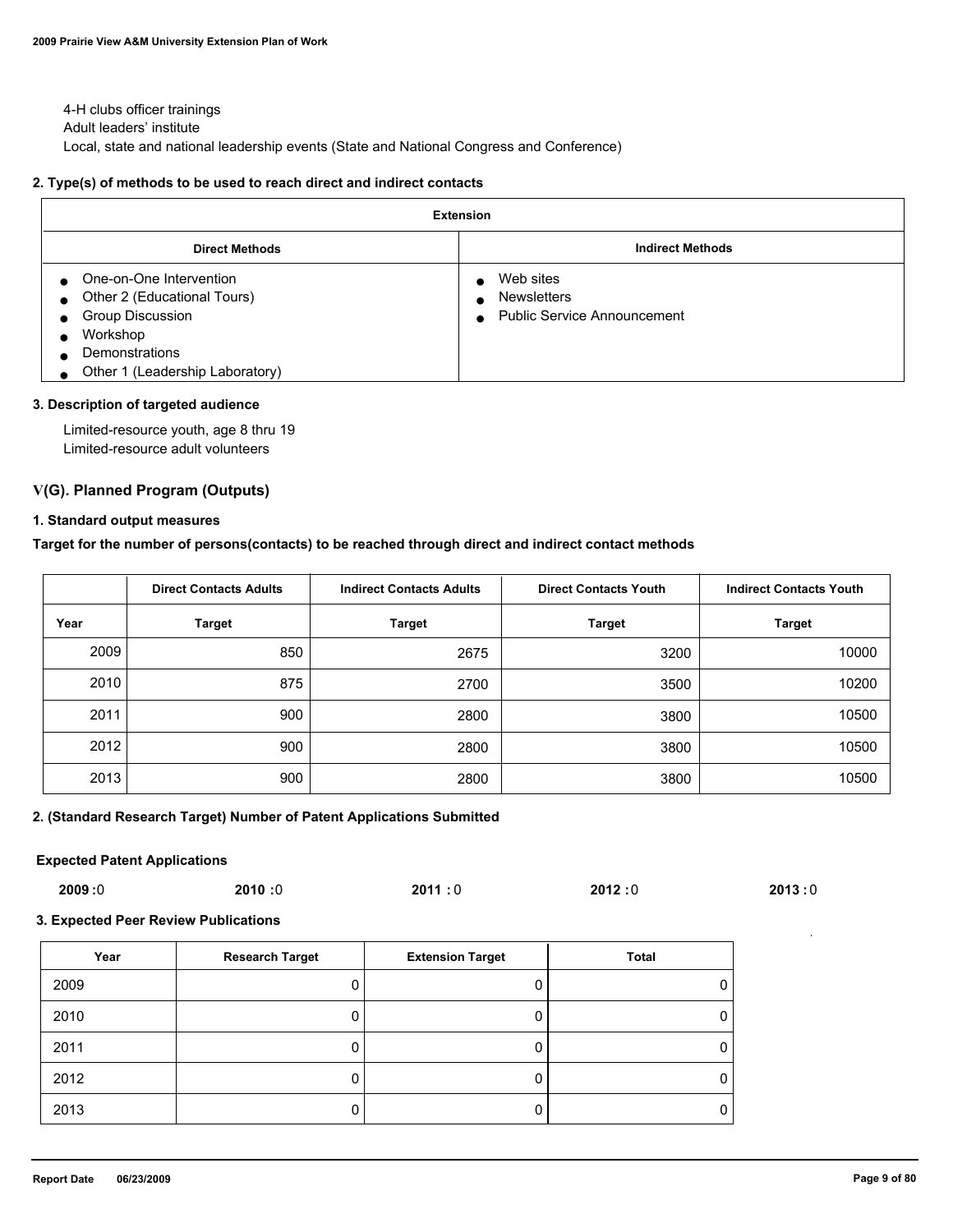## **V(H). State Defined Outputs**

## **1. Output Target**

Leadership Trainings for adult leaders Train adult leaders to work with youth Train youth Conduct a Career Awareness & Youth ● Leadership Laboratory Conduct educational leadership workshops Develop newsletters Organize youth into groups and clubs Implement leadership camps and retreats Involve youth in 4-H clubs officer trainings

| 2010:550<br>2011:550<br>2009:541<br>2012:550 | 2013:550 |
|----------------------------------------------|----------|
|----------------------------------------------|----------|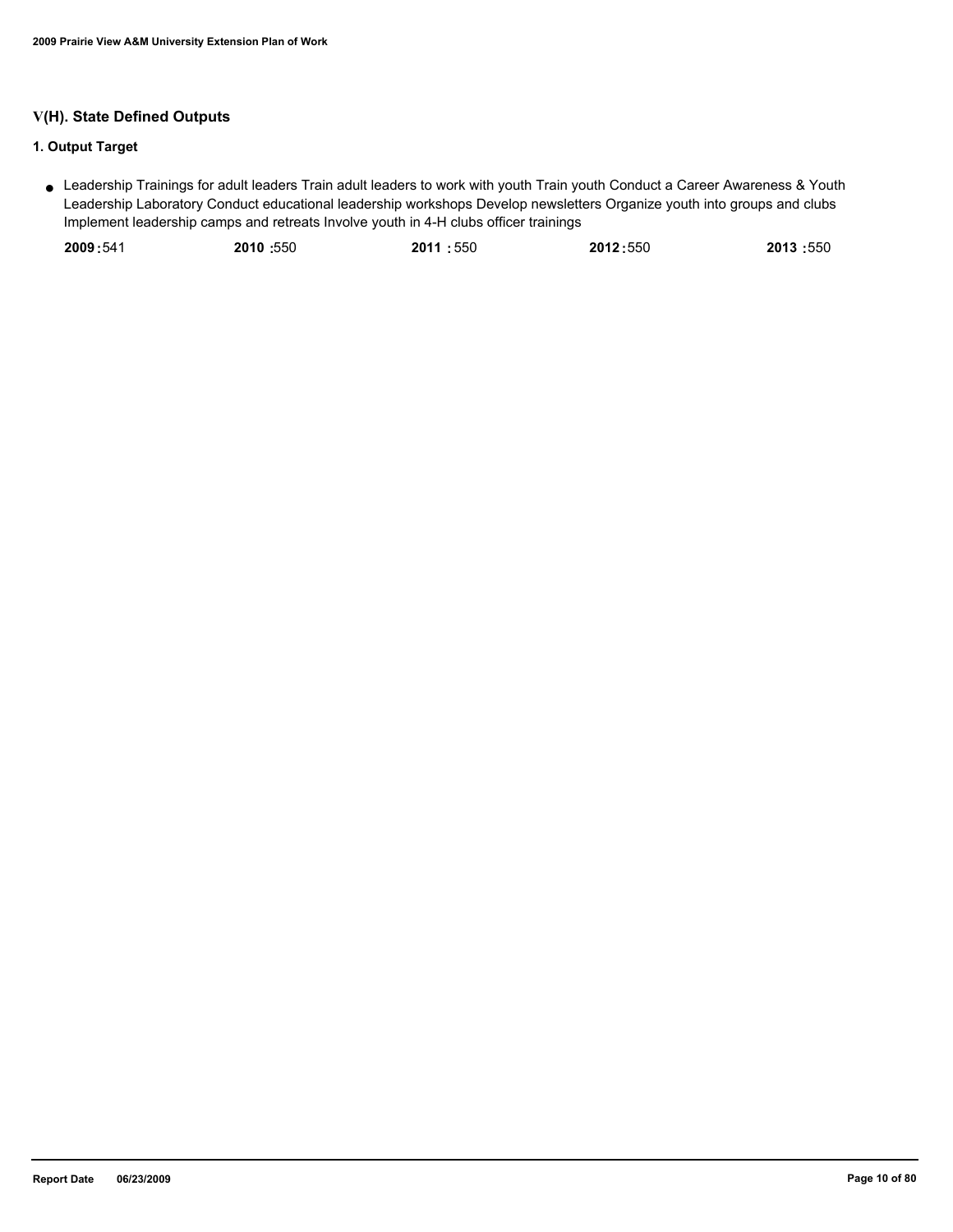## **V(I). State Defined Outcome**

| O. No | <b>Outcome Name</b>                                                                                                                                                                                                     |
|-------|-------------------------------------------------------------------------------------------------------------------------------------------------------------------------------------------------------------------------|
|       | youth adopt leadership skills youth serve as 4-H officers youth serve on a community board youth and adult<br>partnerships form youth participate in an organized club/group youth change behaviors and gain a sense of |
|       | belonging                                                                                                                                                                                                               |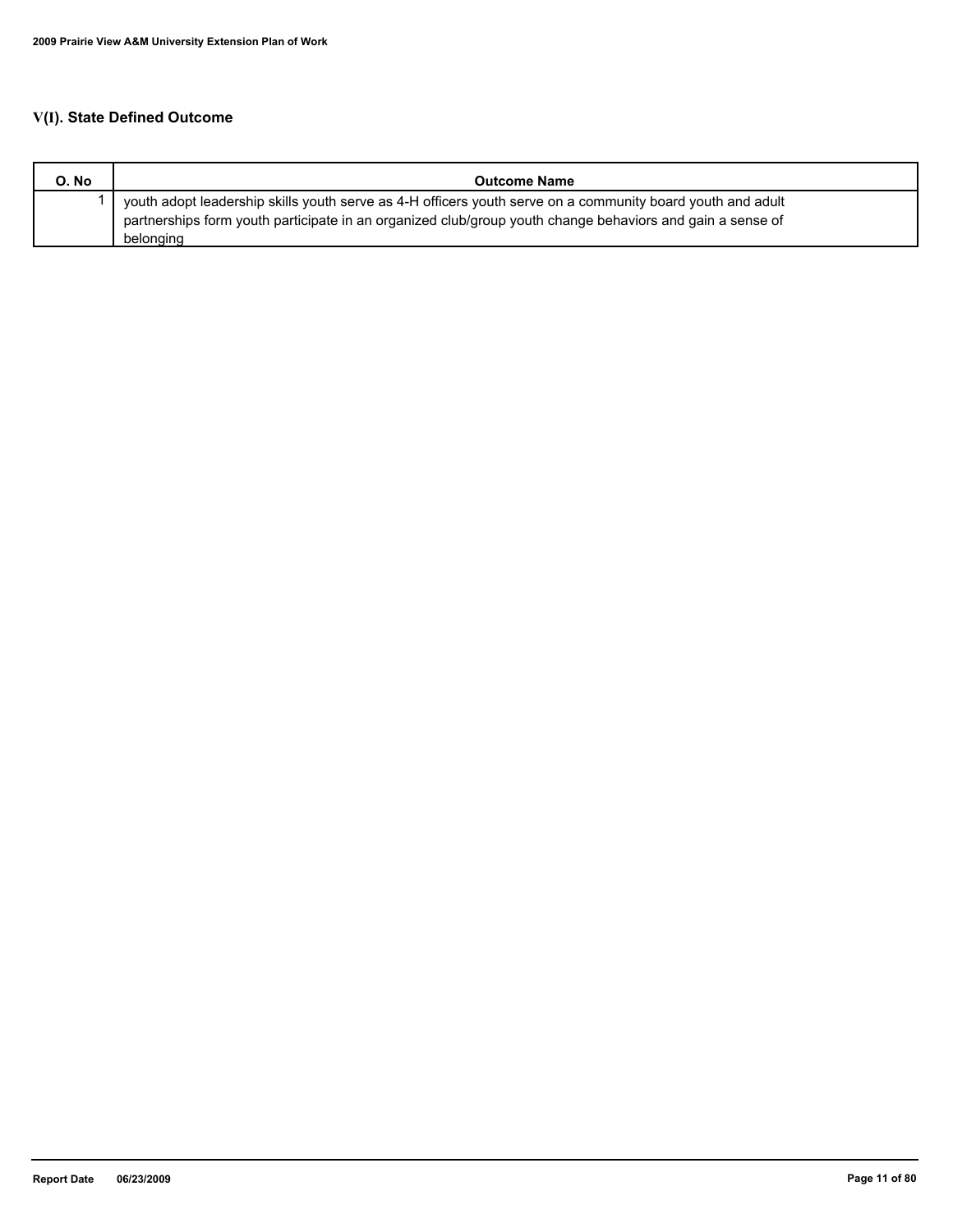#### **Outcome #1**

### **1. Outcome Target**

youth adopt leadership skills youth serve as 4-H officers youth serve on a community board youth and adult partnerships form youth participate in an organized club/group youth change behaviors and gain a sense of belonging

| 2. Outcome Type : | Change in Action Outcome Measure |           |           |           |
|-------------------|----------------------------------|-----------|-----------|-----------|
| 2009:1999         | 2010:2199                        | 2011:2300 | 2012:2300 | 2013:2300 |

### **3. Associated Institute Type(s)**

•1890 Extension

### **4. Associated Knowledge Area(s)**

● 806 - Youth Development

### **V(J). Planned Program (External Factors)**

#### **1. External Factors which may affect Outcomes**

- Economy
- Populations changes (immigration,new cultural groupings,etc.)
- Competing Programatic Challenges
- Other (social environmental changes)
- Competing Public priorities
- Appropriations changes

#### **Description**

Changes in funding as well as the population will affect outcomes of the program.

### **V(K). Planned Program (Evaluation Studies and Data Collection)**

### **1. Evaluation Studies Planned**

- Before-After (before and after program)
- Retrospective (post program)
- Comparisons between different groups of individuals or program participants experiencing different levels of program intensity.
- After Only (post program)

#### **Description**

Pre and post test as well as comparisons between participants will be used.

#### **2. Data Collection Methods**

- Sampling
- Whole population
- Other (surveys and monthly reports)
- **Tests**
- Observation

#### **Description**

Data will be collected from participants using several methods including surveys, observation and sampling of the population.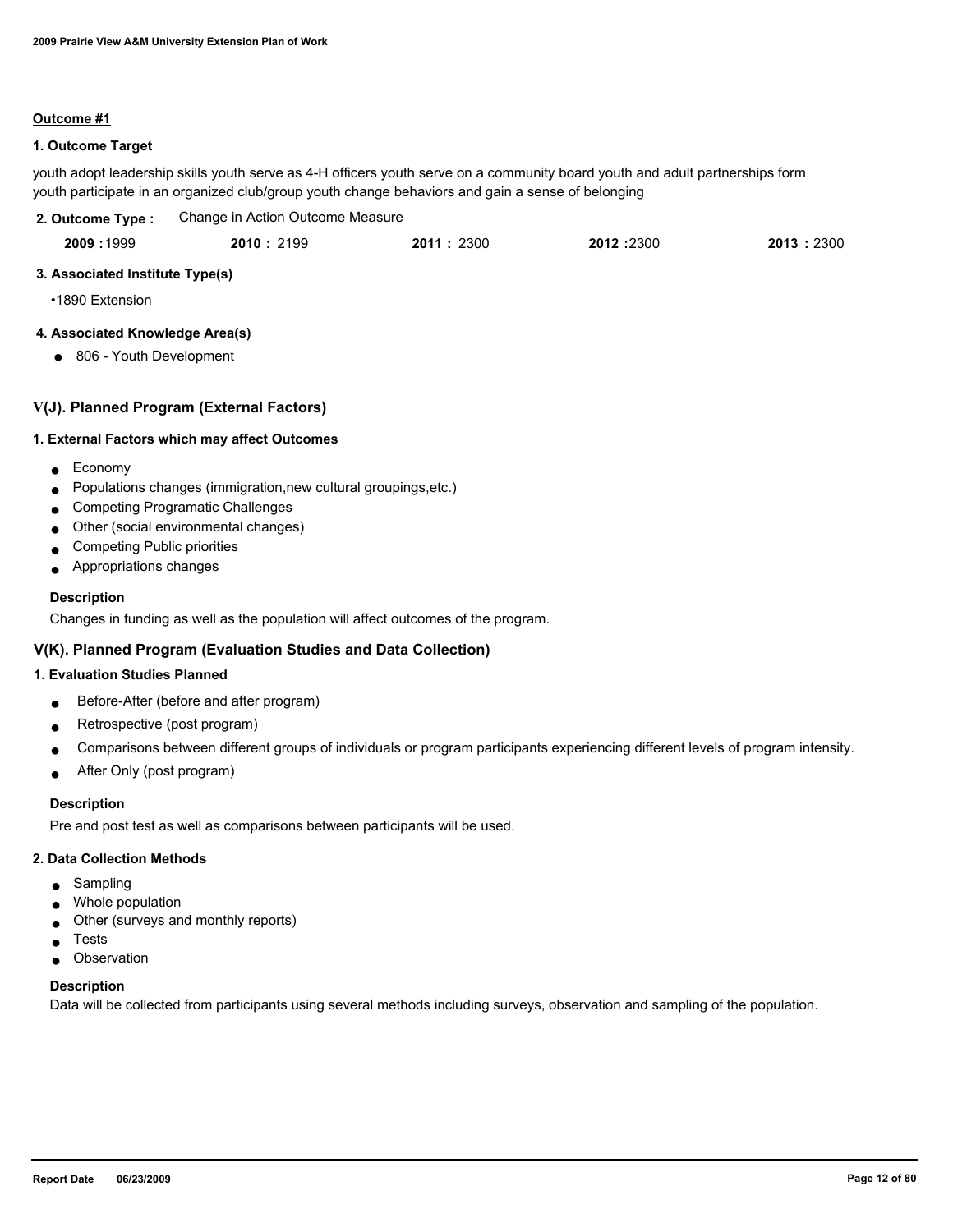## **V(A). Planned Program (Summary)**

#### **Program #2**

### **1. Name of the Planned Program**

4-H & Youth Life Skills

### **2. Brief summary about Planned Program**

 This program provides life skill training to youth ages 8 to 19, from limited resource families in 18 rural and urban counties. Youth involved in this program will be provided an opportunity for mastering social competencies, while strengthening their self- esteem, self-confidence, self reliance, social engagement and interaction skills and ability to make healthy and responsible life choices.

- **3. Program existence :** Intermediate (One to five years)
- **4. Program duration :** Medium Term (One to five years)
- **5. Expending formula funds or state-matching funds :** Yes

**6. Expending other than formula funds or state-matching funds :** No

### **V(B). Program Knowledge Area(s)**

### **1. Program Knowledge Areas and Percentage**

| ΚA<br>Code | <b>Knowledge Area</b>                                                                    | %1862<br><b>Extension</b> | %1890<br><b>Extension</b> | %1862<br><b>Research</b> | %1890<br>Research |
|------------|------------------------------------------------------------------------------------------|---------------------------|---------------------------|--------------------------|-------------------|
| 803        | Sociological and Technological Change Affecting<br>Individuals, Families and Communities |                           | 40%                       |                          |                   |
| 806        | Youth Development                                                                        |                           | 60%                       |                          |                   |
|            | <b>Total</b>                                                                             |                           | 100%                      |                          |                   |

### **V(C). Planned Program (Situation and Scope)**

#### **1. Situation and priorities**

 In every Texas county the1890 Cooperative Extension Program is implemented, it has been noted by the constituents from both rural and urban counties, that while their presence is highly regarded and their influence is positive, there still exist an ongoing and pervasive need for more educational programs and opportunities in the target area of life skill development for children and youth.Census records indicate the number of youth in Texas has increased ten-fold over the last 50 plus years due largely to growing Hispanic population. The youth population is comprised of youngsters from increasingly diverse social, linguistic, educational, economic and cultural backgrounds. Many of today's youth are faced with a litany of societal pressures that result in problematic consequences stemming from a need to belong and be accepted. This leads to a greater number of poorly developed choice related risk-factors (i.e., sexual pressures, drug abuse, teen violence, gang involvement, physical and emotional abuse, crime, delinquency, etc.), a growing diverse population and rapid changes in social environment. Parents, schools and communities are dealing with the problems of these youth at the most critical formative cycle of emotional engagement and value development period of their lives. Thus, additional resources and assistance is needed to help youth develop into responsible individuals in a changing world. The need for culturally relevant pedagogy, materials and programs to instill an understanding and appreciation for the global community is imminent if Texas is to continue to be a producer of productive and vital citizenry, and remain a vital contender in the society.

#### **2. Scope of the Program**

■ In-State Extension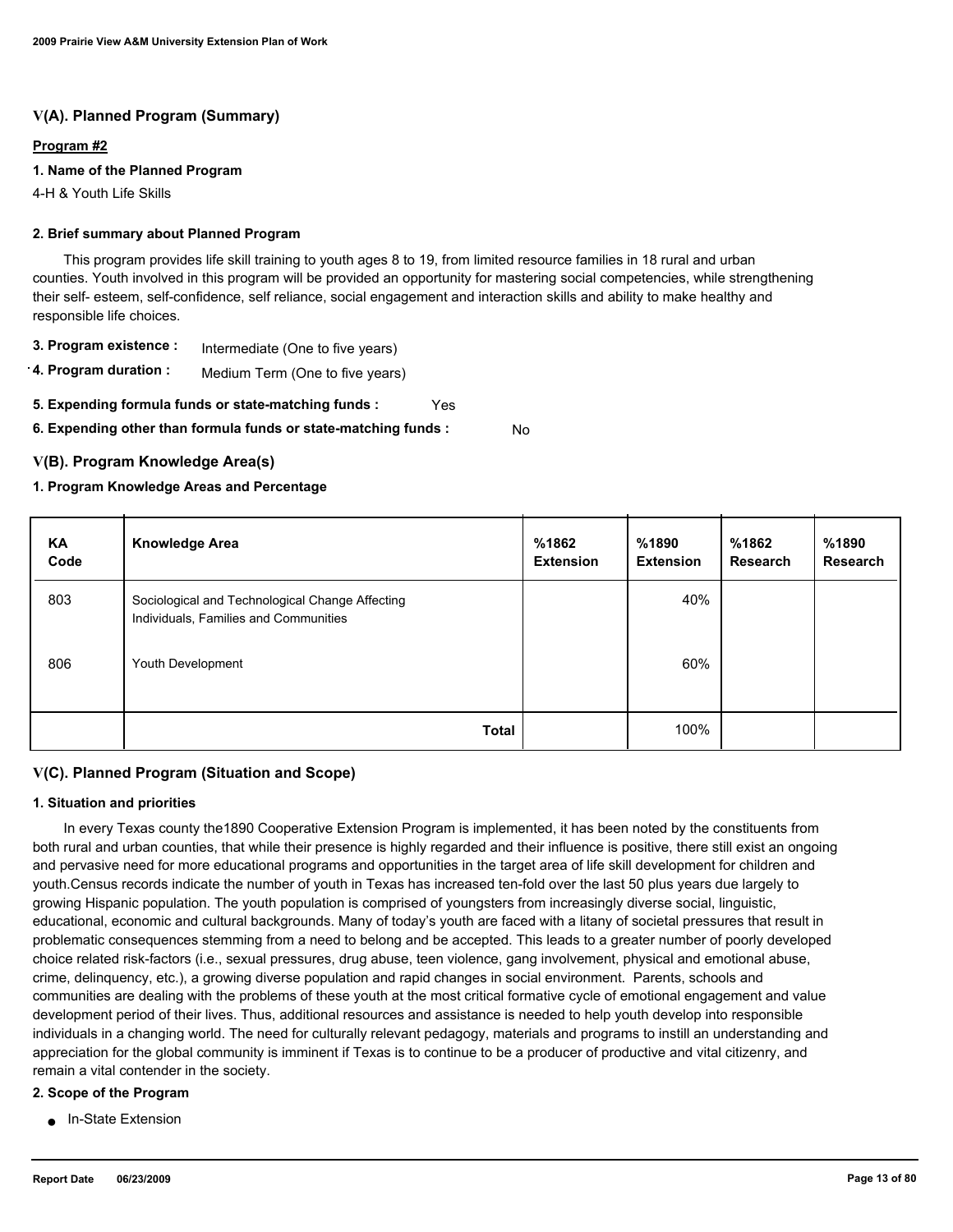### **V(D). Planned Program (Assumptions and Goals)**

#### **1. Assumptions made for the Program**

 The 4-H Life Skill Programsis designed to provide at-risk youth with cognitive and behavioral skills that will promote healthy life style choices, recognize and avoid unsafe situations and resist negative pressures. The program is built on the assumption that positive life skills enable individuals to adapt and deal effectively with the demands and challenges of life. The core life skills consist of decision making, solving problems and thinking critically and creatively; clarifying and analyzing values; communicating effectively; coping with emotions, stress and experiencing empathy; and self awareness. Youth will develop skills by participating in research based training sessions in groups through brainstorming, role playing, storytelling, debating, interactive and experiential learning activities. Trained Extension agents and volunteer leaders will conduct workshops with youth in the county, so that they can develop skills. This life skill program will assist youth in becoming resilient by developing positive interpersonal skills, accepting and respecting other cultures, advocacy, self- reliance, managing anger and aggression, resolving conflict, delaying the onset of sexual activity, abusive behaviors and relationships and creating positive traits of responsibilities and independence that can transform into adulthood.

#### **2. Ultimate goal(s) of this Program**

 To promote and teach a life skill program to limited income youth that will enhance their ability to make responsible decisions that will ultimately foster healthier life styles and responsible communal interactions.

### **V(E). Planned Program (Inputs)**

#### **1. Estimated Number of professional FTE/SYs to be budgeted for this Program**

|      | <b>Extension</b> |      |      | Research |
|------|------------------|------|------|----------|
| Year | 1862             | 1890 | 1862 | 1890     |
| 2009 | 0.0              | 7.0  | 0.0  | 0.0      |
| 2010 | 0.0              | 7.5  | 0.0  | $0.0\,$  |
| 2011 | 0.0              | 7.5  | 0.0  | $0.0\,$  |
| 2012 | 0.0              | 7.5  | 0.0  | 0.0      |
| 2013 | 0.0              | 7.5  | 0.0  | 0.0      |

### **V(F). Planned Program (Activity)**

#### **1. Activity for the Program**

 The following program activities will be developed and conducted: Summer camping program Educational workshops **Newsletters** 

4-H clubs/ projects

School enrichment programs

Adult leader's training(s)

Develop new curriculum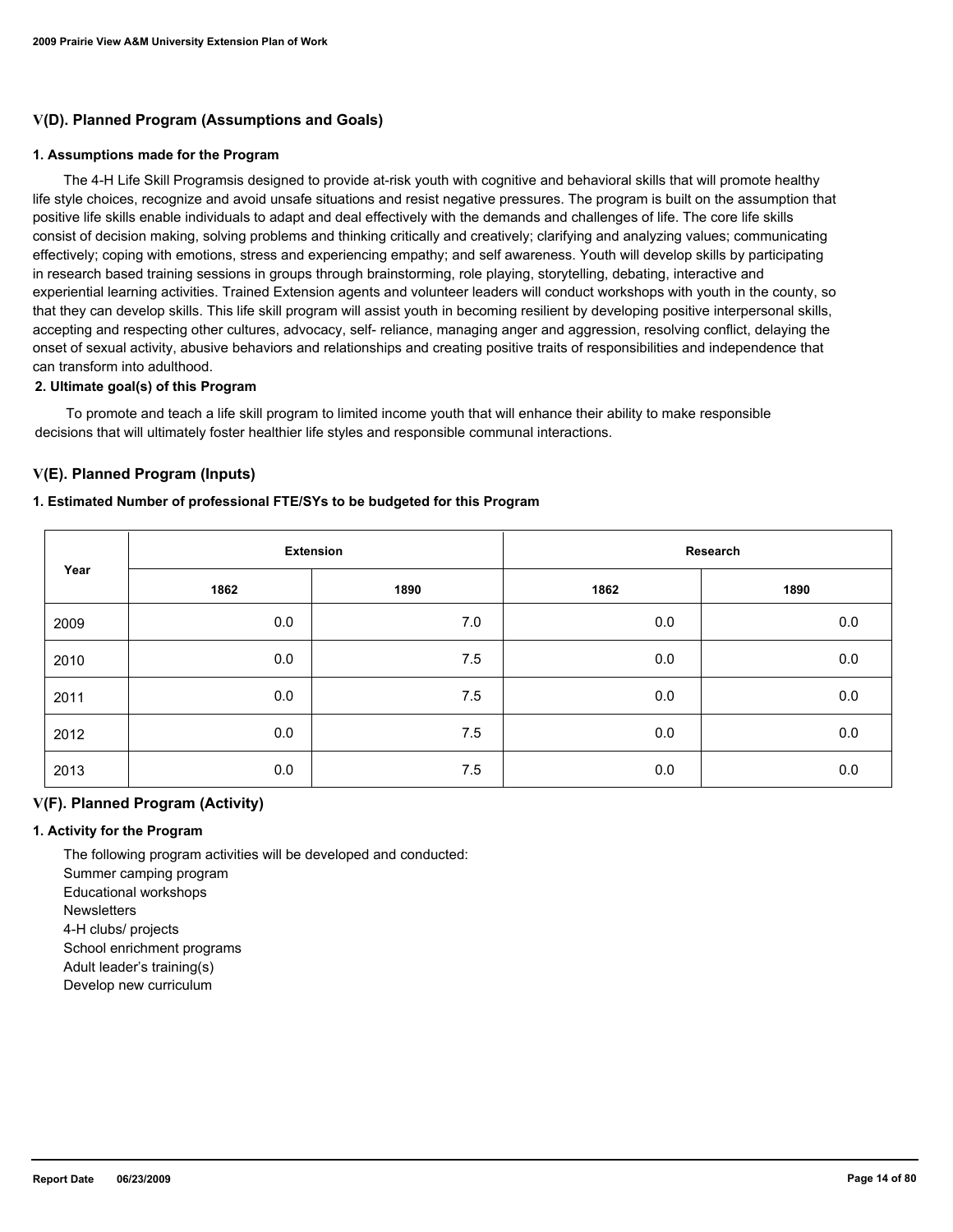#### **2. Type(s) of methods to be used to reach direct and indirect contacts**

| <b>Extension</b>                          |                                                                             |  |  |
|-------------------------------------------|-----------------------------------------------------------------------------|--|--|
| <b>Direct Methods</b>                     | <b>Indirect Methods</b>                                                     |  |  |
| Workshop<br>Group Discussion<br>$\bullet$ | <b>Public Service Announcement</b><br>$\bullet$<br>Web sites<br>Newsletters |  |  |

### **3. Description of targeted audience**

 Low income youth ages 8 thru 19 Adult volunteers and parents

### **V(G). Planned Program (Outputs)**

#### **1. Standard output measures**

#### **Target for the number of persons(contacts) to be reached through direct and indirect contact methods**

|      | <b>Direct Contacts Adults</b> | <b>Indirect Contacts Adults</b><br><b>Direct Contacts Youth</b> |               | <b>Indirect Contacts Youth</b> |
|------|-------------------------------|-----------------------------------------------------------------|---------------|--------------------------------|
| Year | <b>Target</b>                 | <b>Target</b>                                                   | <b>Target</b> | <b>Target</b>                  |
| 2009 | 370                           | 1150                                                            | 4650          | 13900                          |
| 2010 | 380                           | 1175                                                            | 5000          | 15000                          |
| 2011 | 400                           | 1200                                                            | 5300          | 16000                          |
| 2012 | 400                           | 1200                                                            | 5300          | 16000                          |
| 2013 | 400                           | 1200                                                            | 5300          | 16000                          |

#### **2. (Standard Research Target) Number of Patent Applications Submitted**

#### **Expected Patent Applications**

| 2009:0 | 2010:0 | 2011:0 | 2012:0 | 2013:0 |
|--------|--------|--------|--------|--------|
|        |        |        |        |        |

#### **3. Expected Peer Review Publications**

| Year | <b>Research Target</b> | <b>Extension Target</b> | Total |
|------|------------------------|-------------------------|-------|
| 2009 |                        |                         |       |
| 2010 |                        |                         |       |
| 2011 |                        |                         |       |
| 2012 |                        |                         |       |
| 2013 |                        |                         |       |

### **V(H). State Defined Outputs**

### **1. Output Target**

Provide life skill development programs for youth. Train adult leaders to implement life skill development programs for youth. ● Conduct a five week summer camping program with emphasis on life skill development for youth.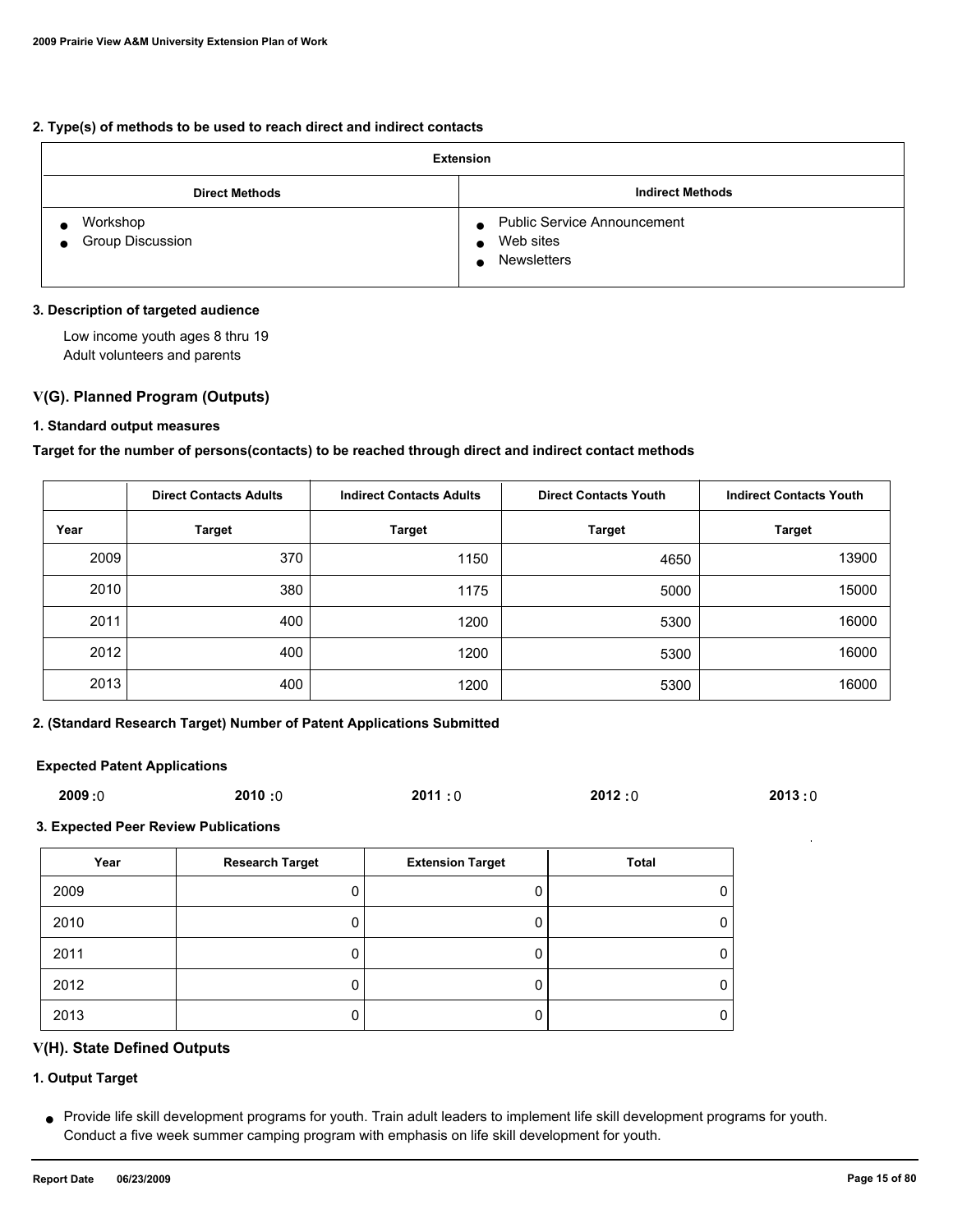| 2010:235<br>2009:225<br>2012:245<br>2011:245 | 2013:245 |
|----------------------------------------------|----------|
|----------------------------------------------|----------|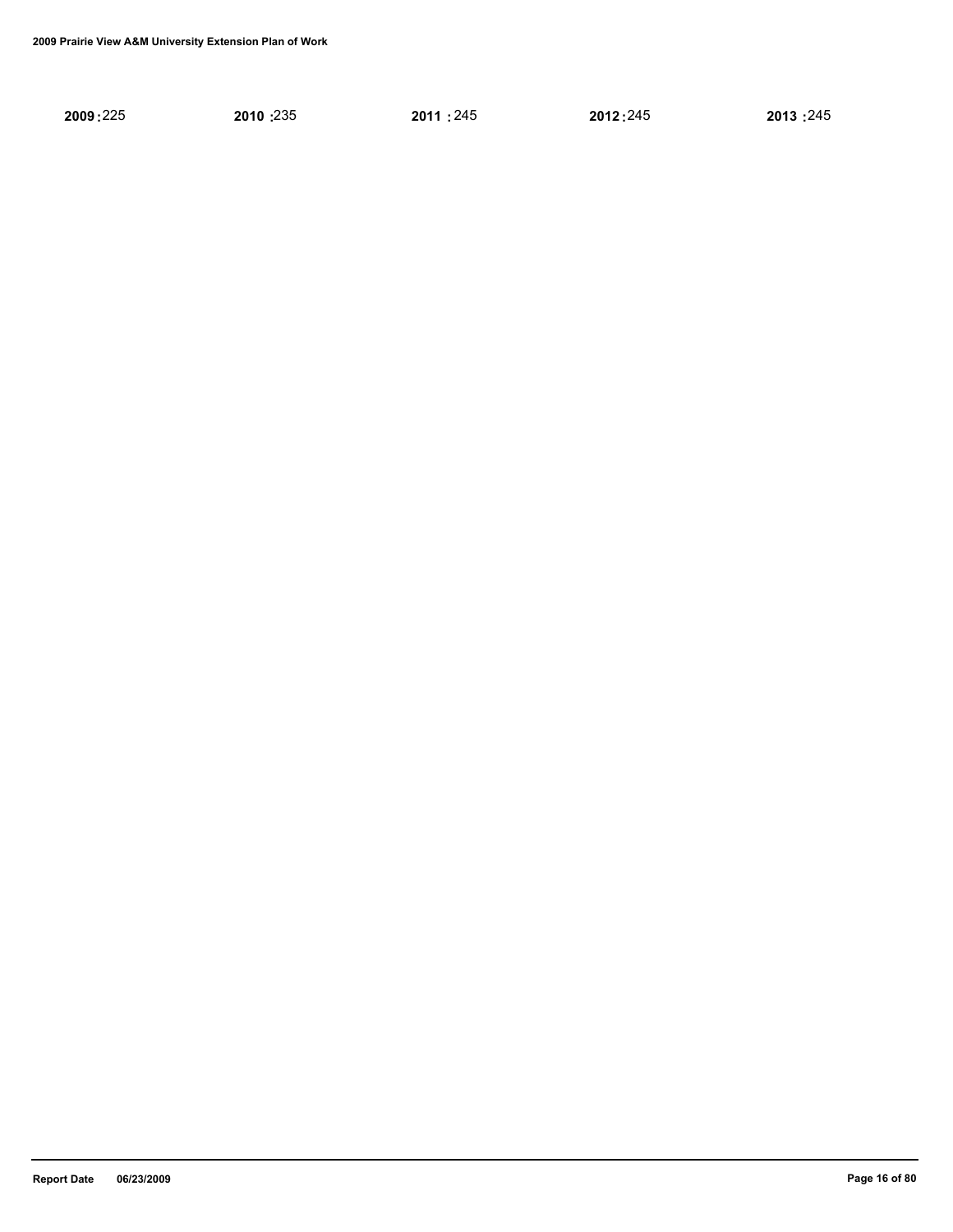## **V(I). State Defined Outcome**

| IVU | Name<br>- 1117                                                                                                                              |
|-----|---------------------------------------------------------------------------------------------------------------------------------------------|
|     | <sup>→</sup> skills.<br><br>Change<br>. life<br><sup>1</sup> behaviors.<br>behaviors.<br><i>I</i> mproved<br>actices and<br>Adopt<br>าeaitr |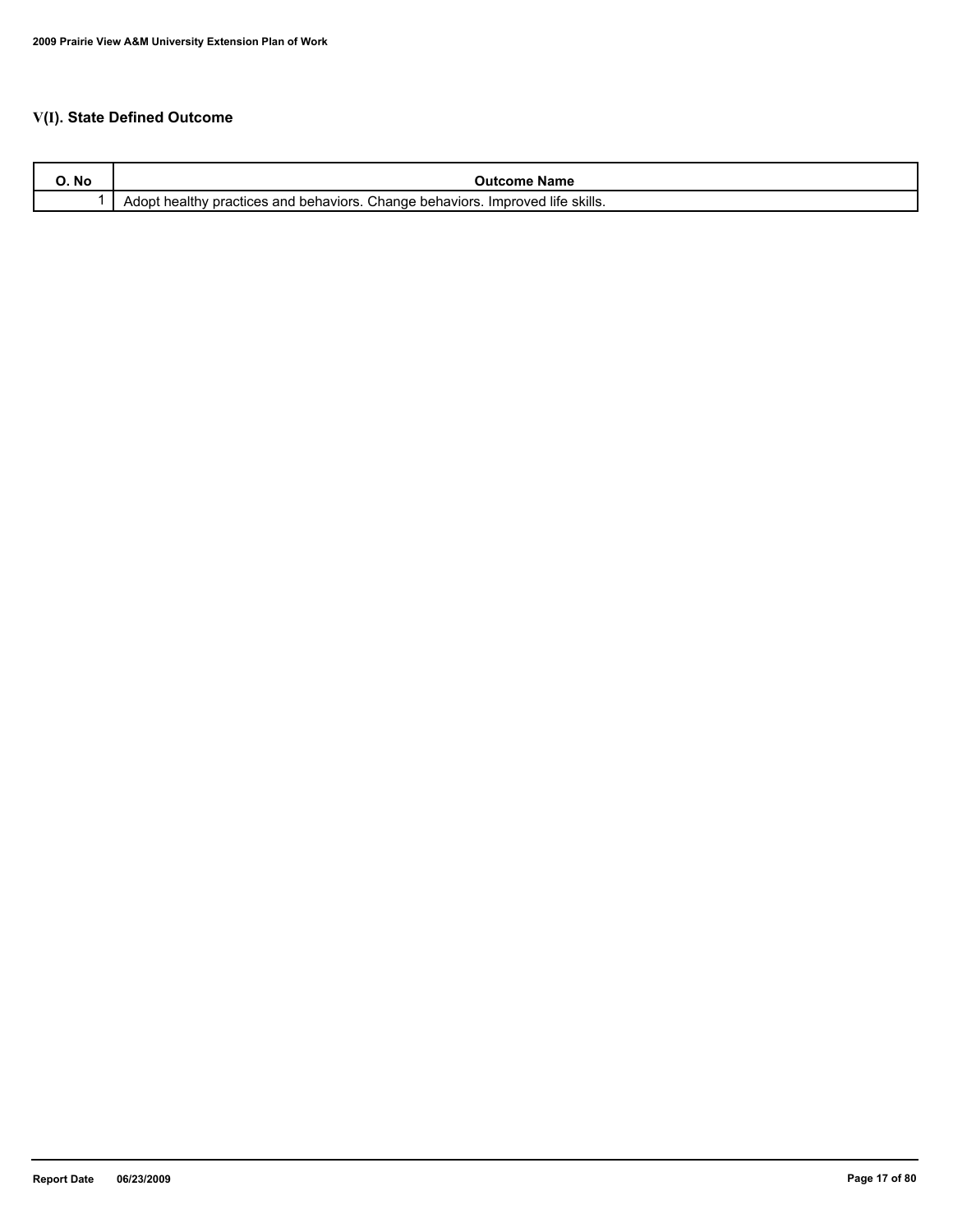#### **Outcome #1**

### **1. Outcome Target**

Adopt healthy practices and behaviors. Change behaviors. Improved life skills.

| 2. Outcome Type: | Change in Action Outcome Measure |  |
|------------------|----------------------------------|--|
|------------------|----------------------------------|--|

 2750 3000 3200 3200 3200  **2009 : 2010 : 2011 : 2012 : 2013 :**

#### **3. Associated Institute Type(s)**

•1890 Extension

#### **4. Associated Knowledge Area(s)**

- 803 Sociological and Technological Change Affecting Individuals, Families and Communities
- 806 Youth Development

### **V(J). Planned Program (External Factors)**

#### **1. External Factors which may affect Outcomes**

- Competing Programatic Challenges
- Other (social environmental changes)
- Economy
- Appropriations changes
- Populations changes (immigration,new cultural groupings,etc.)
- Competing Public priorities

#### **Description**

Major changes in economy such as changes in state funding.

## **V(K). Planned Program (Evaluation Studies and Data Collection)**

### **1. Evaluation Studies Planned**

- After Only (post program)
- Before-After (before and after program)
- Comparisons between different groups of individuals or program participants experiencing different levels of program intensity.
- Retrospective (post program)

#### **Description**

Pre and Post test will be used to collect data.

#### **2. Data Collection Methods**

- Sampling
- Structured
- Mail
- Whole population
- Tests
- Other (survey and monthly reports)
- Observation

#### **Description**

Surveys will be used to collect data.Other methods will include observation and monthly reports provided by county based staff members.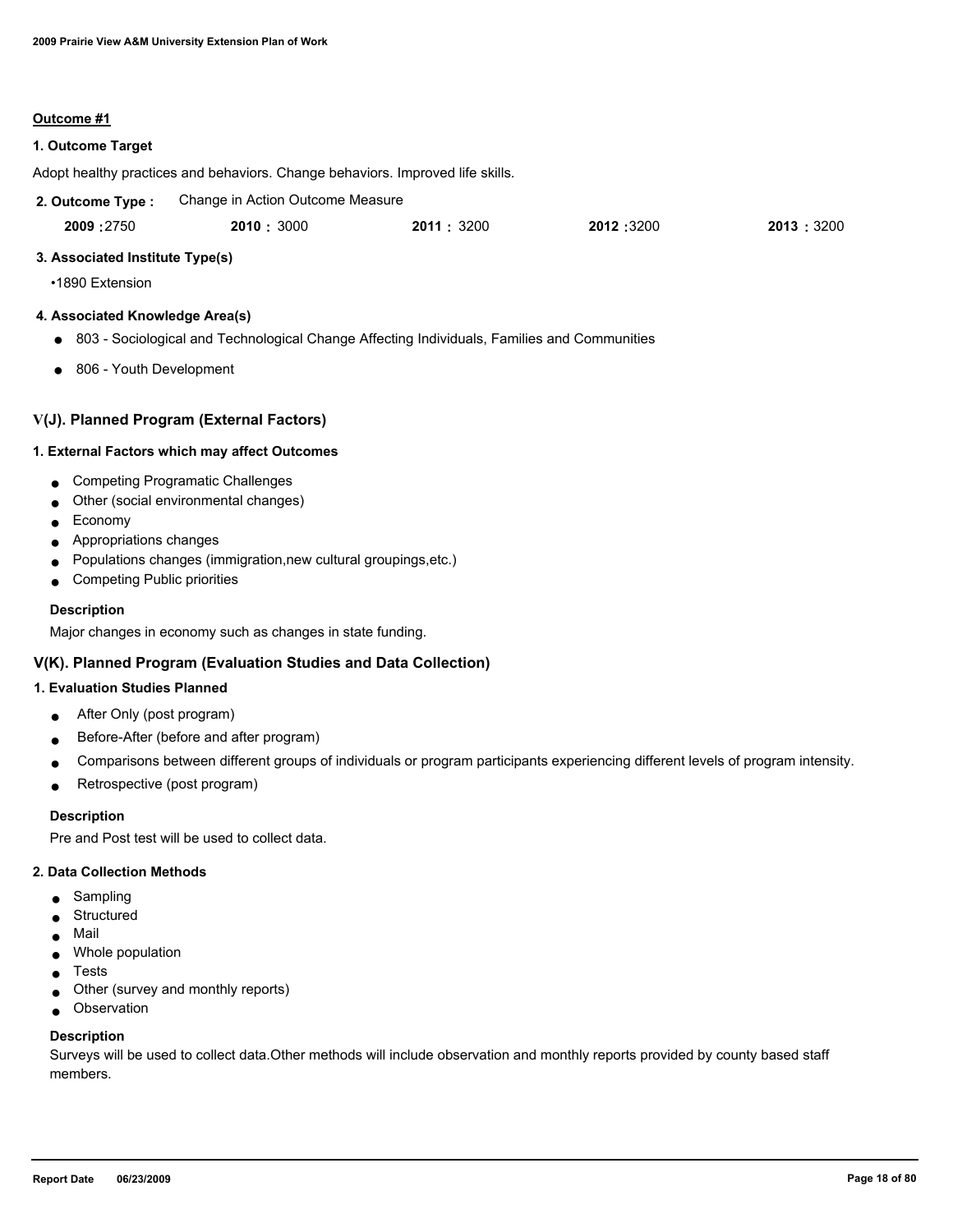## **V(A). Planned Program (Summary)**

### **Program #3**

### **1. Name of the Planned Program**

4-H Career Development, Work-Force Preparation and Youth Entrepreneurship Program

### **2. Brief summary about Planned Program**

 This program provides career development, work-force preparation and entrepreneurship training to youth ages 8 to 19 from limited income families in targeted rural and urban counties. Youth involved in this program will be provided an opportunity to explore career opportunities while learning and applying sound work ethics, job readiness skills, agriculture and related careers, business enterprise, ownership and management. Youth will learn to set career goals, while building their self-esteem, self-confidence and develop resources for college and career transition thru research-based principles.

- **3. Program existence :** Intermediate (One to five years)
- **4. Program duration :** Medium Term (One to five years)
- **5. Expending formula funds or state-matching funds :** Yes
- **6. Expending other than formula funds or state-matching funds :** No

### **V(B). Program Knowledge Area(s)**

### **1. Program Knowledge Areas and Percentage**

| KA<br>Code | <b>Knowledge Area</b>                       | %1862<br><b>Extension</b> | %1890<br><b>Extension</b> | %1862<br>Research | %1890<br>Research |
|------------|---------------------------------------------|---------------------------|---------------------------|-------------------|-------------------|
| 608        | Community Resource Planning and Development |                           | 45%                       |                   |                   |
| 806        | Youth Development                           |                           | 55%                       |                   |                   |
|            | Total                                       |                           | 100%                      |                   |                   |

## **V(C). Planned Program (Situation and Scope)**

### **1. Situation and priorities**

 Due to a stagnant pool of qualified and trained workers for the projected career opportunities in service and related industries, the concern for creation of job opportunities and helping young people to acquire basic skills to explore technical and professional career opportunities is a significant issue for 18 Texas counties served by CEP. It is incumbent that the public and private sectors of society design and implement programs that train and educate youth in the skills that lead to productive and useful lives. This action will help break the cycle of abject poverty and subjugation to menial and unfulfilling jobs for youth. The health of the economy of each of these counties rests on the investment in the youth to stabilize financial systems and school resources to assure a robust future by attracting employers that rely upon a local pool of qualified applicants.

 Negative or adverse economic conditions in rural, urban and inner city communities are complex, varied and exacerbated by teenage parents and single parent households. The lack of parental guidance and familial support, positive role models, school-drop out rate, juvenile recidivism, failure and inability to find jobs have caused large numbers of limited-resource youth to face economic disparity and peril related to hopelessness. Unfortunately, for the marginalized youth, the unemployment rate remains high and is an ever present reality. Inner-city and rural youth face similar challenges. The need to secure paid work is an economic factor. Family resources are limited as well as community support services infrastructure, position availability, structured volunteer and service learning opportunities, technical knowledge competencies and access to digital technology and mentoring. Limited-resource youth from distressed communities have fewer job opportunities due to a number of factors such as the lack of transportation, developmental social and technical skills and training in the basic fundamental pre-employment skills for successful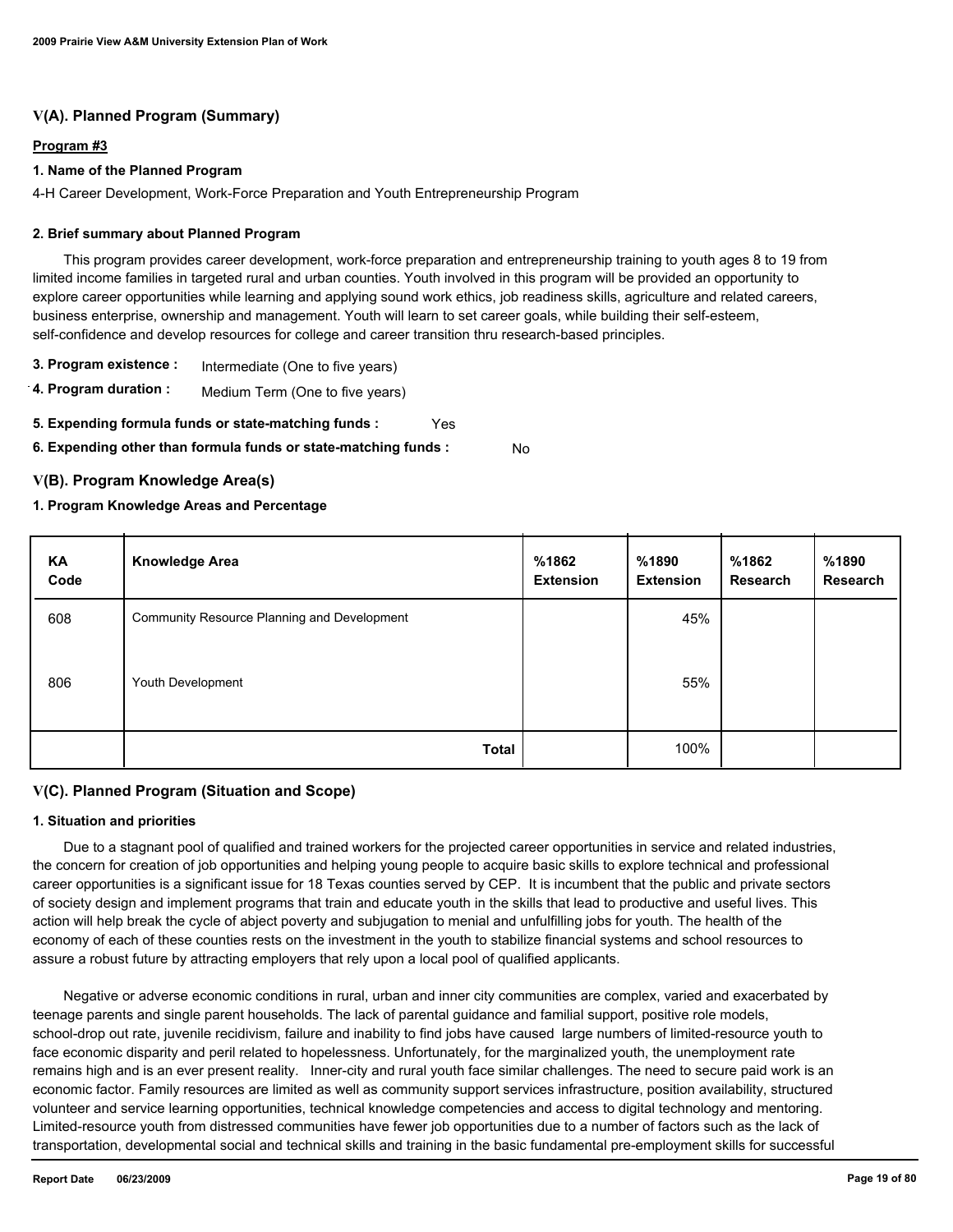negotiation of jobs. Thus, entry level jobs for youth are usually centered-around fast foods and retail industries that are concentrated in urban and suburban settings. With increasing frequency, employment opportunities require completion of on-line employment applications, and this poses a challenge to communities where access to technology is limited. School settings are often the only source of Internet connectivity.

### **2. Scope of the Program**

■ In-State Extension

### **V(D). Planned Program (Assumptions and Goals)**

#### **1. Assumptions made for the Program**

 The 4-H Career Exploration, Work-Force Prep/Youth Entrepreneurship Programis designed to acquaint limited resource youth to pre-employment skills, career exploration and business ownership/enterprise. These trainings are aimed at promoting the concept of positive work ethics, while developing youths' technical, personal and social competencies so that they can gain experience within the workforce. Exposing youth to career development opportunities will enable them to identify and follow career paths that provide satisfaction and venues for entry and success with a range of preparation levels academically and socially. Youth will learn and model the core work-force skills, e.g., goal setting, career identification, resume writing, applying and job interviewing, telephone use, electronic and business etiquette, business ownership and management. Youth will also learn to master the following: managing resources, working with others, using information systems and technology, improving basic literacy and critical thinking skills, and personal self-efficacy. Youth will develop skills by participating in training sessions in groups through workshop discussions, educational site based tours, mentor shadowing, and experiential learning activities. Exposure to nontraditional work opportunities is an added benefit. In light of the challenges that marginalized youth face, this provides an opportunity to introduce career exploration, entrepreneurship concepts and principles to create opportunities or a position when traditional means fall short. Early exposure to career opportunities creates awareness and a positive outlook toward work ethics, social responsibility and educational goals and attainment related to careers. The CEP staff believes that students are better positioned to compete and succeed in the global economy when they are given the opportunity to acquire entrepreneurial knowledge and skills. Entrepreneurship provides youth with an alternative option towards business ownership and self-reliance. Job readiness training cannot be overlooked as youth are being prepared for the work-force of the future. Thus, training(s) and exposure in this area will provide youth with necessary skills, knowledge and abilities for a successful matriculation into the work-force. Extension agents and adult volunteers will provide work-force preparation, entrepreneurship, career development trainings for limited-resource youth.

 The proposed program will rely on the assumption that success at work and success at school are closely linked and interdependent (Rhodes & French, 1999). Research notes that youth who are exposed to career opportunities, job readiness and youth entrepreneurship programs show improvement in their academic abilities (improvement in grades, attendance, graduation rates). Youth also become goal driven, develop complex decision-making skills and obtain the ability to develop positive interpersonal relationships, and become more responsible and self-sufficient (Larson, Tepper, & Brockman; 2002).

#### **2. Ultimate goal(s) of this Program**

 The ultimate goals of this program are to expose limited resource youth to career opportunities, job readiness training, entrepreneurship and cultural capital development, foster meaningful mentoring, and role model relationships to enhance their ability to make responsible decisions for a sustainable career path in a diverse society. Additional goals are to create stability in a community by providing skilled and talented, self confident, self-sufficient, and reliable youth to create opportunities to revitalize the communities in which they reside.

 Another goal is to create citizen advocates that become stakeholders in the community through service learning, introspective, reflective and culturally enriching activities.

### **V(E). Planned Program (Inputs)**

**1. Estimated Number of professional FTE/SYs to be budgeted for this Program**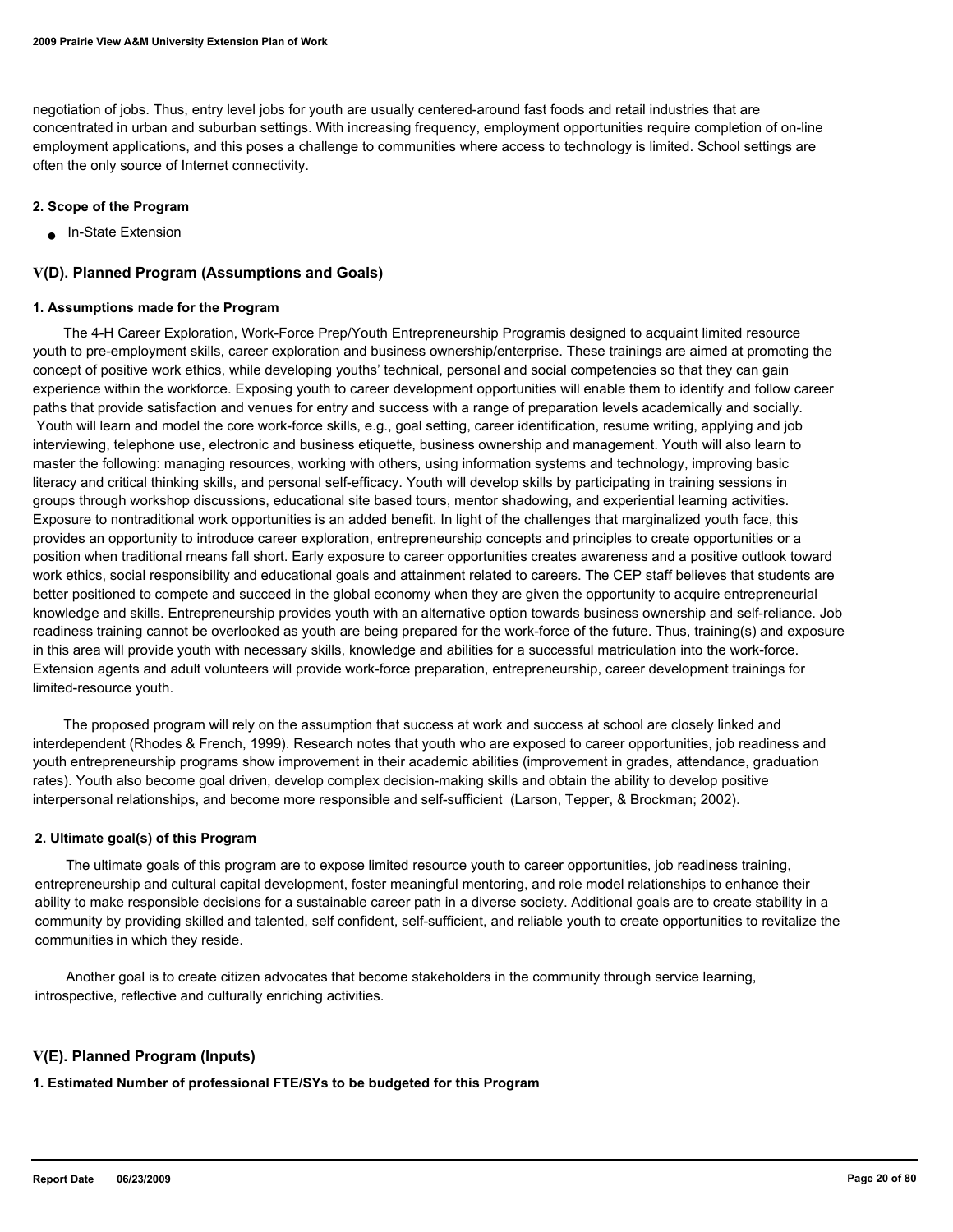|      | <b>Extension</b> |      |      | Research |
|------|------------------|------|------|----------|
| Year | 1862             | 1890 | 1862 | 1890     |
| 2009 | 0.0              | 7.0  | 0.0  | 0.0      |
| 2010 | 0.0              | 7.1  | 0.0  | $0.0\,$  |
| 2011 | 0.0              | 7.5  | 0.0  | $0.0\,$  |
| 2012 | 0.0              | 7.5  | 0.0  | 0.0      |
| 2013 | 0.0              | 7.5  | 0.0  | 0.0      |

## **V(F). Planned Program (Activity)**

### **1. Activity for the Program**

 Career Awareness Youth Leadership Laboratory Educational job-readiness and entrepreneurship workshops **Newsletters**  4-H clubs/ projects School enrichment programs on entrepreneurship Adult leader training(s)

#### **2. Type(s) of methods to be used to reach direct and indirect contacts**

| Extension                                                                                                   |                                                                                                 |  |  |
|-------------------------------------------------------------------------------------------------------------|-------------------------------------------------------------------------------------------------|--|--|
| <b>Direct Methods</b>                                                                                       | <b>Indirect Methods</b>                                                                         |  |  |
| • Other 2 (Educational Tours)<br><b>Group Discussion</b><br>$\bullet$<br>• Other 1 (Laboratory)<br>Workshop | <b>Newsletters</b><br><b>Public Service Announcement</b><br>$\bullet$<br>Web sites<br>$\bullet$ |  |  |

#### **3. Description of targeted audience**

 Limited-resource youth, ages 8 through 19 Adult volunteers and parents

## **V(G). Planned Program (Outputs)**

### **1. Standard output measures**

**Target for the number of persons(contacts) to be reached through direct and indirect contact methods**

|      | <b>Direct Contacts Adults</b> | <b>Indirect Contacts Adults</b> | <b>Direct Contacts Youth</b> | <b>Indirect Contacts Youth</b> |
|------|-------------------------------|---------------------------------|------------------------------|--------------------------------|
| Year | <b>Target</b>                 | <b>Target</b>                   | <b>Target</b>                | <b>Target</b>                  |
| 2009 | 220                           | 650                             | 3675                         | 11000                          |
| 2010 | 225                           | 675                             | 3700                         | 11500                          |
| 2011 | 235                           | 700                             | 4000                         | 12000                          |
| 2012 | 235                           | 700                             | 4000                         | 12000                          |
| 2013 | 235                           | 700                             | 4000                         | 12000                          |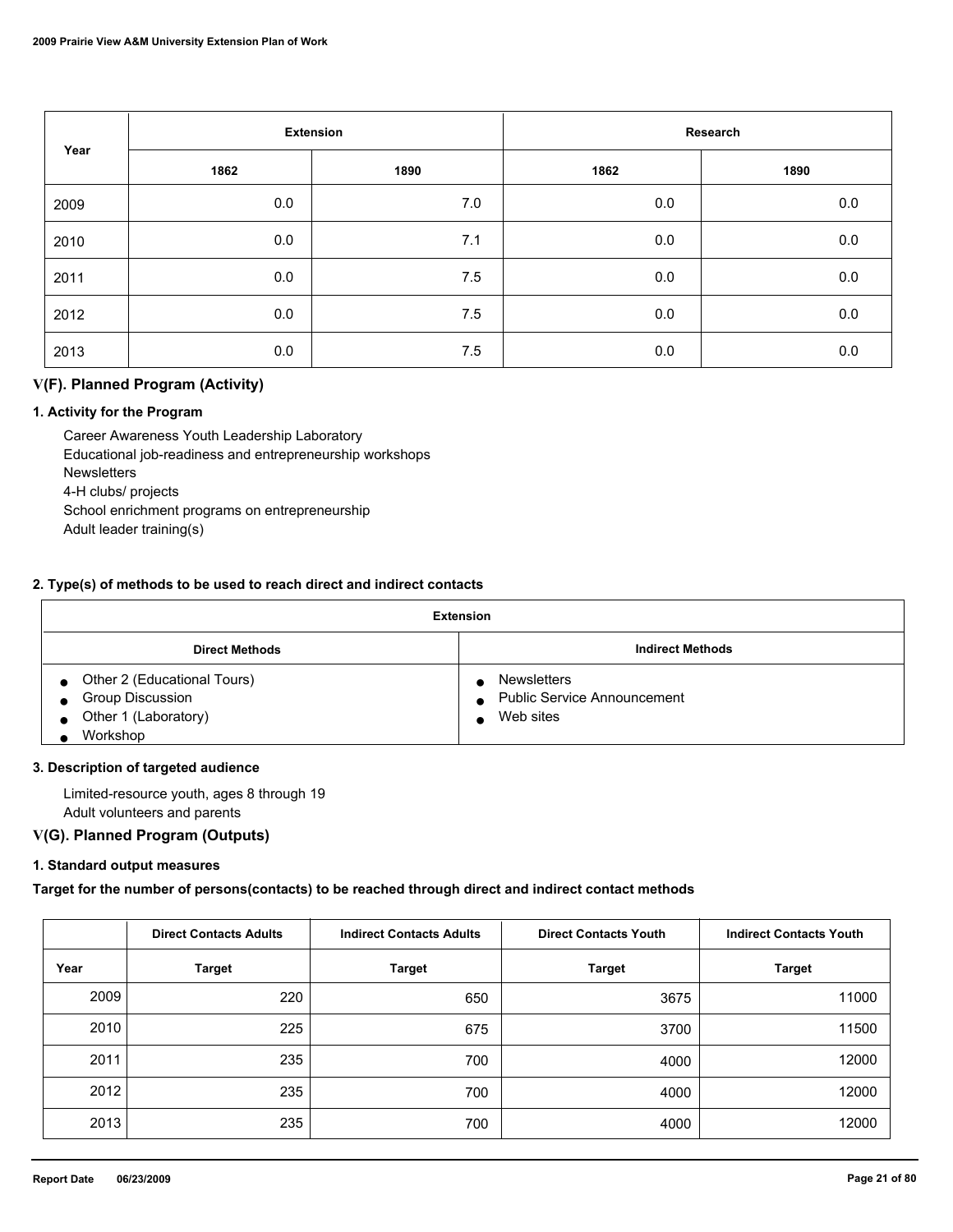### **2. (Standard Research Target) Number of Patent Applications Submitted**

#### **Expected Patent Applications**

| 2009:0<br>2011:0<br>2012:0 |
|----------------------------|
|----------------------------|

#### **3. Expected Peer Review Publications**

| Year | <b>Research Target</b> | <b>Extension Target</b> | Total |
|------|------------------------|-------------------------|-------|
| 2009 |                        |                         | 0     |
| 2010 |                        |                         | 0     |
| 2011 |                        |                         | 0     |
| 2012 |                        |                         | Ü     |
| 2013 |                        |                         | 0     |

## **V(H). State Defined Outputs**

### **1. Output Target**

Provide job-readiness trainings and entrepreneurship trainings for youth Train adult leaders to implement job-readiness and ● entrepreneurship trainings for youth Conduct a three day career awareness laboratory targeting youth Conduct educational tours of businesses

| 2009:137 | 2010:140 | 2011:140 | 2012:140 | 2013:140 |
|----------|----------|----------|----------|----------|
|          |          |          |          |          |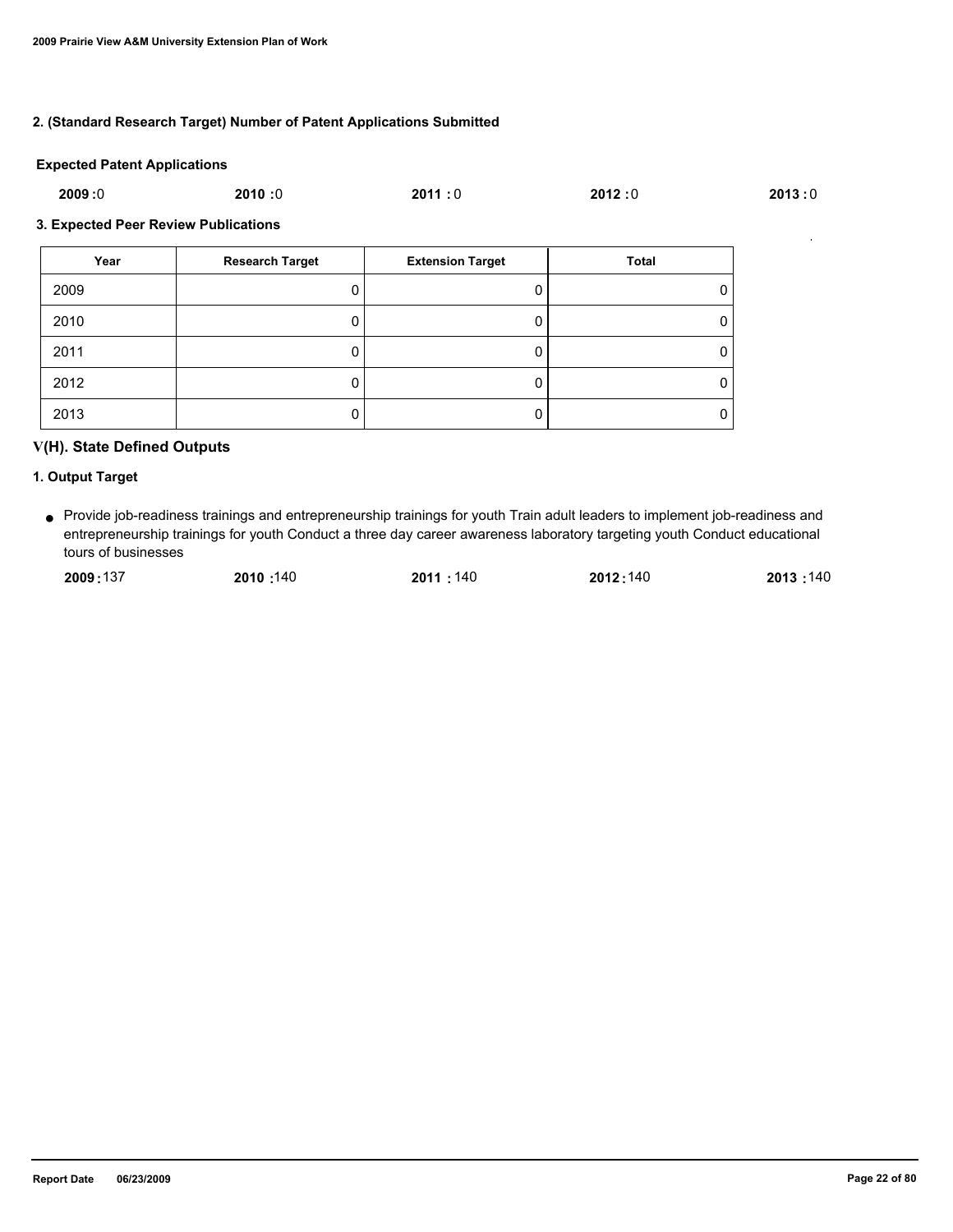## **V(I). State Defined Outcome**

| O. No | <b>Outcome Name</b>                                                                                           |
|-------|---------------------------------------------------------------------------------------------------------------|
|       | Adopt core work-force skills and practices. Change in behaviors and attitude about work ethic Identify career |
|       | goals Obtain summer employment or after school employment                                                     |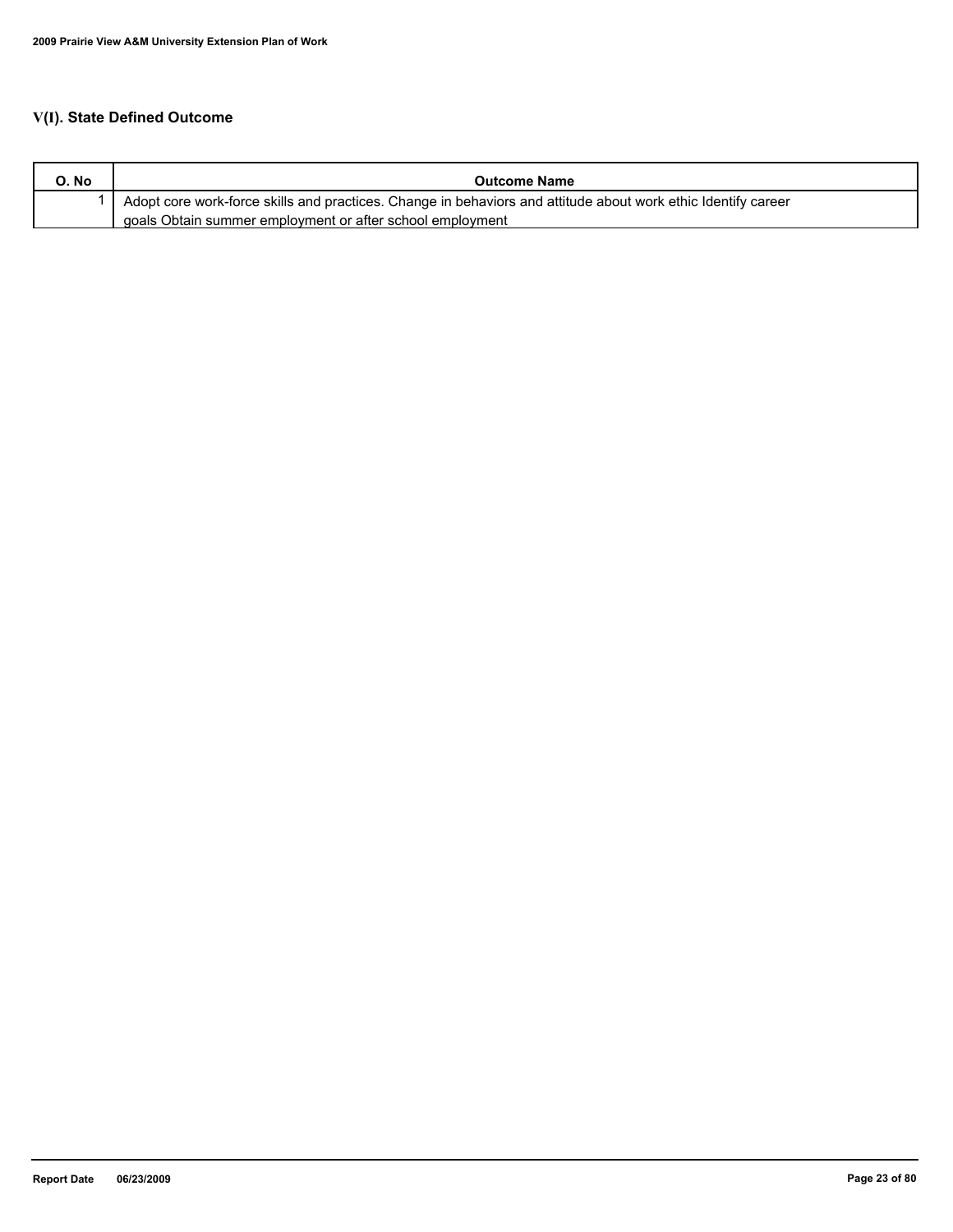#### **Outcome #1**

### **1. Outcome Target**

Adopt core work-force skills and practices. Change in behaviors and attitude about work ethic Identify career goals Obtain summer employment or after school employment

| 2. Outcome Type :               | Change in Action Outcome Measure |           |           |           |
|---------------------------------|----------------------------------|-----------|-----------|-----------|
| 2009:2100                       | <b>2010</b> : 2200               | 2011:2250 | 2012:2250 | 2013:2250 |
| 3. Associated Institute Type(s) |                                  |           |           |           |
| •1890 Extension                 |                                  |           |           |           |

#### **4. Associated Knowledge Area(s)**

- 608 Community Resource Planning and Development
- 806 Youth Development

### **V(J). Planned Program (External Factors)**

### **1. External Factors which may affect Outcomes**

- Appropriations changes
- Economy
- Competing Programatic Challenges
- Other (social environmental changes)
- Competing Public priorities
- Populations changes (immigration, new cultural groupings, etc.)

#### **Description**

Major changes in the population and in funding will affect the outcomes of the program.

### **V(K). Planned Program (Evaluation Studies and Data Collection)**

### **1. Evaluation Studies Planned**

- Retrospective (post program)
- Comparisons between different groups of individuals or program participants experiencing different levels of program intensity.
- Before-After (before and after program)
- After Only (post program)

#### **Description**

Pre and post test and surveys will be used to evaluate the program.

### **2. Data Collection Methods**

- Whole population
- Other (surveys and monthly reports)
- **Tests**
- Observation
- Sampling

### **Description**

Population sampling as well as observations will be used to collect data for the program.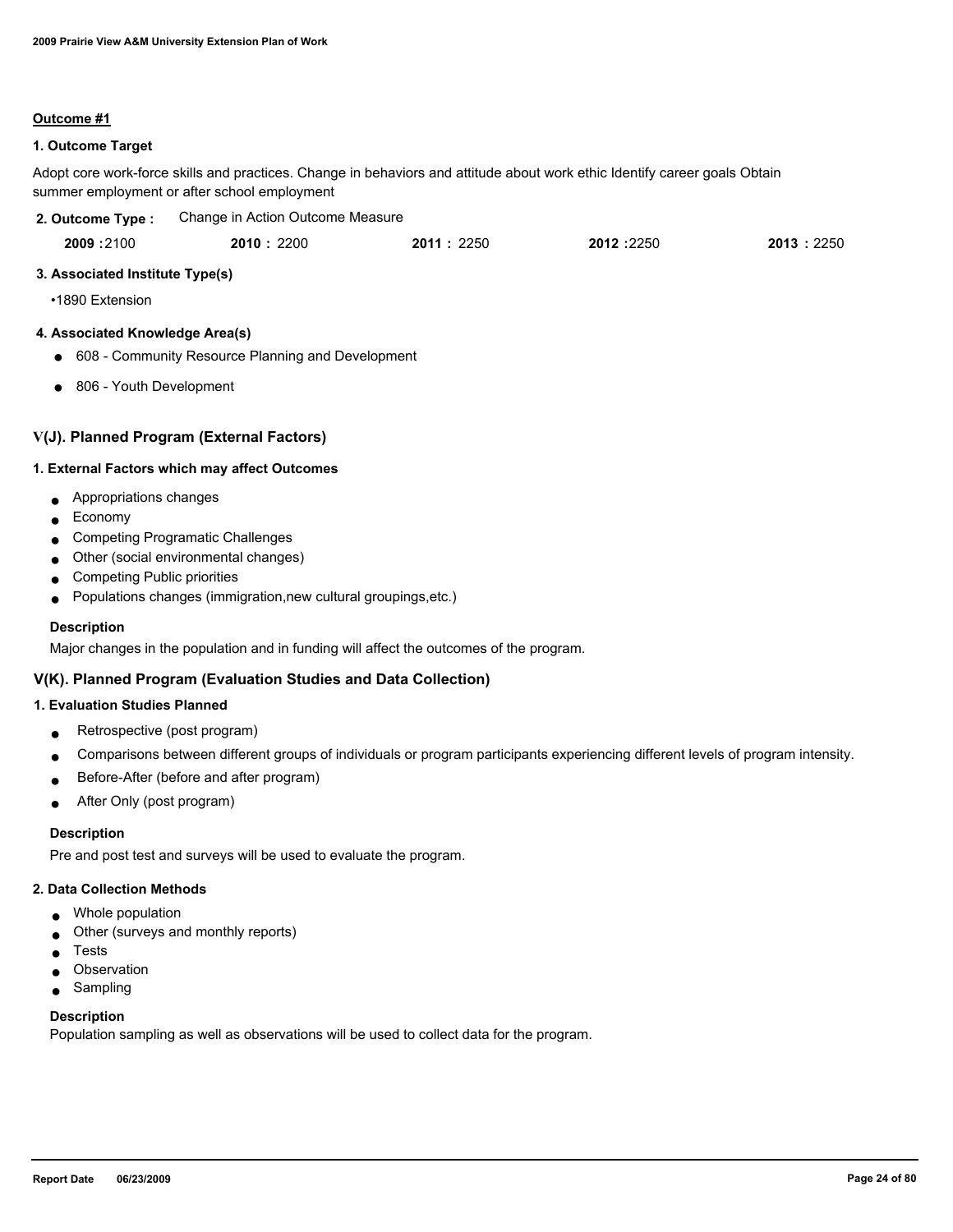## **V(A). Planned Program (Summary)**

### **Program #4**

#### **1. Name of the Planned Program**

Economic Growth & Development

### **2. Brief summary about Planned Program**

 This program provides technical and educational assistance to low-income, agricultural and traditional business clientele to help them establish, maintain and expand their businesses. The program also facilitates the creation of additional jobs.

- **3. Program existence :** Intermediate (One to five years)
- **4. Program duration :** Long-Term (More than five years)
- **5. Expending formula funds or state-matching funds :** Yes

**6. Expending other than formula funds or state-matching funds :**

### **V(B). Program Knowledge Area(s)**

### **1. Program Knowledge Areas and Percentage**

| KA<br>Code | <b>Knowledge Area</b>                      | %1862<br><b>Extension</b> | %1890<br><b>Extension</b> | %1862<br>Research | %1890<br><b>Research</b> |
|------------|--------------------------------------------|---------------------------|---------------------------|-------------------|--------------------------|
| 602        | Business Management, Finance, and Taxation |                           | 100%                      |                   |                          |
|            | <b>Total</b>                               |                           | 100%                      |                   |                          |

No

### **V(C). Planned Program (Situation and Scope)**

#### **1. Situation and priorities**

 In Texas, every county the 1890 Extension program serves has identified economic growth and developments as an issue or problem. This was revealed through the program development process of long range planning. Stakeholders including clientele, community and county leaders, advisory committee members, and agency and organization representatives ranked this issue as priority for the 1890 Extension program to address. Business development activity lags in traditionally agricultural and natural resource dependent communities among low-income and underrepresented groups. This was ascertained by the Rural Business-Cooperative Service. This is also true in suburban and urban areas for these groups. Specific recommendations have been made to provide assistance to small farmers in helping them to establish, maintain and expand their farming operations in addition to providing technical assistance to traditional business owners and those wanting to start a business. These recommendations are expected to result in the improvement of economic conditions among the low-income and an increase in the number of jobs available to them.

 Unemployment and poverty are major social problems in the United States in inner city and rural areas. Information taken from the 2002 Volume 48 issue of the Consumer Interests Annual says findings from the Self Employment Learning Program (SELF), a five year study conducted by the Aspen Institute of 405 very low to moderate income small business owners from seven micro enterprise development programs, show positive change over time in business profitability and expansion, income and welfare status. After the first year of the study, 46% of businesses showed profitable gains on a monthly basis, with 17% breaking even. Thirty-four percent employed additional people, thus creating jobs in their communities. After the fifth year of the study, 72% of poor micro entrepreneurs experienced gains in household income with an average change of \$8,484.00. More than half (53%) of poor entrepreneurs made enough gains to move out of poverty and an average of 61% of the poor decreased their reliance on government assistance. Survival rate of businesses was 49% after five years. Those whose businesses stayed open experienced more success in getting out of poverty compared to those whose businesses closed or chose wage employment alone.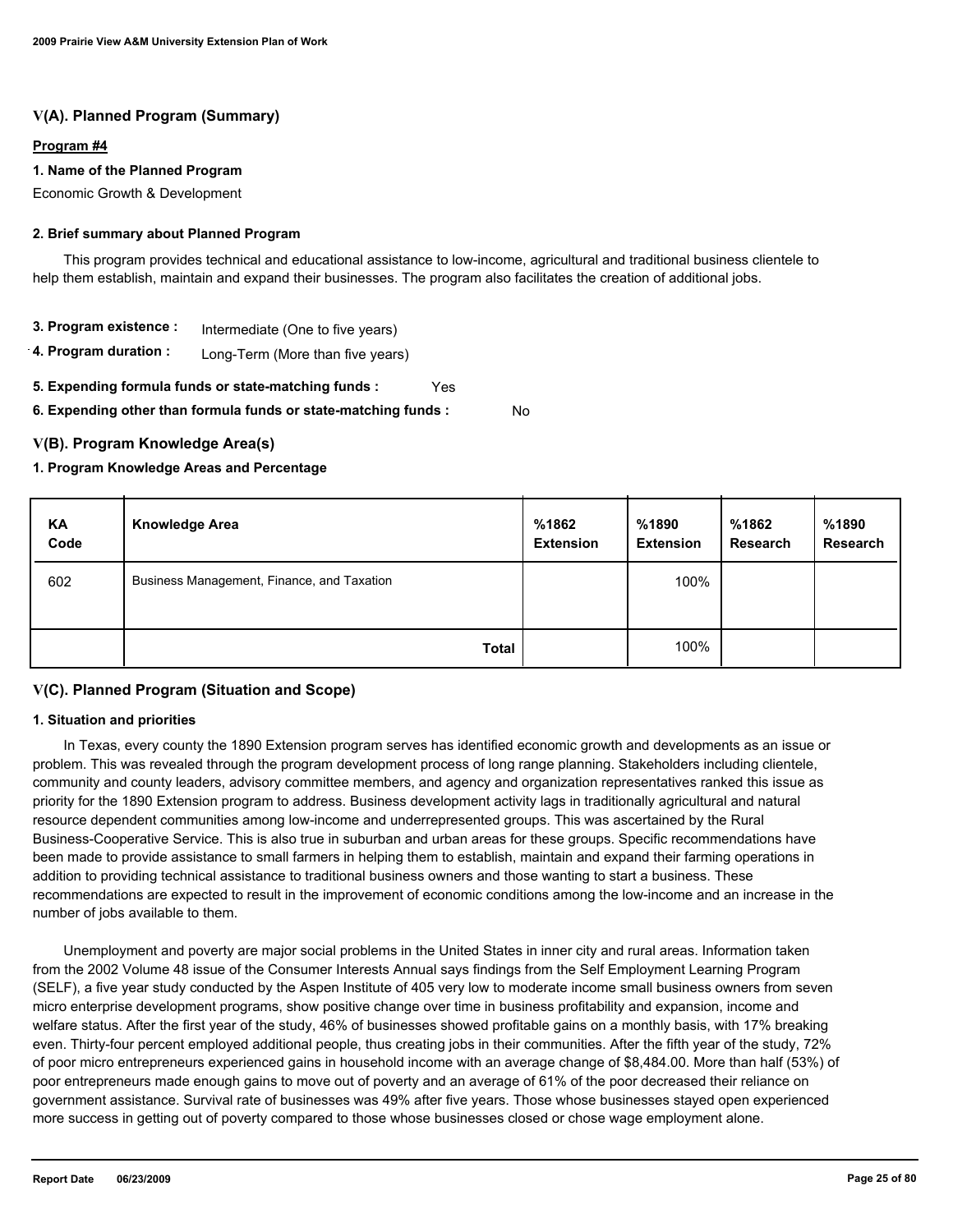#### **2. Scope of the Program**

■ In-State Extension

#### **V(D). Planned Program (Assumptions and Goals)**

#### **1. Assumptions made for the Program**

 Business development activity lags in traditional agricultural and natural resource dependent communities among low-income and underrepresented groups. This is also true in suburban and urban areas. Both county and headquarters staff will work together in implementing the program to address this issue. Most of the technical information will be provided by technical subject matter specialists and project personnel. However, county staff will also provide technical information and assistance. County staff and volunteers will be charged with the responsibility of identifying clientele, individuals and groups that are interested in receiving technical help in the areas of business development, maintenance and expansion. Technical assistance will be provided on an individual basis and in groups. Clientele receiving assistance will establish and maintain profitable businesses and create additional employment opportunities. Information taken from the 2002, Volume 48 issue of the "Consumer Interest Annual" says finding from the Self Employment Learning Program (SEL), a five year study conducted by the Aspen Institute of 405 very low to moderate income small business owners from seven micro enterprise development programs, show positive change over time in business profitability and expansion, income and welfare status. After the first year of the study, 46% of businesses showed profitable gains on a monthly basis. Thirty-four percent employed additional people, thus creating jobs in their communities. After the fifth year of the study, 72% of poor micro entrepreneurs experienced gains in household income with an average change of \$8,484.00. More than half (53%) of poor entrepreneurs made enough gains to move out of poverty. Researches in several fields show that micro enterprise development is an effective tool for building social and human capital towards poverty alleviation. **2. Ultimate goal(s) of this Program**

 Limited resource individuals and underrepresented groups in agriculture and natural resource dependent communities will establish, maintain, expand businesses and create additional jobs.

### **V(E). Planned Program (Inputs)**

#### **1. Estimated Number of professional FTE/SYs to be budgeted for this Program**

| Year | <b>Extension</b> |      | Research |         |
|------|------------------|------|----------|---------|
|      | 1862             | 1890 | 1862     | 1890    |
| 2009 | 0.0              | 4.0  | 0.0      | 0.0     |
| 2010 | 0.0              | 4.0  | 0.0      | 0.0     |
| 2011 | 0.0              | 4.0  | 0.0      | 0.0     |
| 2012 | 0.0              | 4.0  | 0.0      | 0.0     |
| 2013 | 0.0              | 4.0  | 0.0      | $0.0\,$ |

#### **V(F). Planned Program (Activity)**

#### **1. Activity for the Program**

Conduct educational programs

Conduct business development seminars

Provide one-on-one consultations

Assist communities in assessing their strengths and weaknesses

Conduct business development training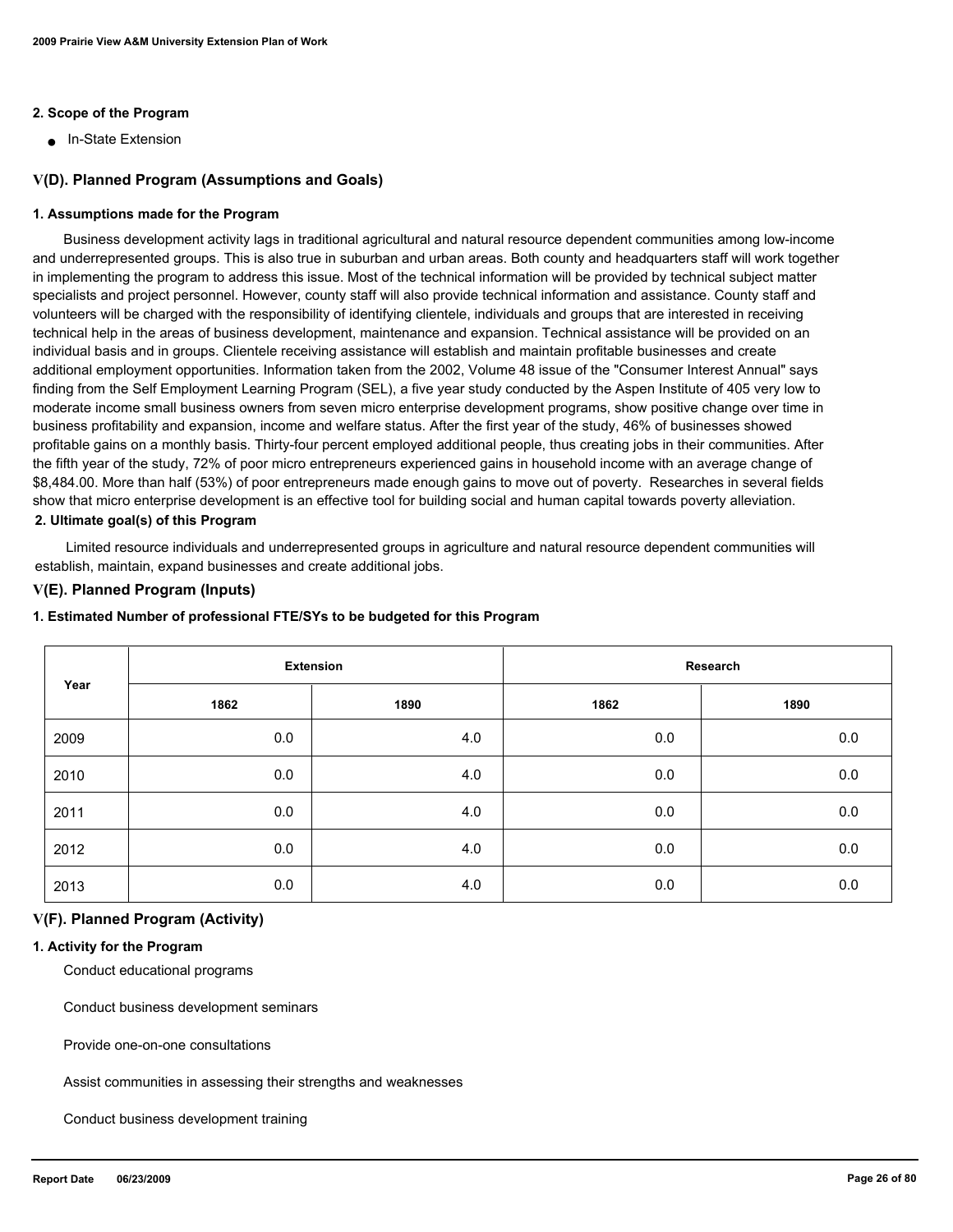Assist clients with writing business plans

#### **2. Type(s) of methods to be used to reach direct and indirect contacts**

| <b>Extension</b>                                                                         |                                                                                     |  |  |  |
|------------------------------------------------------------------------------------------|-------------------------------------------------------------------------------------|--|--|--|
| <b>Direct Methods</b>                                                                    | <b>Indirect Methods</b>                                                             |  |  |  |
| One-on-One Intervention<br>$\bullet$<br><b>Group Discussion</b><br>$\bullet$<br>Workshop | <b>Public Service Announcement</b><br>Web sites<br>Newsletters<br>TV Media Programs |  |  |  |

#### **3. Description of targeted audience**

 Low-income individuals, underrepresented groups, limited resource business owners and small farm and potential small farm producers.

### **V(G). Planned Program (Outputs)**

#### **1. Standard output measures**

### **Target for the number of persons(contacts) to be reached through direct and indirect contact methods**

|      | <b>Direct Contacts Adults</b> | <b>Indirect Contacts Adults</b> | <b>Direct Contacts Youth</b> | <b>Indirect Contacts Youth</b> |
|------|-------------------------------|---------------------------------|------------------------------|--------------------------------|
| Year | <b>Target</b>                 | <b>Target</b>                   | <b>Target</b>                | <b>Target</b>                  |
| 2009 | 760                           | 2800                            | 200                          | 1500                           |
| 2010 | 760                           | 2800                            | 200                          | 1500                           |
| 2011 | 760                           | 2800                            | 200                          | 1500                           |
| 2012 | 760                           | 2800                            | 200                          | 1500                           |
| 2013 | 760                           | 2800                            | 200                          | 1500                           |

### **2. (Standard Research Target) Number of Patent Applications Submitted**

#### **Expected Patent Applications**

| 2009:0 | 2010:0 | 2011:0 | 2012:0 | 2013:0 |
|--------|--------|--------|--------|--------|
|        |        |        |        |        |

**3. Expected Peer Review Publications**

| Year | <b>Research Target</b> | <b>Extension Target</b> | <b>Total</b> |
|------|------------------------|-------------------------|--------------|
| 2009 |                        |                         |              |
| 2010 |                        |                         | υ            |
| 2011 |                        |                         | 0            |
| 2012 |                        |                         | O            |
| 2013 |                        |                         | υ            |

## **V(H). State Defined Outputs**

### **1. Output Target**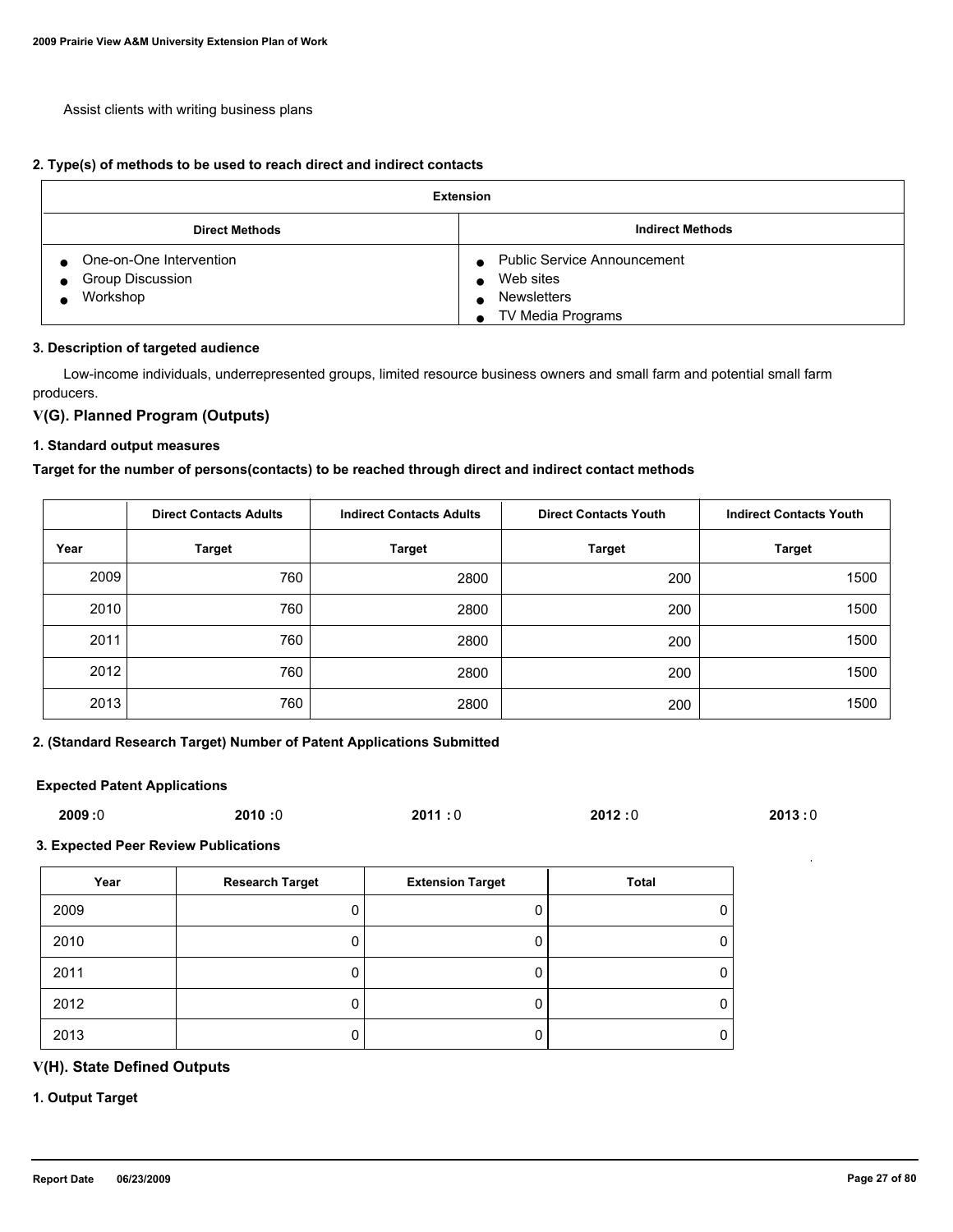Conduct educational programs on production, management and marketing for small farm producers Conduct business ● development seminars and workshops Provide one-on-one consultations for small business owners and aspiring entrepreneurs Assist clients in developing business plans

| 2009:720 | 2010:725 | 2011:725 | 2012:725 | 2013:725 |
|----------|----------|----------|----------|----------|
|          |          |          |          |          |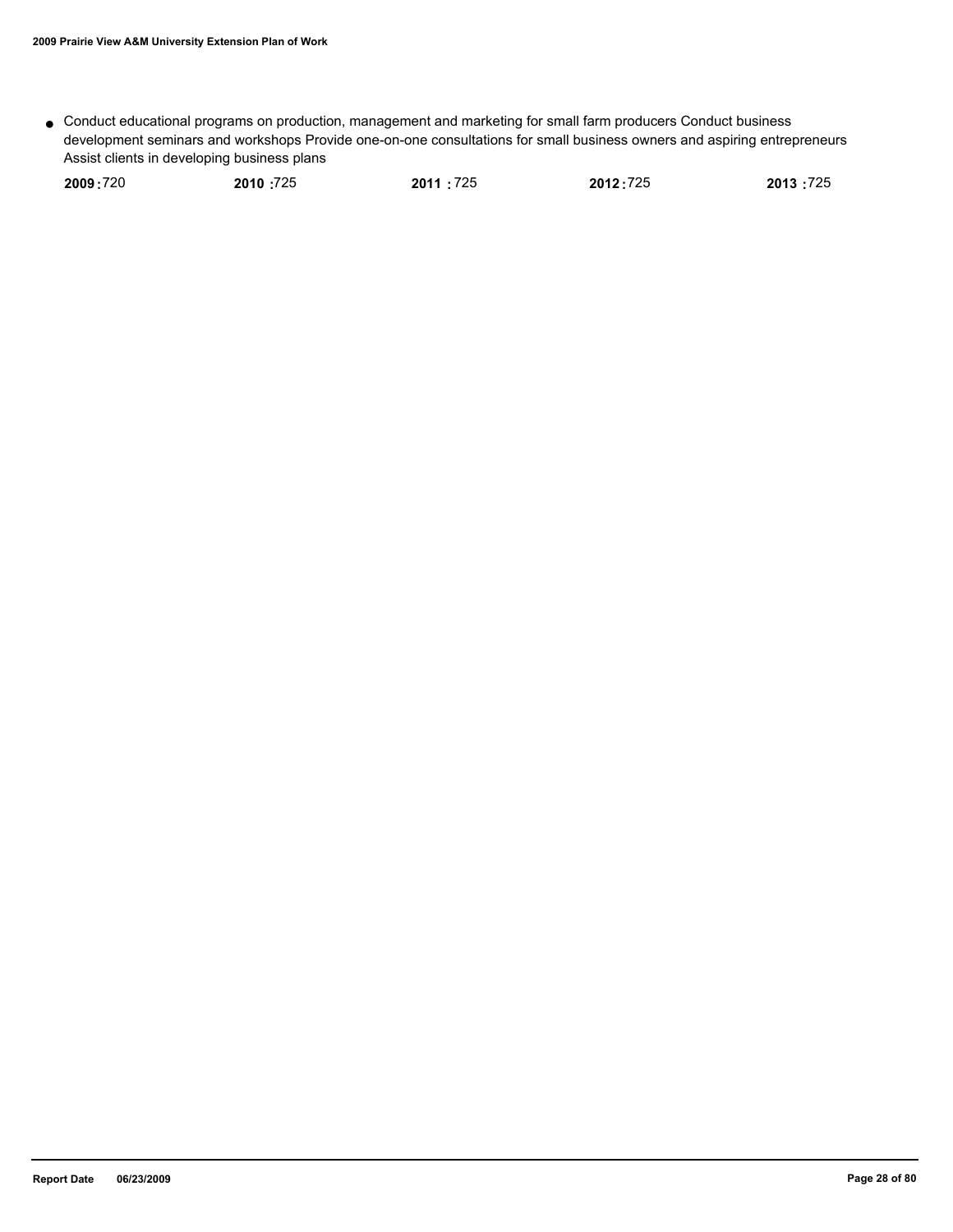## **V(I). State Defined Outcome**

| O. No | <b>Outcome Name</b>                                                                                   |
|-------|-------------------------------------------------------------------------------------------------------|
|       | Business plans approved New businesses started Jobs maintained/saved Jobs created Businesses expanded |
|       | Youth maintaining businesses Youth starting new businesses Dollars saved Businesses experiencing      |
|       | increased income Loans and grants received                                                            |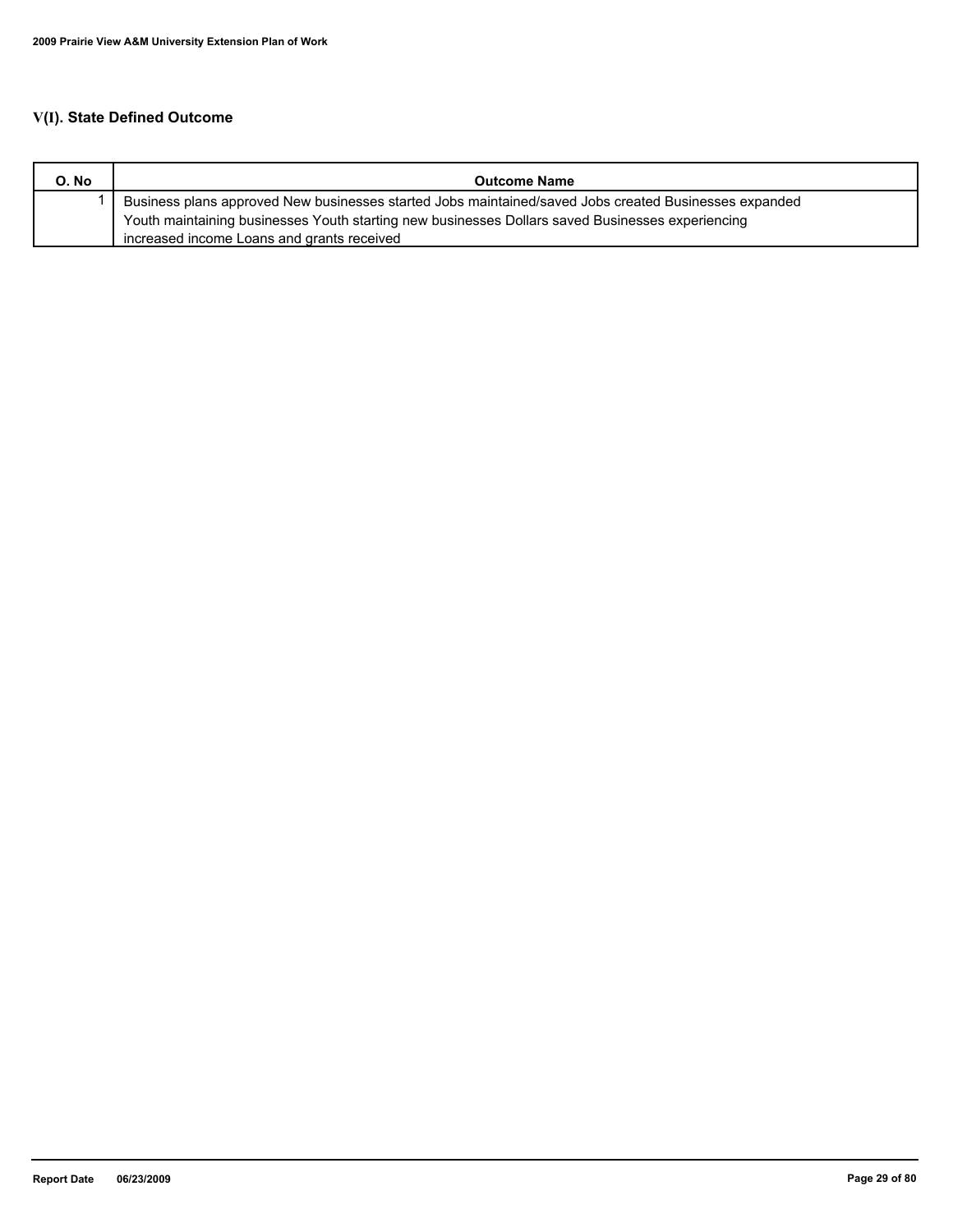#### **Outcome #1**

### **1. Outcome Target**

Business plans approved New businesses started Jobs maintained/saved Jobs created Businesses expanded Youth maintaining businesses Youth starting new businesses Dollars saved Businesses experiencing increased income Loans and grants received

| 2. Outcome Type: | Change in Action Outcome Measure |
|------------------|----------------------------------|
|                  |                                  |

| 2009:350 | 2010: 350 | 2011: 375 | 2012:375 | 2013 : 375 |
|----------|-----------|-----------|----------|------------|
|          |           |           |          |            |

### **3. Associated Institute Type(s)**

•1890 Extension

### **4. Associated Knowledge Area(s)**

● 602 - Business Management, Finance, and Taxation

## **V(J). Planned Program (External Factors)**

### **1. External Factors which may affect Outcomes**

- Natural Disasters (drought,weather extremes,etc.)
- **Economy**
- Appropriations changes
- Government Regulations

### **Description**

Hurricanes and droughts can effect the local economy and thus effect the program.

### **V(K). Planned Program (Evaluation Studies and Data Collection)**

### **1. Evaluation Studies Planned**

- Comparisons between program participants (individuals,group,organizations) and non-participants
- After Only (post program)
- Other (Numbers from outcome indicators)

#### **Description**

Post test as well as participant comparisons will be used to evaluate the program.

#### **2. Data Collection Methods**

- Observation
- Other (Survey and monthly reports)
- On-Site

#### **Description**

Surveys and observation of participants will be the major forms of data collection.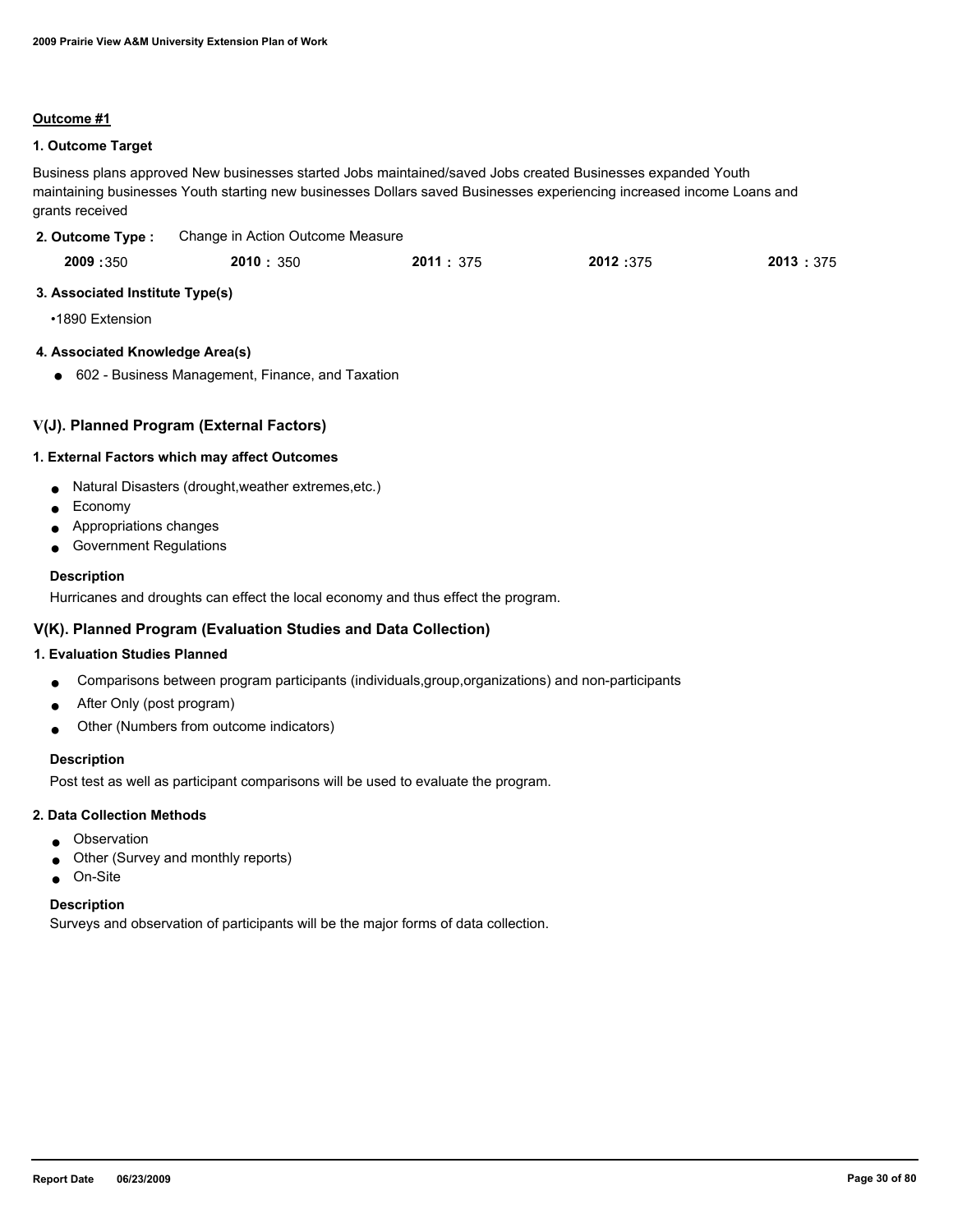## **V(A). Planned Program (Summary)**

### **Program #5**

### **1. Name of the Planned Program**

Housing

### **2. Brief summary about Planned Program**

 This program provides assistance to low-income families and individuals to help them acquire standard and improved housing. The county staff will receive training in housing at the state level in addition to becoming knowledgeable of local programs. Educational programs will be conducted in the counties and one-on-one assistance will be provided for those requiring additional help such as credit counseling and completing loan applications.

- **3. Program existence :** Intermediate (One to five years)
- **4. Program duration :** Long-Term (More than five years)
- **5. Expending formula funds or state-matching funds :** Yes
- **6. Expending other than formula funds or state-matching funds :** No

### **V(B). Program Knowledge Area(s)**

### **1. Program Knowledge Areas and Percentage**

| KA<br>Code | <b>Knowledge Area</b>                                                                                 | %1862<br><b>Extension</b> | %1890<br><b>Extension</b> | %1862<br><b>Research</b> | %1890<br><b>Research</b> |
|------------|-------------------------------------------------------------------------------------------------------|---------------------------|---------------------------|--------------------------|--------------------------|
| 804        | Human Environmental Issues Concerning Apparel, Textiles,<br>and Residential and Commercial Structures |                           | 100%                      |                          |                          |
|            | <b>Total</b>                                                                                          |                           | 100%                      |                          |                          |

### **V(C). Planned Program (Situation and Scope)**

#### **1. Situation and priorities**

 The program development process identified housing as a critical issue in most parts of Texas. In the counties being served by the 1890 Cooperative Extension Program, there is a shortage of affordable housing and housing for the low-income. Most low-income families live in substandard housing except for those being supported by government housing assistance programs. Many low-income families are unaware of the various housing programs established to assist them in obtaining standard decent housing. Many low-income families that qualify for government assistance worsen their financial condition in obtaining better housing by not utilizing government assistance programs, and others continue to dwell in substandard housing.

 Nearly 70% of Americans own their homes, a record high, but the rate of home ownership for working families with children is lower than in 1978, according to a study released by the Center for Housing Policy published in an article of USA Today. The surprising trend is being driven by a combination of factors: souring housing costs that have over shot wage increases, higher health care bills and a rise in the number of single parents. Minority working families have struggled the most. Their home ownership rate has stagnated at 45%, far below white families (71%) as of 2003, the last year for which figures were available. The effects are even being felt in communities where teachers, police and firefighters can't afford to live in the communities where they work, if they want to own homes. The drop in home ownership rates for working families also has repercussion for their children Studies have shown that children of home owners are more likely to have behavior problems. Home ownership for working families is not the highest in the South. In the state of Arizona home prices have soared 49% since 2002, while income has risen an average of 3%. In essence, the study highlights a shortage of affordable housing. There are government assistance programs, but they have a diminishing influence on the housing market, reveals a report from the Joint Center for Housing Studies at Harvard University.Texas is among the states with the 10 lowest homeownership rates in the nation.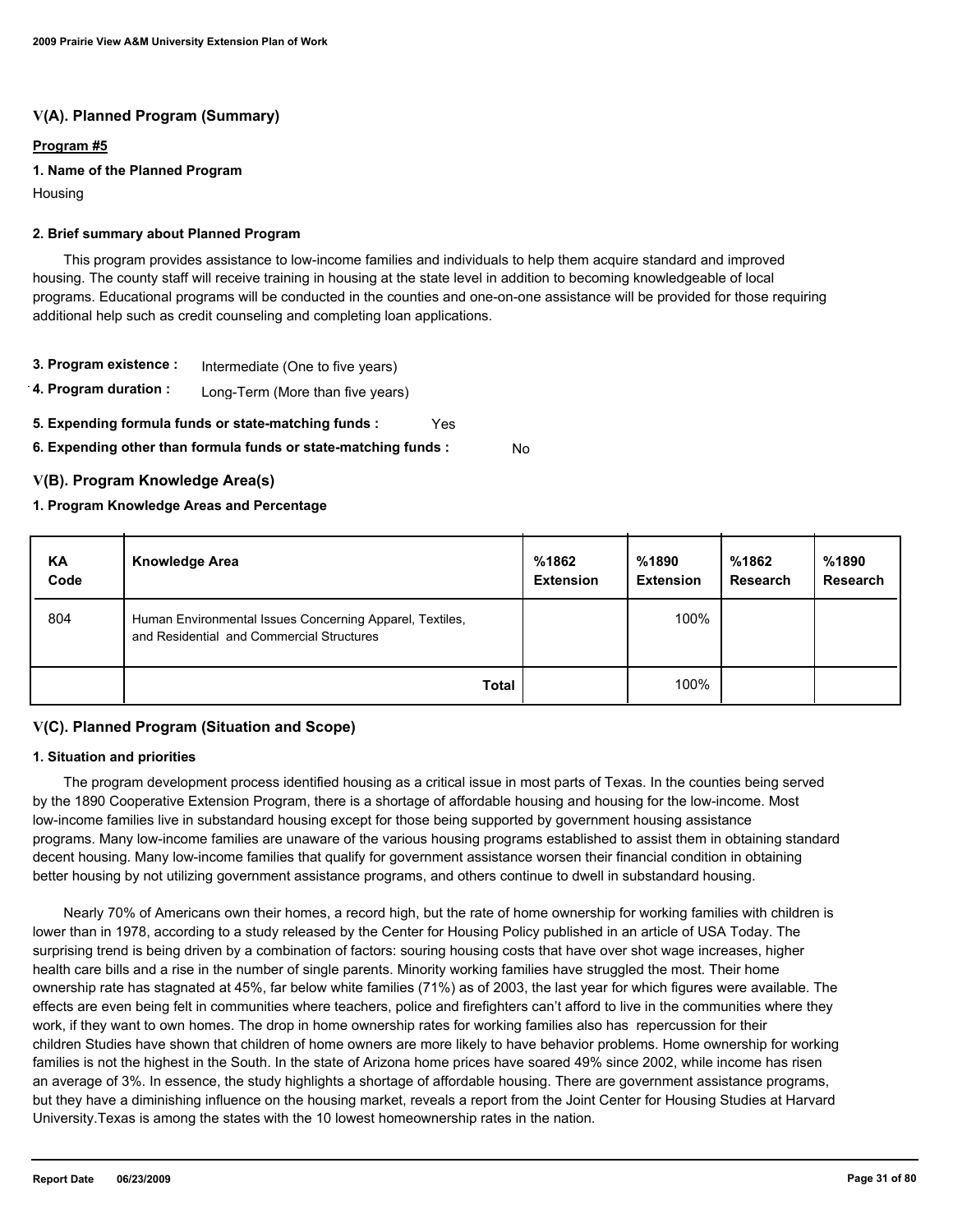### **2. Scope of the Program**

■ In-State Extension

### **V(D). Planned Program (Assumptions and Goals)**

### **1. Assumptions made for the Program**

 The implementation of this state program will cause low-income individuals and families to acquire standard housing. County staff will receive state level training from agencies and organizations on housing programs that will benefit the low-income. The state staff will provide challenges and directives for county staff to address and implement. The county staff is expected to become knowledgeable of local housing programs and include this information in their housing education and assistance efforts. Volunteers will be asked to assist in identifying potential home owners and those that need improved housing. Counties will conduct housing fairs and other housing educational programs. Those needing assistance to complete housing applications will receive this from county staff. Credit counseling assistance will also be provided to help those that do not currently qualify for home loans to qualify in the future. The county staff will involve other agencies and organizations to conduct educational programs. Research has shown that the concept approach has been implemented in the past, currently and has proven to yield positive results.

### **2. Ultimate goal(s) of this Program**

Low income individuals and families will acquire and maintain housing that meets approved government inspection standards.

### **V(E). Planned Program (Inputs)**

#### **1. Estimated Number of professional FTE/SYs to be budgeted for this Program**

| Year | <b>Extension</b> |      | Research |         |
|------|------------------|------|----------|---------|
|      | 1862             | 1890 | 1862     | 1890    |
| 2009 | 0.0              | 3.0  | 0.0      | 0.0     |
| 2010 | 0.0              | 3.0  | 0.0      | $0.0\,$ |
| 2011 | 0.0              | 3.0  | 0.0      | $0.0\,$ |
| 2012 | 0.0              | 3.0  | 0.0      | 0.0     |
| 2013 | 0.0              | 3.0  | 0.0      | 0.0     |

### **V(F). Planned Program (Activity)**

#### **1. Activity for the Program**

 Conduct housing fairs and other educational programs and workshops Provide one-on-one technical and educational assistance

#### **2. Type(s) of methods to be used to reach direct and indirect contacts**

| <b>Extension</b>                                                            |                                                                                                                                                      |  |  |
|-----------------------------------------------------------------------------|------------------------------------------------------------------------------------------------------------------------------------------------------|--|--|
| <b>Indirect Methods</b><br><b>Direct Methods</b>                            |                                                                                                                                                      |  |  |
| Workshop<br>One-on-One Intervention<br>$\bullet$<br><b>Group Discussion</b> | • Other 1 (Exhibits)<br>Web sites<br>$\bullet$<br><b>Newsletters</b><br>$\bullet$<br>• Public Service Announcement<br>TV Media Programs<br>$\bullet$ |  |  |

#### **3. Description of targeted audience**

Low-income individuals and families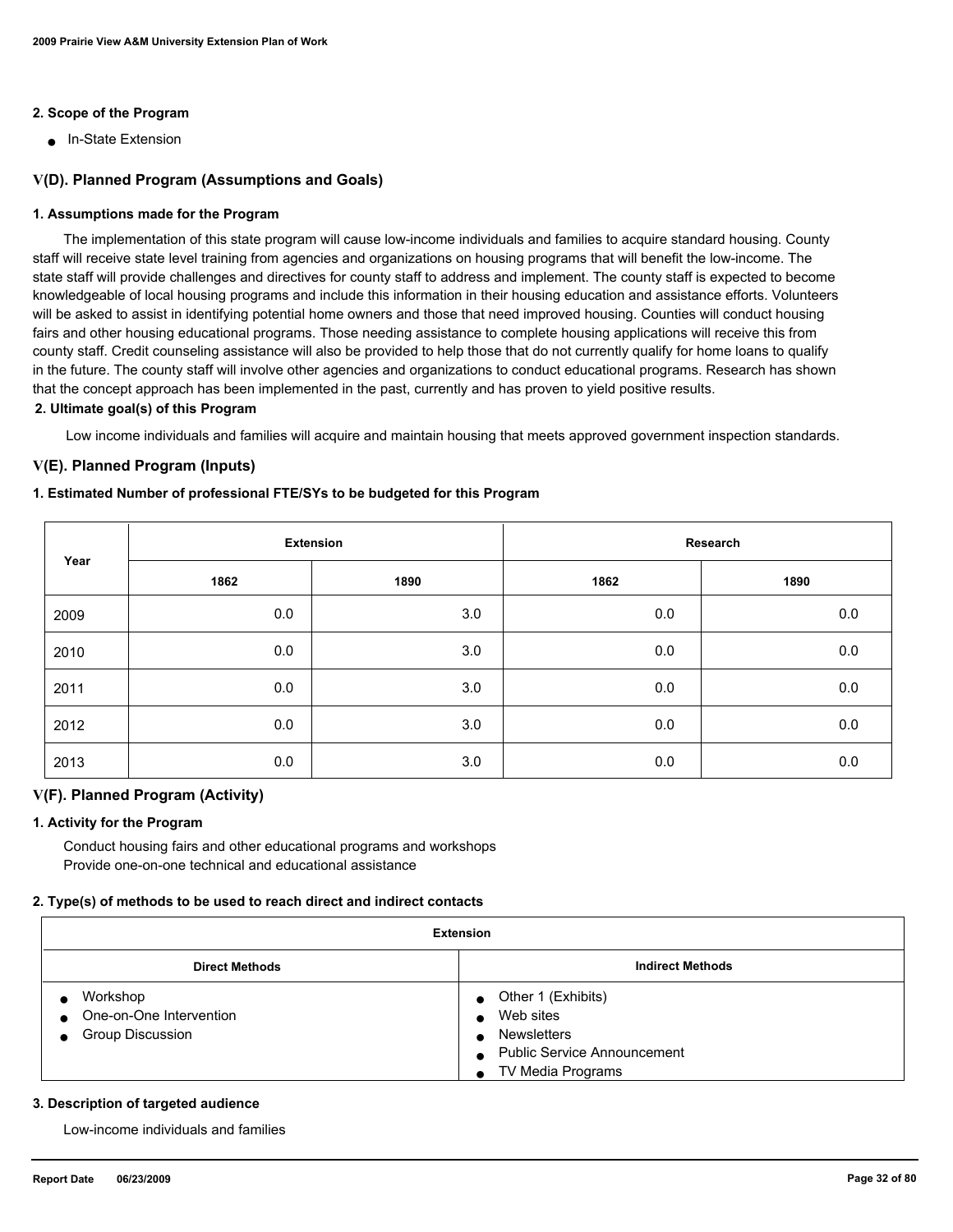#### Extension educators

### **V(G). Planned Program (Outputs)**

#### **1. Standard output measures**

#### **Target for the number of persons(contacts) to be reached through direct and indirect contact methods**

|      | <b>Direct Contacts Adults</b> | <b>Indirect Contacts Adults</b> | <b>Direct Contacts Youth</b> | <b>Indirect Contacts Youth</b> |
|------|-------------------------------|---------------------------------|------------------------------|--------------------------------|
| Year | <b>Target</b>                 | <b>Target</b>                   | <b>Target</b>                | <b>Target</b>                  |
| 2009 | 1150                          | 15000                           | 0                            | 0                              |
| 2010 | 1150                          | 15000                           | 0                            | 0                              |
| 2011 | 1150                          | 15000                           | 0                            | 0                              |
| 2012 | 1150                          | 15000                           | 0                            | $\Omega$                       |
| 2013 | 1150                          | 15000                           | 0                            | 0                              |

#### **2. (Standard Research Target) Number of Patent Applications Submitted**

#### **Expected Patent Applications**

| 2009:0<br>2012:0<br>2010:0<br>2011:0<br>2013:0 |
|------------------------------------------------|
|------------------------------------------------|

#### **3. Expected Peer Review Publications**

| Year | <b>Research Target</b> | <b>Extension Target</b> | Total |
|------|------------------------|-------------------------|-------|
| 2009 |                        |                         |       |
| 2010 |                        |                         |       |
| 2011 |                        |                         |       |
| 2012 |                        |                         |       |
| 2013 |                        |                         |       |

#### **V(H). State Defined Outputs**

### **1. Output Target**

Provide families and individuals information on housing programs targeting low-income Provide assistance to low-income ● individuals and families needing help in completing housing loan applications County staff in 26 counties will conduct at least one housing program targeting low-income residents. Conduct one state level training on housing for Extension staff.

| 2009:750 | 2010:750 | 2011:750 | 2012:750 | 2013 :750 |
|----------|----------|----------|----------|-----------|
|----------|----------|----------|----------|-----------|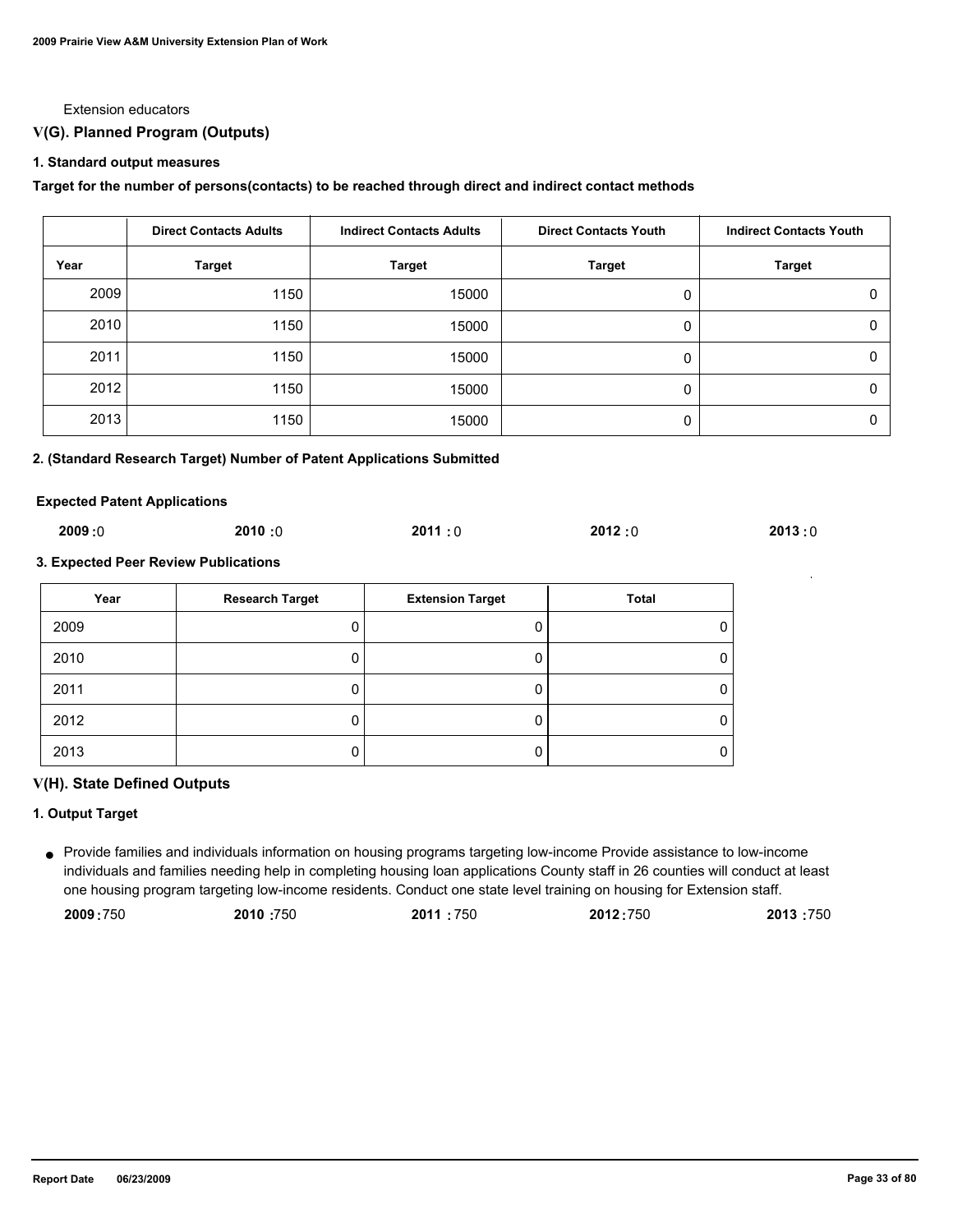## **V(I). State Defined Outcome**

| O. No | name<br>:ome                                                                                                                                            |
|-------|---------------------------------------------------------------------------------------------------------------------------------------------------------|
|       | ⊧that meets<br>individuals will acquire<br>, housino<br>approved<br>$\sim$<br>and<br>aovernment<br><b>INS</b><br>າເແes<br>standards.<br>าspection<br>aı |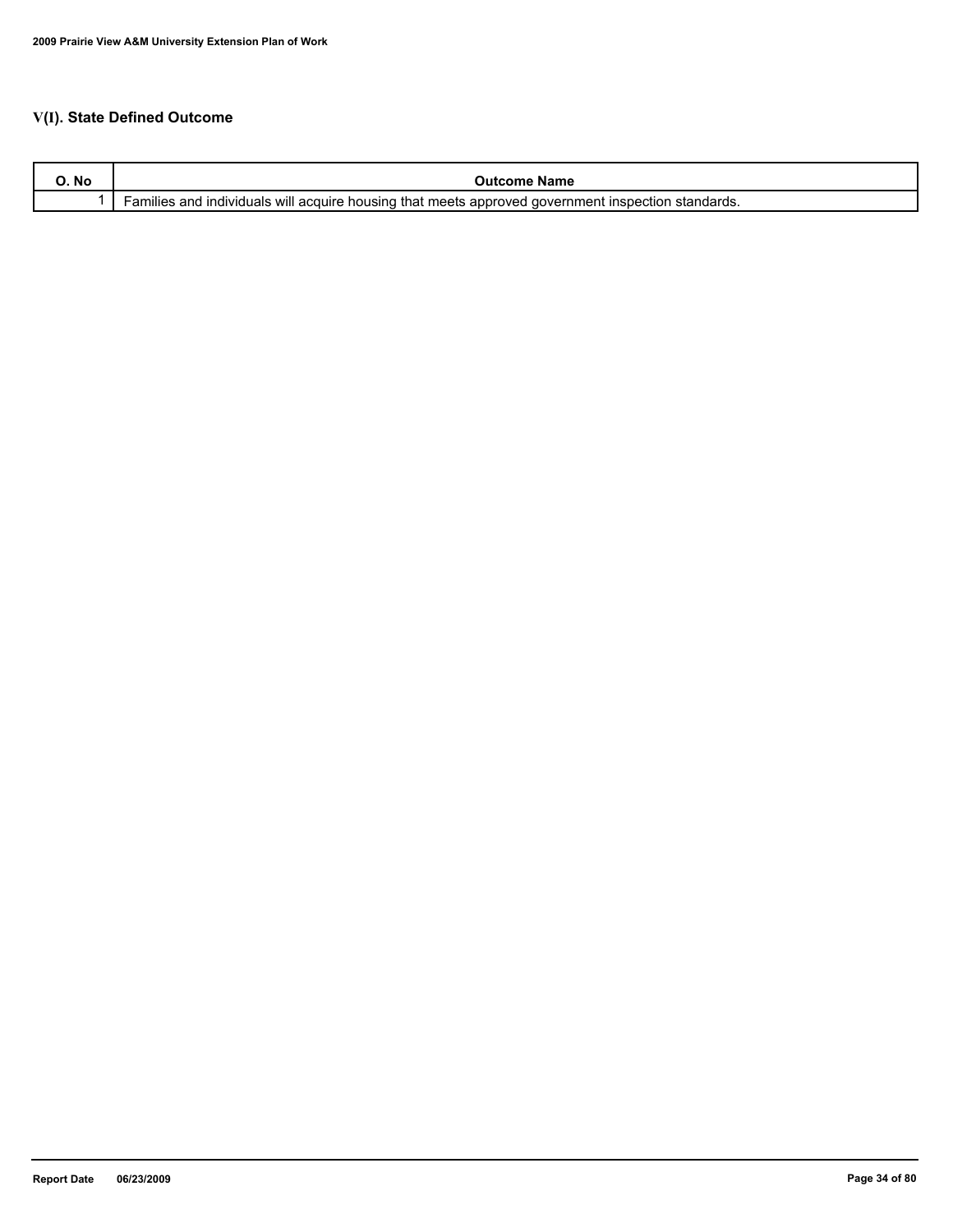#### **Outcome #1**

### **1. Outcome Target**

Families and individuals will acquire housing that meets approved government inspection standards.

| 2. Outcome Type: | Change in Condition Outcome Measure |          |          |            |
|------------------|-------------------------------------|----------|----------|------------|
| 2009:100         | 2010 : 100                          | 2011:100 | 2012:100 | 2013 : 100 |

### **3. Associated Institute Type(s)**

•1890 Extension

### **4. Associated Knowledge Area(s)**

● 804 - Human Environmental Issues Concerning Apparel, Textiles, and Residential and Commercial Structures

### **V(J). Planned Program (External Factors)**

#### **1. External Factors which may affect Outcomes**

- Government Regulations
- Economy
- Appropriations changes

#### **Description**

Natural disasters such as hurricanes are external factors that can affect the outcome of the program.

### **V(K). Planned Program (Evaluation Studies and Data Collection)**

### **1. Evaluation Studies Planned**

● Comparisons between program participants (individuals,group,organizations) and non-participants

#### **Description**

Participant comparison will be used to evaluate the program.

### **2. Data Collection Methods**

- Observation
- On-Site
- Other (surveys and monthly reports)

#### **Description**

On-site observation will be used to collect data.Survey will also be conducted.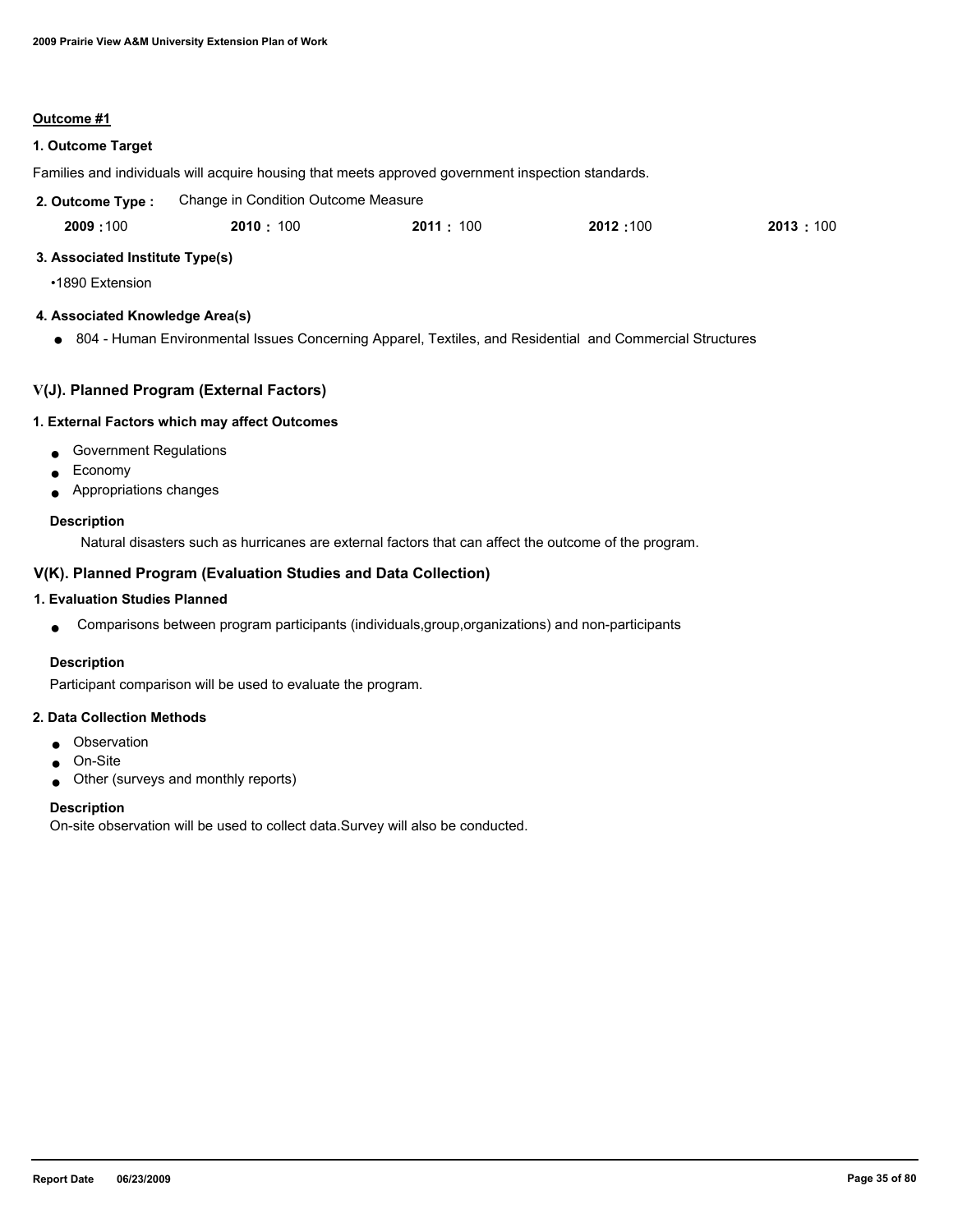## **V(A). Planned Program (Summary)**

### **Program #6**

### **1. Name of the Planned Program**

Community Development

#### **2. Brief summary about Planned Program**

 This planned program addresses needs in low-income, rural communities and small towns. Some of the same problems that exist in low-income, rural communities also exist in small towns. There is a need to acquire, maintain and improve community facilities. Specifically volunteer fire and health departments, rural water systems, community centers, parks, marketing facilities etc. were identified as needs. Also, community beautification and cleanup were ranked very high as needs. This program will assist low-income, rural communities and small towns in addressing many of the needs that have been identified.

- **3. Program existence :** Intermediate (One to five years)
- **4. Program duration :** Long-Term (More than five years)
- **5. Expending formula funds or state-matching funds :** Yes
- **6. Expending other than formula funds or state-matching funds :** No

### **V(B). Program Knowledge Area(s)**

### **1. Program Knowledge Areas and Percentage**

| ΚA<br>Code | <b>Knowledge Area</b>                               | %1862<br><b>Extension</b> | %1890<br><b>Extension</b> | %1862<br><b>Research</b> | %1890<br><b>Research</b> |
|------------|-----------------------------------------------------|---------------------------|---------------------------|--------------------------|--------------------------|
| 805        | Community Institutions, Health, and Social Services |                           | 100%                      |                          |                          |
|            | <b>Total</b>                                        |                           | 100%                      |                          |                          |

### **V(C). Planned Program (Situation and Scope)**

#### **1. Situation and priorities**

 People residing in rural towns and neighborhoods have realized the importance of conducting clean-up, fix-up activities on a regular basis. A number of rural towns and communities have chosen to conduct community clean-ups at least two times a year. There are many advantages to maintaining attractive towns and neighborhoods. Published in the Window and State Government, Texas Comptroller of Public Accounts, are several success stories about small towns and neighborhoods attracting businesses, needed resources and people. County officials in Angelina County say attracting major employers is an indirect result of their focus on maintaining a clean, litter-free community. Bill Wellborn president and CEO of the Lufkin/Angelina County Economic Development Partnership, says "to make a home for world-class companies you have to have a world-class community. If you look at trying to attract new business and industry, you need to have a clean and neat community. If you don't have those things in the decision-making process you never make it past the first visit." "First impressions mean a lot when a person is driving through your community and you have litter on your highway and don't have proper upkeep of your medians," says Melinda Kartye, Angelina Beautiful-Clean executive director. Clean, landscaped entrances to communities, well maintained streets, and manicured homes in neighborhoods can create a positive first impression for prospective employers.

 Through the program development process, community development was identified as an area that needed to be addressed in low-income rural communities. Rural communities are unlike urban communities where, in most cases, needed resources and facilities are a part of the community infrastructure. Some of the rural communities' infrastructure and facilities are community driven and require the effort and support of community residents. Many of the rural communities are experiencing difficulty in obtaining and upgrading some of the basic needed resources. Some of those include rural water systems, volunteer fire and safety departments, meeting and recreation facilities and marketing facilities. The communities in which the low-income reside are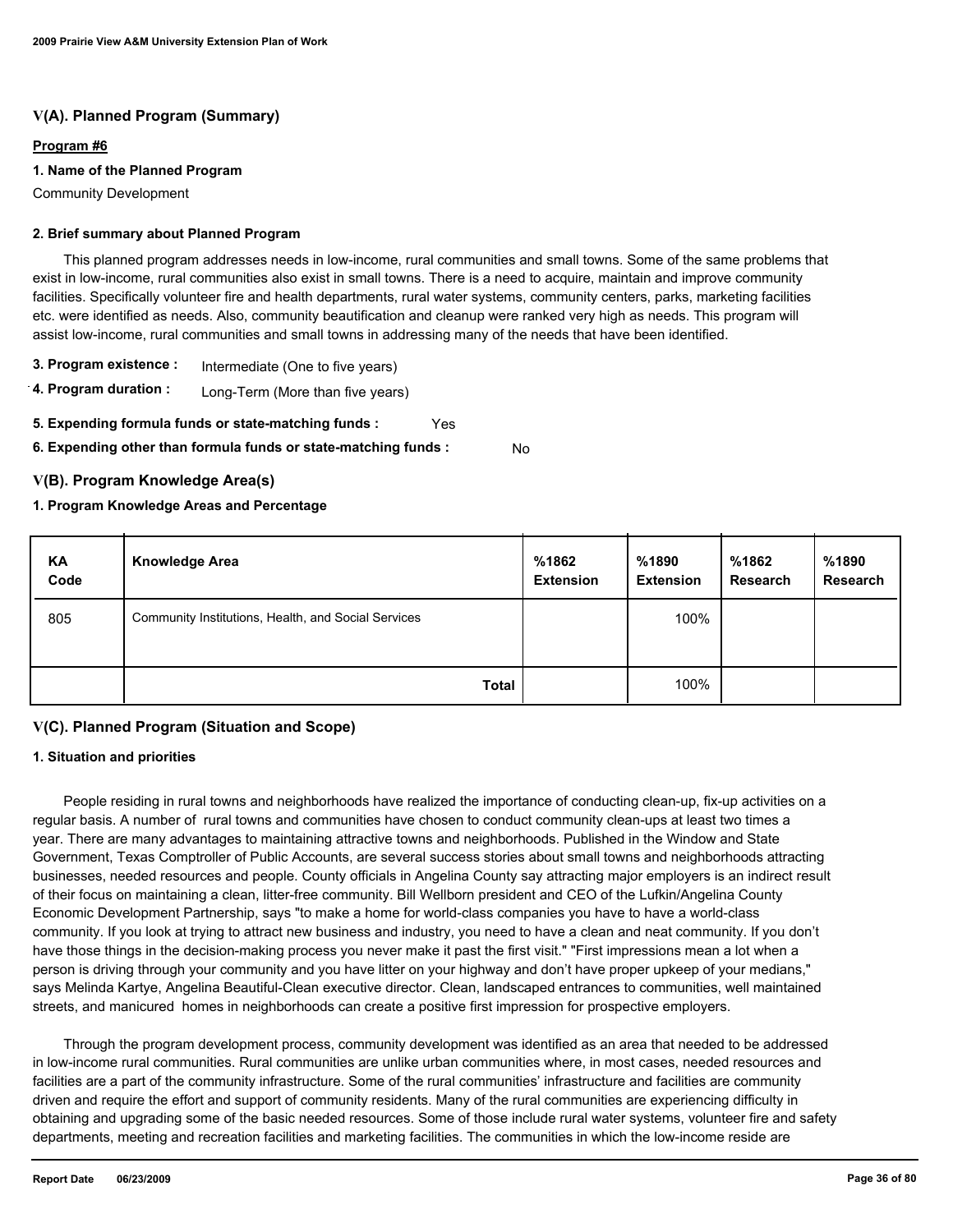generally unsightly and require major work and the cooperation of residents to upgrade their status. That is the case in the counties where programs are implemented by 1890 Cooperative Extension. Residents are not motivated to maintain and improve their communities and consequently, the unsightliness and living conditions continue to worsen. The communities are plagued with debris, trash, tall weeds, unkempt lawns, unsightly homes that need repair and painting, etc. These communities usually lack educational and recreational activities for youth and adults. Crime is prevalent and on the rise in these communities. When indicators of a community in distress are routinely ignored, the community becomes a negative target for opportunists. Litter and illegal dumping are early indicators of a community in distress. It will not take long before outsiders think that the community has no "owners" or individuals concerned with its safety. It may appear to be abandoned by residents and local businesses. Graffiti vandalized vehicles and poorly maintained or abandoned buildings mark a neighborhood. What follow are rapid decay and a loss of community safety.

#### **2. Scope of the Program**

■ In-State Extension

### **V(D). Planned Program (Assumptions and Goals)**

#### **1. Assumptions made for the Program**

 The implementation of this program is expected to make residents of small towns and rural low-income neighborhoods feel better about where they live. In working with county staff and local leaders, small towns and communities will organize and work on issues that are important to the community. Nearly all of the counties have identified community clean-up as one of the top issues to be addressed. Another issue that was identified is the acquisition and maintenance of community and facilities. Unsightly communities will improve their appearance. Needed community facilities will be acquired, maintained and improved such as rural water systems, parks, community centers, volunteer fire departments, and farmers markets. Residents will adopt recommended practices for home owners such as carrying out timely lawn maintenance schedules, landscaping their homes, cleaning up unsightly debris, removing junk vehicles, and improving and maintaining the exterior of their homes. Some of the organized groups will apply for and receive their 501©3 status. This will put them in a position to apply for monies to further improve their community or small town. New businesses will locate in some of these rural areas, thus creating additional jobs or employment for community residents.

#### **2. Ultimate goal(s) of this Program**

Low-income communities/neighborhoods will acquire, maintain and enhance community facilities.

 Community residents and leaders will become involved in activities that enhance their communities and their place of residence.

Communities will establish a crime watch program.

#### **V(E). Planned Program (Inputs)**

## **1. Estimated Number of professional FTE/SYs to be budgeted for this Program**

| Year |      | <b>Extension</b> |      | Research |
|------|------|------------------|------|----------|
|      | 1862 | 1890             | 1862 | 1890     |
| 2009 | 0.0  | 4.0              | 0.0  | 0.0      |
| 2010 | 0.0  | 4.0              | 0.0  | 0.0      |
| 2011 | 0.0  | 4.0              | 0.0  | 0.0      |
| 2012 | 0.0  | 4.0              | 0.0  | 0.0      |
| 2013 | 0.0  | 4.0              | 0.0  | 0.0      |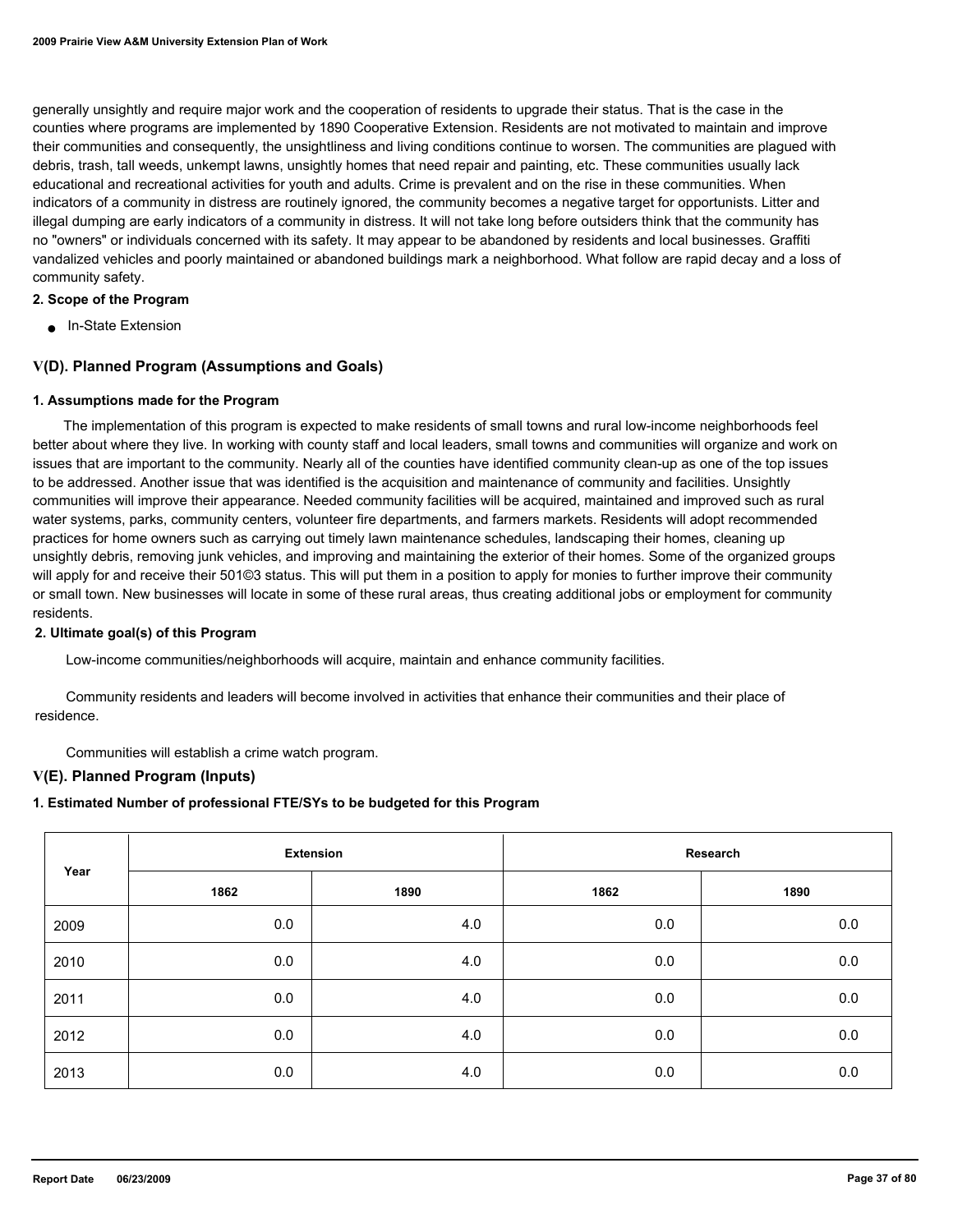## **V(F). Planned Program (Activity)**

#### **1. Activity for the Program**

 To accomplish the goals of this program, workshops and trainings will be conducted for both staff and clientele. Staff will conduct educational programs for clientele. One-on-one assistance will be provided to groups and community leader

#### **2. Type(s) of methods to be used to reach direct and indirect contacts**

| <b>Extension</b>                                        |                                                                                                                      |  |  |  |
|---------------------------------------------------------|----------------------------------------------------------------------------------------------------------------------|--|--|--|
| <b>Direct Methods</b>                                   | <b>Indirect Methods</b>                                                                                              |  |  |  |
| Group Discussion<br>One-on-One Intervention<br>Workshop | TV Media Programs<br>$\bullet$<br><b>Public Service Announcement</b><br>$\bullet$<br>Web sites<br><b>Newsletters</b> |  |  |  |

#### **3. Description of targeted audience**

Low income community residents, low income neighborhods, small town officials, community leaders

## **V(G). Planned Program (Outputs)**

### **1. Standard output measures**

### **Target for the number of persons(contacts) to be reached through direct and indirect contact methods**

|      | <b>Direct Contacts Adults</b> | <b>Indirect Contacts Adults</b> | <b>Direct Contacts Youth</b> | <b>Indirect Contacts Youth</b> |
|------|-------------------------------|---------------------------------|------------------------------|--------------------------------|
| Year | <b>Target</b>                 | <b>Target</b>                   | <b>Target</b>                | <b>Target</b>                  |
| 2009 | 1400                          | 17000                           | 0                            |                                |
| 2010 | 1400                          | 17000                           | 0                            | 0                              |
| 2011 | 1400                          | 17000                           | 0                            |                                |
| 2012 | 1400                          | 17000                           | 0                            |                                |
| 2013 | 1400                          | 17000                           | 0                            | U                              |

#### **2. (Standard Research Target) Number of Patent Applications Submitted**

#### **Expected Patent Applications**

| 2009:0 | 2010:0 | 2011:0 | 2012:0 | 2013:0 |
|--------|--------|--------|--------|--------|
|        |        |        |        |        |

#### **3. Expected Peer Review Publications**

| Year | <b>Research Target</b> | <b>Extension Target</b> | Total |
|------|------------------------|-------------------------|-------|
| 2009 | 0                      |                         | 0     |
| 2010 | 0                      |                         | 0     |
| 2011 | 0                      |                         | 0     |
| 2012 | 0                      |                         | 0     |
| 2013 | 0                      |                         | 0     |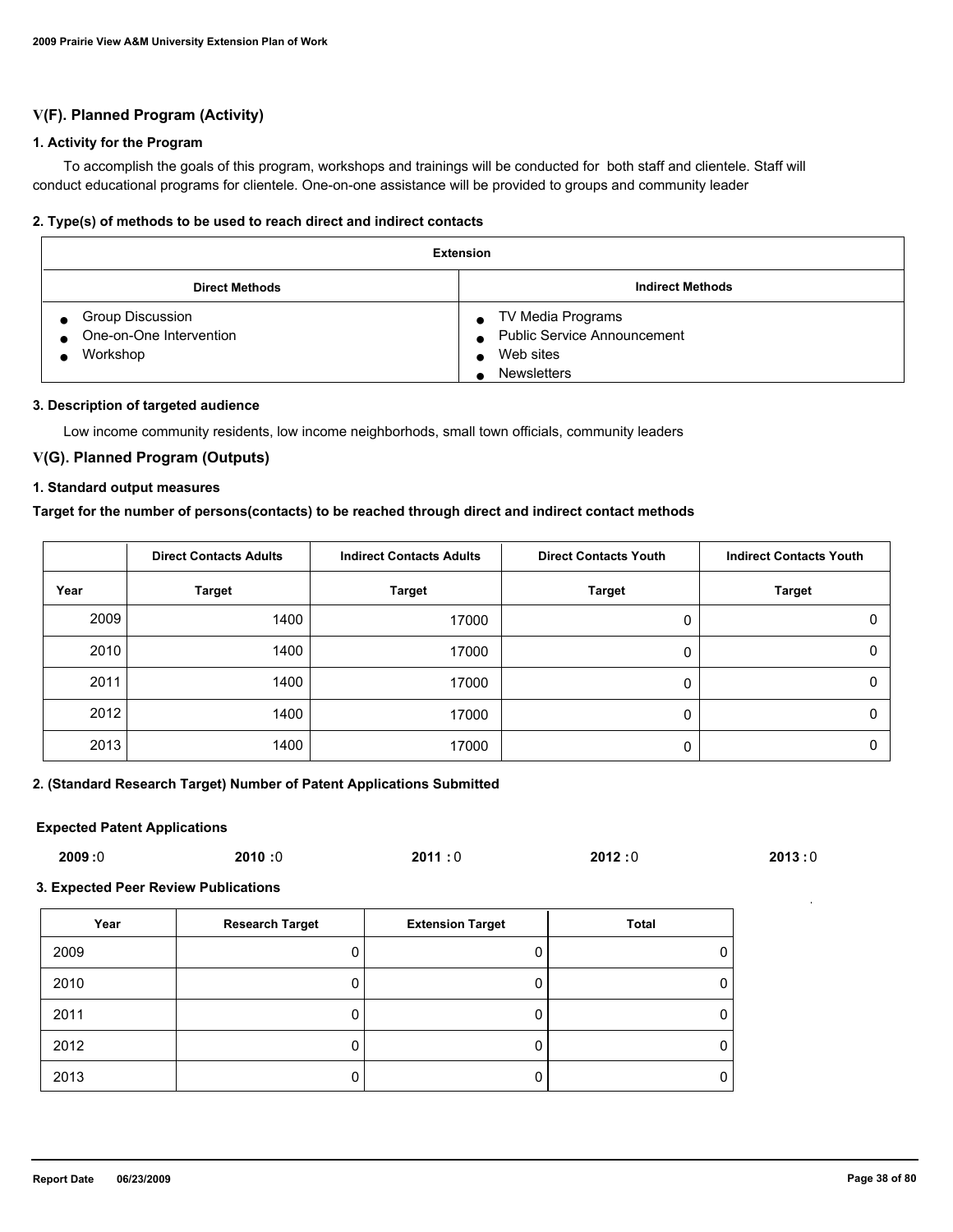## **V(H). State Defined Outputs**

## **1. Output Target**

Develop and conduct programs that promote community maintenance and improvement in counties. Conduct in-service training ● for county staff on community beautification and enhancements Assist communities with receiving their 501©3 status Disseminate applicable information in rural communities needing facilities and facilities upgrades Provide technical assistance to communities when needed

|  | 2009:900 | 2010:900 | 2011:900 | 2012:900 | 2013 :900 |
|--|----------|----------|----------|----------|-----------|
|--|----------|----------|----------|----------|-----------|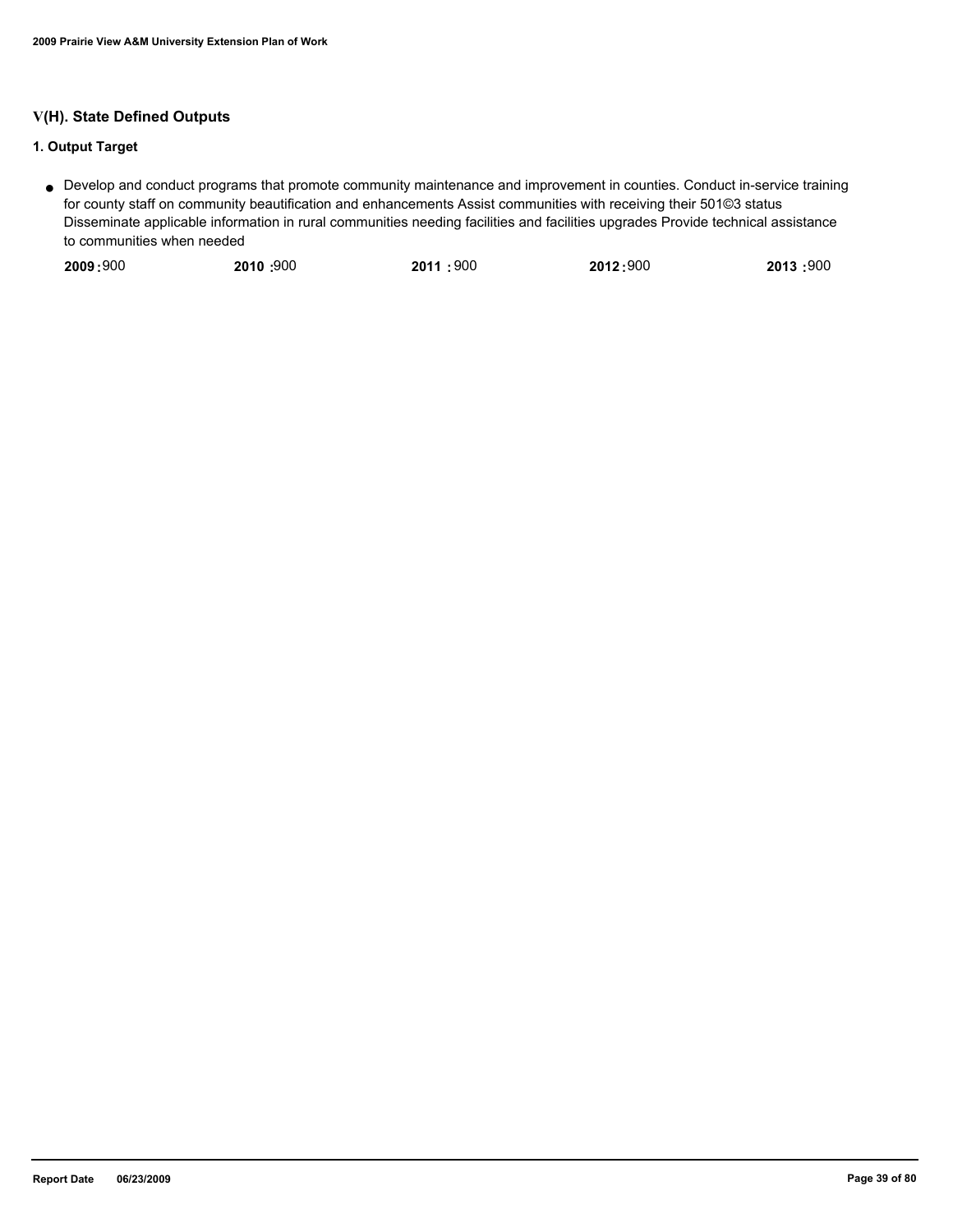# **V(I). State Defined Outcome**

| O. No | <b>Outcome Name</b>                                                                                                |  |  |
|-------|--------------------------------------------------------------------------------------------------------------------|--|--|
|       | People in communities will organize to enhance their communities and the place where they reside                   |  |  |
|       | Community residents will participate in community clean-up and fix-up activities Families and individuals will     |  |  |
|       | adopt home beautification and maintenance practices Community residents will establish and conduct                 |  |  |
|       | programs that provide education recreation and a safe environment Communities will establish rural water           |  |  |
|       | systems, and repair, upgrade and expand existing ones Organized communities will acquire and maintain              |  |  |
|       | quality volunteer fire and safety departments Communities will acquire facilities to conduct meetings and          |  |  |
|       | recreational and educational activities Organized groups and individuals will establish facilities to market their |  |  |
|       | products                                                                                                           |  |  |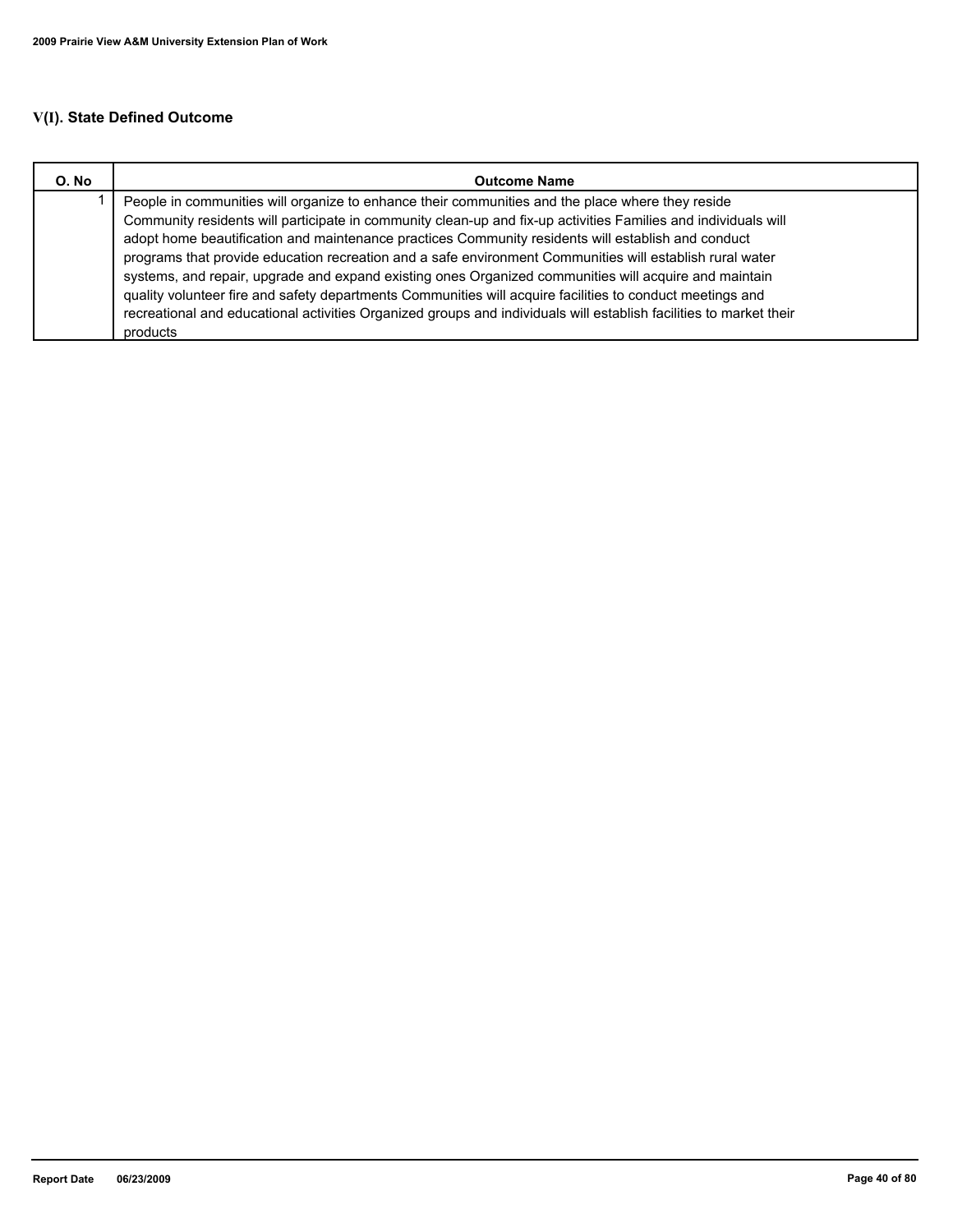### **Outcome #1**

### **1. Outcome Target**

People in communities will organize to enhance their communities and the place where they reside Community residents will participate in community clean-up and fix-up activities Families and individuals will adopt home beautification and maintenance practices Community residents will establish and conduct programs that provide education recreation and a safe environment Communities will establish rural water systems, and repair, upgrade and expand existing ones Organized communities will acquire and maintain quality volunteer fire and safety departments Communities will acquire facilities to conduct meetings and recreational and educational activities Organized groups and individuals will establish facilities to market their products

| 2. Outcome Type: | Change in Condition Outcome Measure |
|------------------|-------------------------------------|
|                  |                                     |

| 2009:800 | 2010:800 | 2011: 825 | 2012:825 | 2013:825 |
|----------|----------|-----------|----------|----------|
|          |          |           |          |          |

### **3. Associated Institute Type(s)**

•1890 Extension

### **4. Associated Knowledge Area(s)**

● 805 - Community Institutions, Health, and Social Services

## **V(J). Planned Program (External Factors)**

#### **1. External Factors which may affect Outcomes**

- Appropriations changes
- Economy
- Government Regulations

### **Description**

Changes in government regulations and changes in funding will affect the program outcomes.

## **V(K). Planned Program (Evaluation Studies and Data Collection)**

#### **1. Evaluation Studies Planned**

- Comparisons between different groups of individuals or program participants experiencing different levels of program intensity.
- Comparison between locales where the program operates and sites without program intervention
- Comparisons between program participants (individuals,group,organizations) and non-participants

#### **Description**

A comparison among participants will be done.

#### **2. Data Collection Methods**

- Observation
- On-Site
- Other (surveys and monthly reports)

#### **Description**

Participant observation will be used to collect data.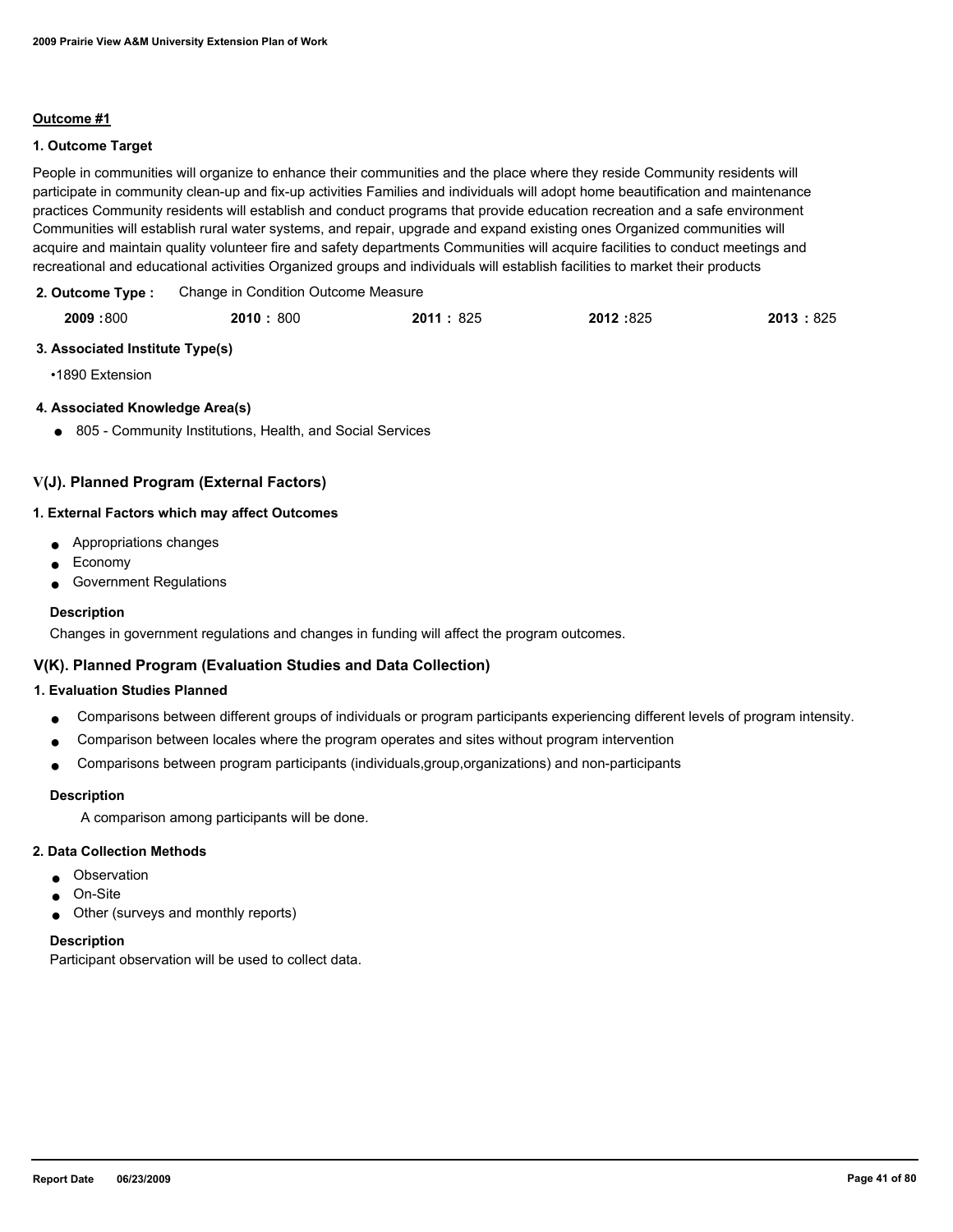## **V(A). Planned Program (Summary)**

## **Program #7**

### **1. Name of the Planned Program**

Sustainable Agriculture Production Systems

#### **2. Brief summary about Planned Program**

 This program will focus on developing a sustainable farming operations focusing on small scale family farms and farmers that are socially disadvantaged. The purpose is to ensure that these agricultural operations are not only profitable but that they are also friendly to the community and the environment.

 In general, these alternatives and sustainable production practices could enhance profitability of farming operations and minimize fluctuation in farm income to improve the economic well being which may improve the quality of life of limited-resource farmers.

**3. Program existence :** Intermediate (One to five years)

**4. Program duration :** Long-Term (More than five years)

**5. Expending formula funds or state-matching funds :** Yes

**6. Expending other than formula funds or state-matching funds :** No

### **V(B). Program Knowledge Area(s)**

### **1. Program Knowledge Areas and Percentage**

| KA<br>Code | <b>Knowledge Area</b>                                 | %1862<br><b>Extension</b> | %1890<br><b>Extension</b> | %1862<br><b>Research</b> | %1890<br>Research |
|------------|-------------------------------------------------------|---------------------------|---------------------------|--------------------------|-------------------|
| 102        | Soil, Plant, Water, Nutrient Relationships            |                           | 25%                       |                          |                   |
| 205        | <b>Plant Management Systems</b>                       |                           | 25%                       |                          |                   |
| 211        | Insects, Mites, and Other Arthropods Affecting Plants |                           | 10%                       |                          |                   |
| 301        | Reproductive Performance of Animals                   |                           | 25%                       |                          |                   |
| 303        | Genetic Improvement of Animals                        |                           | 15%                       |                          |                   |
|            | <b>Total</b>                                          |                           | 100%                      |                          |                   |

## **V(C). Planned Program (Situation and Scope)**

#### **1. Situation and priorities**

 A majority of the agricultural producers that get assistance from the Cooperative Extension Program are small farmers with less than 50 acres of land. Many of these socially disadvantaged farmers work full time, and the farm is a second source of income. A low-input sustainable agricultural system is needed to assist these producers get optimum production in the most economical manner.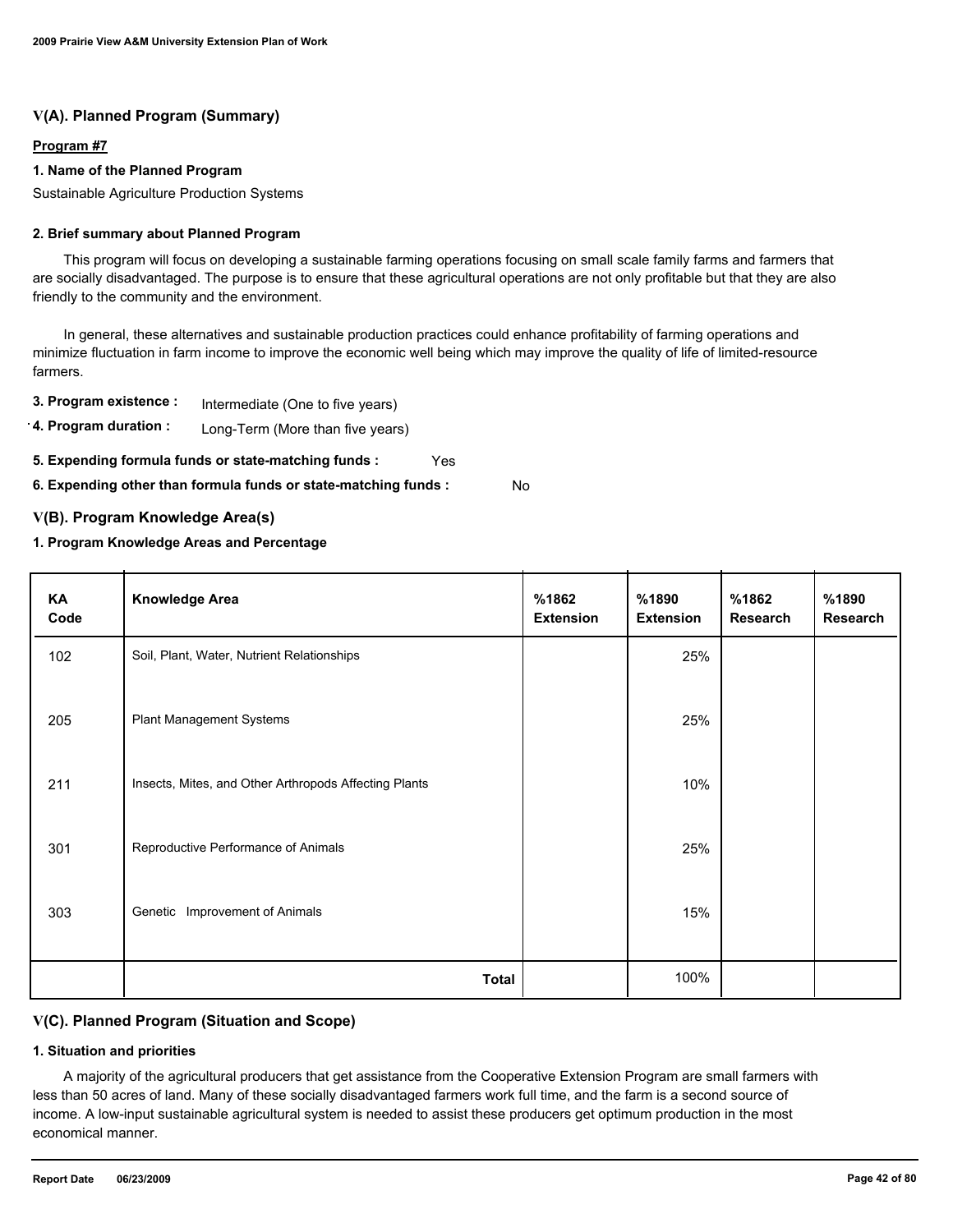The South lends itself to many sustainable alternatives because of its mild climate and

 long growing season. Fruit and vegetable crop productions have been suggested as agricultural alternatives that could improve the income situation of small-scale farmers who utilize Cooperative Extension. Many of these individuals are limited resource farmers seeking methods to improve their crop production potential and profitability. Studies have shown that low-input, alternative agriculture using alternative crops and environmentally friendly production practices will enhance productivity without polluting the environment. Variety trials, fertilizer treatments and different cultural practices have been investigated to determine the relationship between plants and growth factors, appropriate crop management practices and pest control. For small livestock producers, sustainable methods are being promoted that will assist these agricultural operations facing problems such as inadequate rotational grazing techniques, poor selection and management of breeding stock, and problems of controlling animal diseases and parasites.

#### **2. Scope of the Program**

■ In-State Extension

### **V(D). Planned Program (Assumptions and Goals)**

#### **1. Assumptions made for the Program**

 This program assumes that with contributions from the Cooperative Extension staff, better production practices will be identified and used for the profitable production of fruits, vegetables, livestock and other alternative crops. To ensure full participation of the stakeholders, applied research will be conducted with socially disadvantaged farmers. This applied research will allow the farmers to work closely with Cooperative Extension staff while gaining hands-on experience in sustainable agriculture. This training will be in addition to the workshops, seminars and other educational programs provided to the farmers. The planning and execution of the plans will continue to be in collaboration with clientele.

#### **2. Ultimate goal(s) of this Program**

 To train agricultural producers in the use of alternative enterprises and production systems that will help them maximize the quality and quantity of goods produced. The impact of different cropping/production systems and cultural practices will be used to increase farm profitability.

#### **V(E). Planned Program (Inputs)**

#### **1. Estimated Number of professional FTE/SYs to be budgeted for this Program**

|      |      | <b>Extension</b> |      | Research |
|------|------|------------------|------|----------|
| Year | 1862 | 1890             | 1862 | 1890     |
| 2009 | 0.0  | 6.8              | 0.0  | 0.0      |
| 2010 | 0.0  | 6.8              | 0.0  | 0.0      |
| 2011 | 0.0  | 6.8              | 0.0  | 0.0      |
| 2012 | 0.0  | 6.8              | 0.0  | 0.0      |
| 2013 | 0.0  | 6.8              | 0.0  | 0.0      |

#### **V(F). Planned Program (Activity)**

#### **1. Activity for the Program**

 Cooperative Extension will: Conduct educational programs Conduct subject matter workshops / field days / tours Provide one-on-one technical assistance / consultations Conduct training programs Assist clients with development of farm plans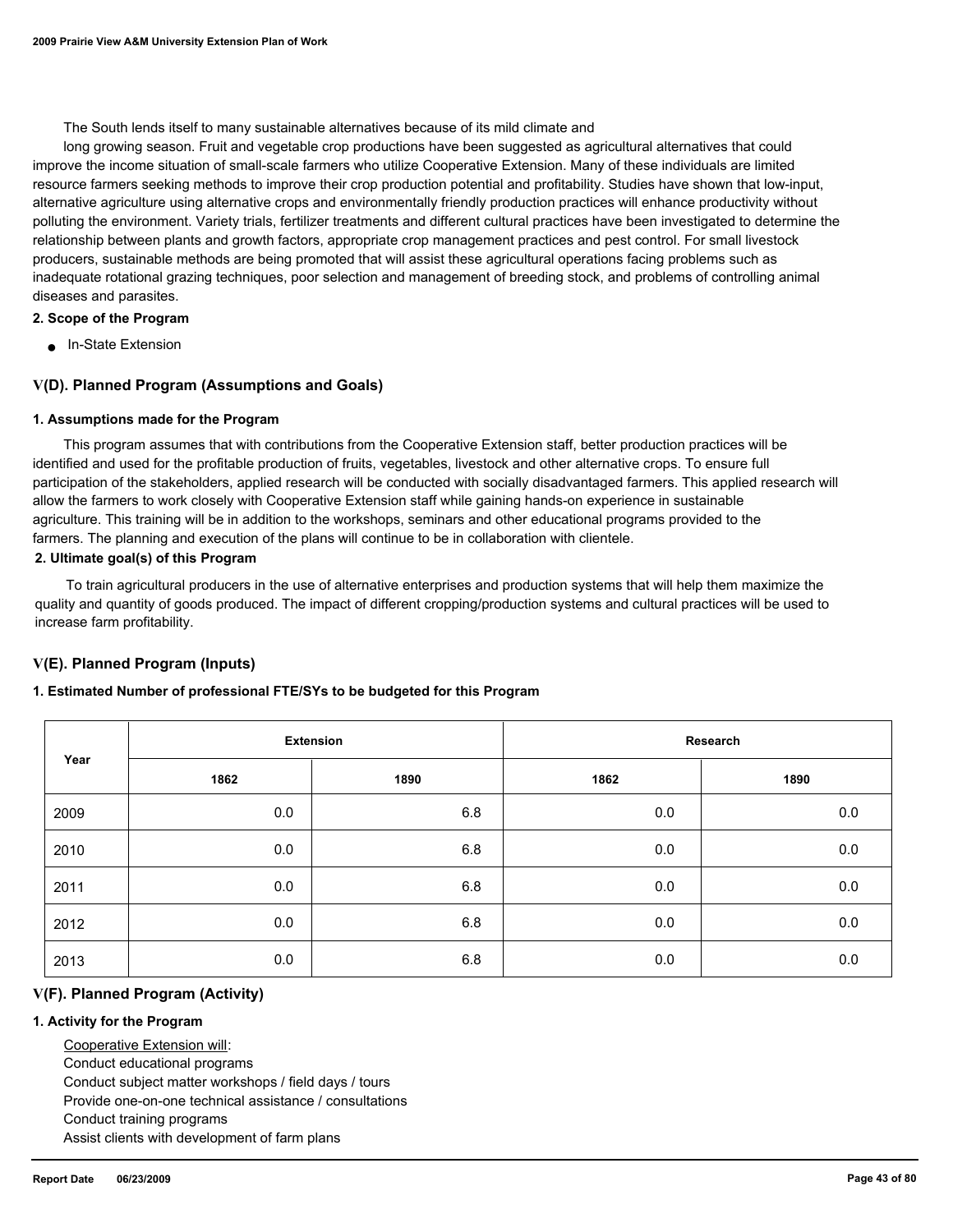Hold On Farm Demonstrations

### **2. Type(s) of methods to be used to reach direct and indirect contacts**

| <b>Extension</b>                                                                                           |                                                                                                         |  |  |  |
|------------------------------------------------------------------------------------------------------------|---------------------------------------------------------------------------------------------------------|--|--|--|
| <b>Direct Methods</b>                                                                                      | <b>Indirect Methods</b>                                                                                 |  |  |  |
| <b>Group Discussion</b><br>Demonstrations<br>One-on-One Intervention<br>Workshop<br><b>Education Class</b> | <b>Public Service Announcement</b><br>$\bullet$<br>Web sites<br><b>Newsletters</b><br>TV Media Programs |  |  |  |

#### **3. Description of targeted audience**

Small farmers; limited resource farmers; family farmers and socially disadvantaged farmers.

#### **V(G). Planned Program (Outputs)**

#### **1. Standard output measures**

#### **Target for the number of persons(contacts) to be reached through direct and indirect contact methods**

|      | <b>Direct Contacts Adults</b> | <b>Indirect Contacts Adults</b> | <b>Direct Contacts Youth</b> | <b>Indirect Contacts Youth</b> |
|------|-------------------------------|---------------------------------|------------------------------|--------------------------------|
| Year | <b>Target</b>                 | <b>Target</b>                   | <b>Target</b>                | <b>Target</b>                  |
| 2009 | 275                           | 3200                            | 110                          | 275                            |
| 2010 | 275                           | 3200                            | 110                          | 275                            |
| 2011 | 275                           | 3200                            | 110                          | 275                            |
| 2012 | 275                           | 3200                            | 110                          | 275                            |
| 2013 | 275                           | 3200                            | 110                          | 275                            |

### **2. (Standard Research Target) Number of Patent Applications Submitted**

### **Expected Patent Applications**

| 2009:0 | 2010:0 | 2011:0 | 2012:0 | 2013:0 |
|--------|--------|--------|--------|--------|
|        |        |        |        |        |

### **3. Expected Peer Review Publications**

| Year | <b>Research Target</b> | <b>Extension Target</b> | Total |
|------|------------------------|-------------------------|-------|
| 2009 |                        |                         |       |
| 2010 |                        |                         | O     |
| 2011 |                        |                         | 0     |
| 2012 |                        |                         |       |
| 2013 |                        |                         |       |

### **V(H). State Defined Outputs**

## **1. Output Target**

Conduct educational programs focusing on sustainable production practices in crops and livestock. Provide one-on-one ● technical assistance/consultations. Assist small scale and socially disadvantaged farmers with alternative marketing plans.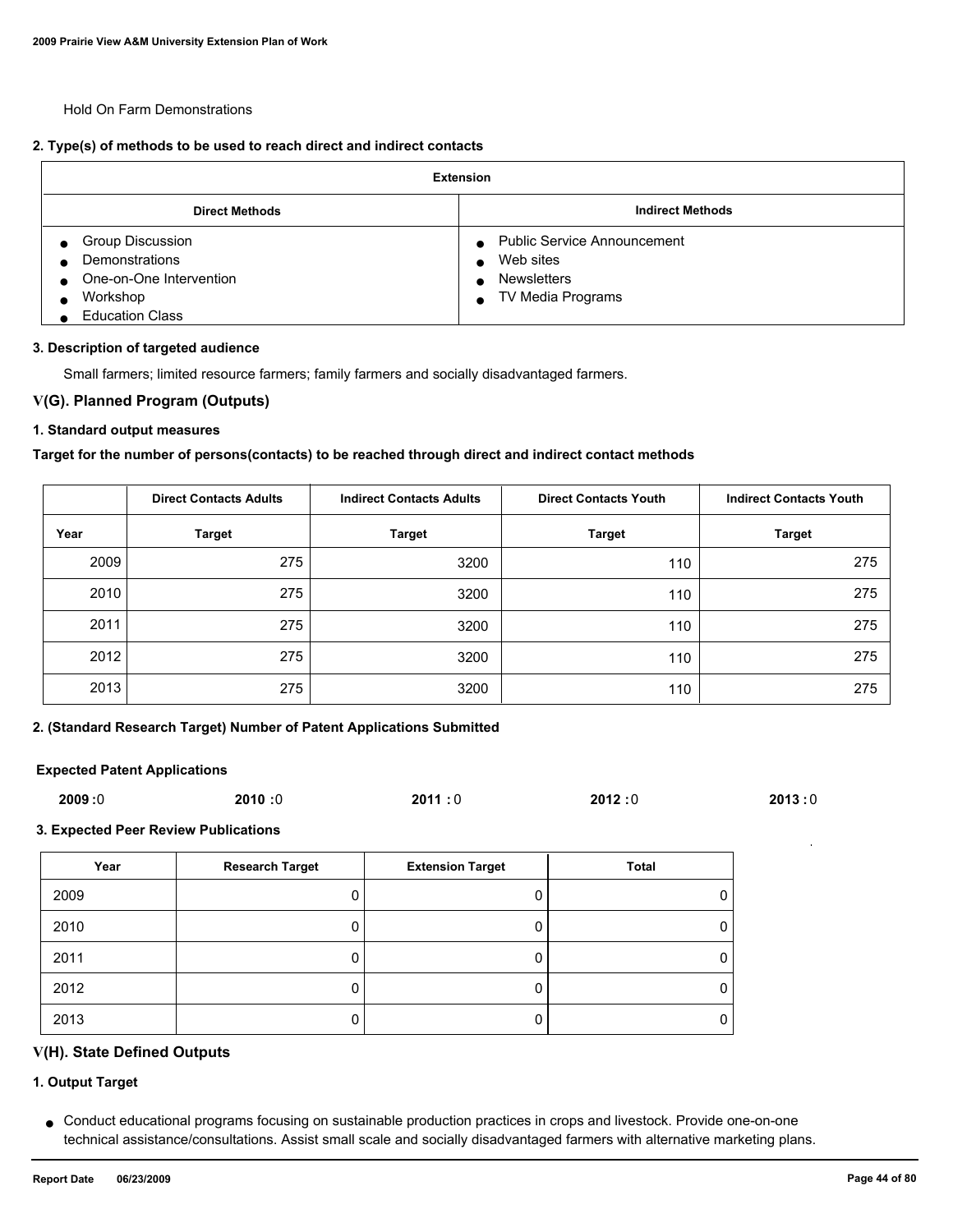| 2009:250 | 2010:250 | 2011:250 | 2012:250 | 2013:250 |
|----------|----------|----------|----------|----------|
|          |          |          |          |          |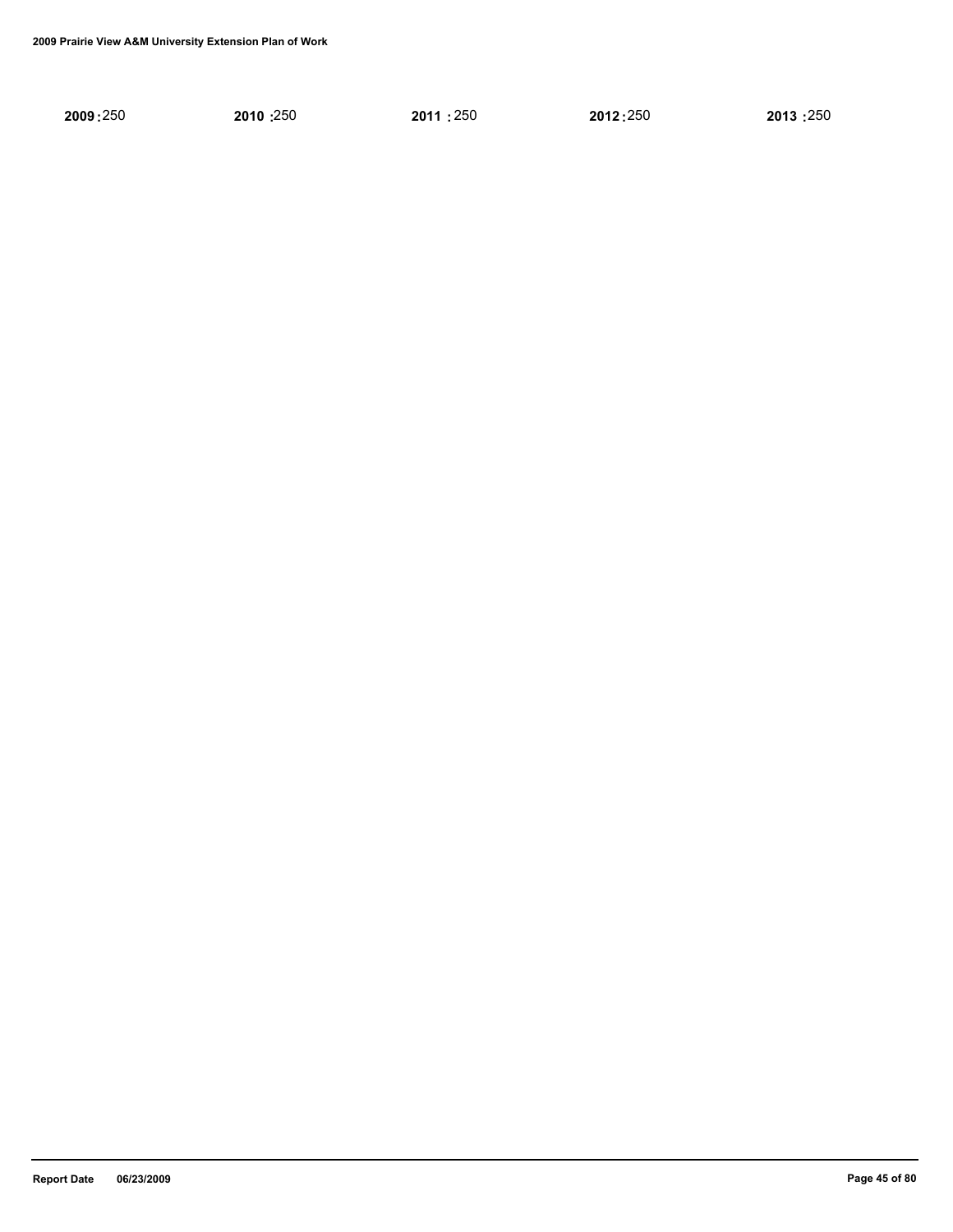# **V(I). State Defined Outcome**

| O. No | <b>Outcome Name</b>                                                                                          |
|-------|--------------------------------------------------------------------------------------------------------------|
|       | Program participants are expected to benefit from the educational training programs, workshops and technical |
|       | assistance offered by extension service personnel. This will be measured by: Number of farms adapting        |
|       | sustainable techniques for agricultural production Number of farms producing alternative crops Number of     |
|       | farms adopting new, sustainable management practices Number of farms participating in on-farm                |
|       | demonstrations in sustainable agriculture                                                                    |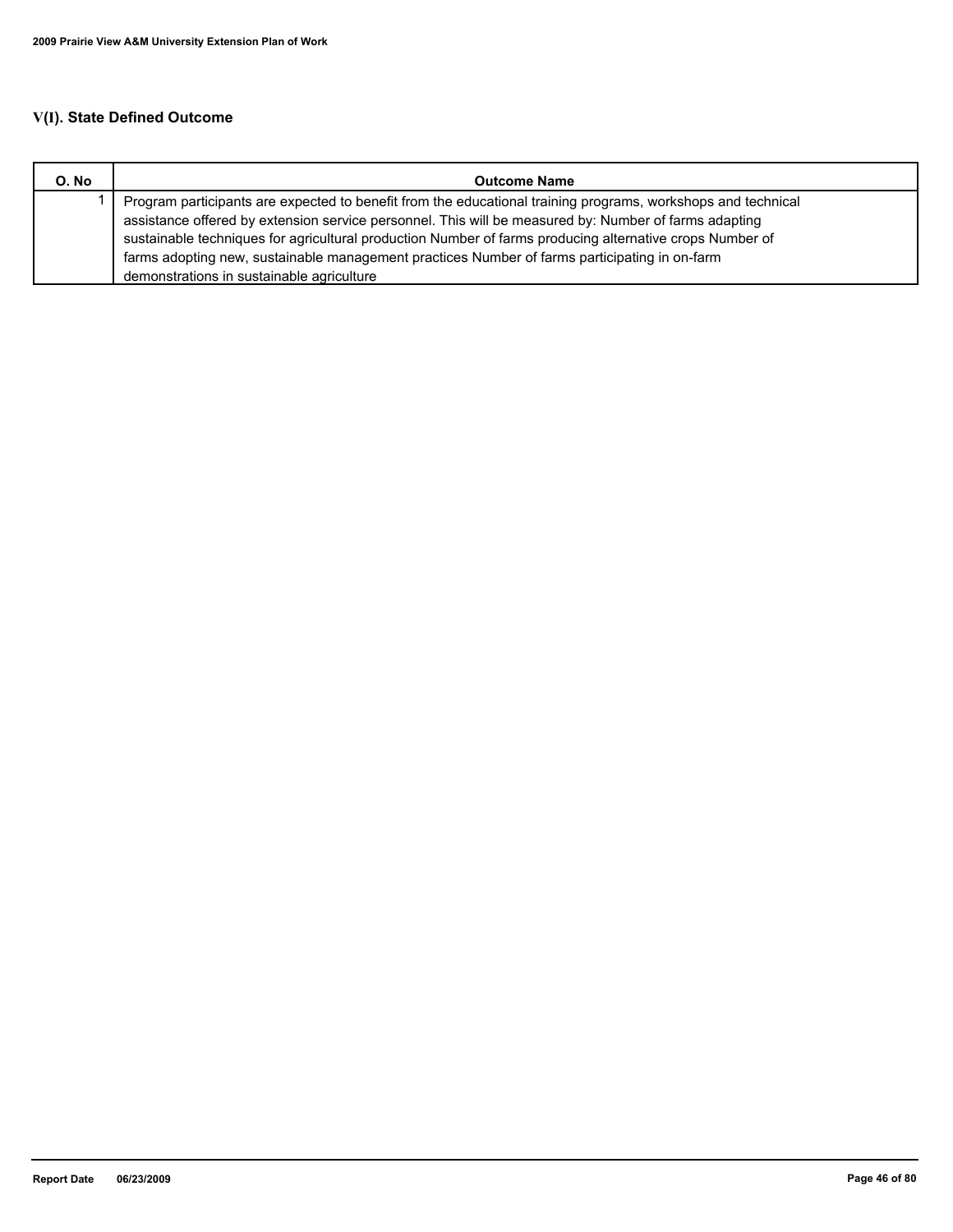#### **Outcome #1**

### **1. Outcome Target**

Program participants are expected to benefit from the educational training programs, workshops and technical assistance offered by extension service personnel. This will be measured by: Number of farms adapting sustainable techniques for agricultural production Number of farms producing alternative crops Number of farms adopting new, sustainable management practices Number of farms participating in on-farm demonstrations in sustainable agriculture

Change in Knowledge Outcome Measure **2. Outcome Type :**

| 2009:150 | 2010: 150 | 2011:<br>: 150 | 2012:150 | 2013:150 |
|----------|-----------|----------------|----------|----------|
|          |           |                |          |          |

#### **3. Associated Institute Type(s)**

•1890 Extension

#### **4. Associated Knowledge Area(s)**

- 102 Soil, Plant, Water, Nutrient Relationships
- 205 Plant Management Systems
- 211 Insects, Mites, and Other Arthropods Affecting Plants
- 301 Reproductive Performance of Animals
- 303 Genetic Improvement of Animals

### **V(J). Planned Program (External Factors)**

#### **1. External Factors which may affect Outcomes**

- Natural Disasters (drought,weather extremes,etc.)
- Public Policy changes
- Economy

#### **Description**

In recent years, disasters such as hurricanes and doughts have had major impacts on agriculture and on the economy in various parts of the state.

#### **V(K). Planned Program (Evaluation Studies and Data Collection)**

#### **1. Evaluation Studies Planned**

- After Only (post program)
- During (during program)

#### **Description**

Preand post tests, along with surveys will be conducted to collect data.

#### **2. Data Collection Methods**

- Observation
- On-Site
- Mail

#### **Description**

 A data collection survey will be conducted during and at the end of each year. Additionally, data collected during the monthly report process from Extension personnel will be used.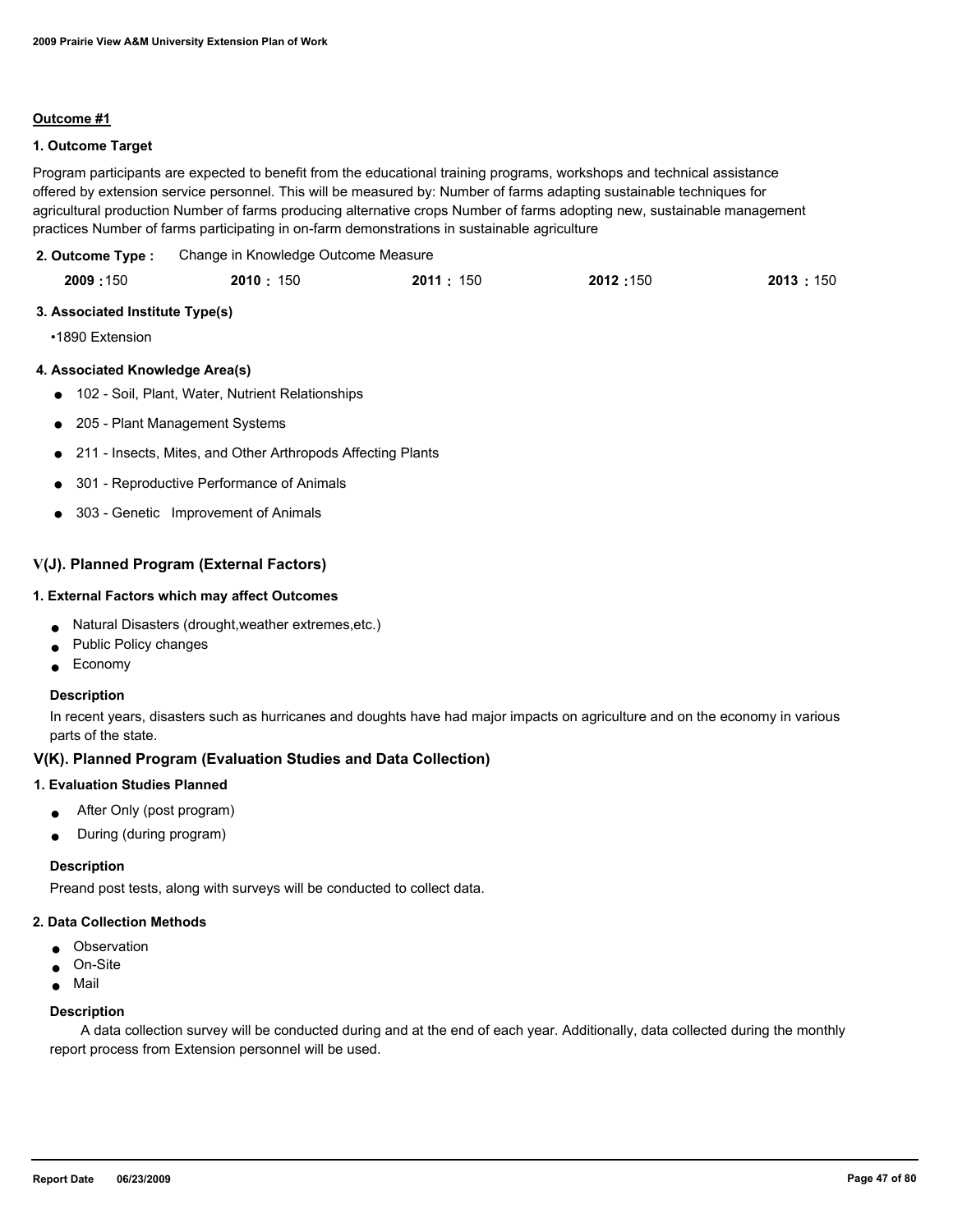## **V(A). Planned Program (Summary)**

## **Program #8**

### **1. Name of the Planned Program**

Small Farm Financial Management and Marketing

#### **2. Brief summary about Planned Program**

 Programs conducted by the Cooperative Extension Program at Prairie View A&M University will be geared towards the needs of small scale and limited resource farmers and will focus on farm financial management, business planning and the marketing of agricultural products.

 In the area of Economics of Agricultural Production and Farm Management, the Cooperative Extension Program will assist small scale agricultural producers by conducting economic analyses that will assist them to be economically profitable and sustainable. Educational programs focusing on strategies for farm profitability and sustainability will be developed and used in the delivery of extension programs to small scale and limited resource farmers.

 The Cooperative Extension Program will conduct programming in the areas of farm and home planning including farm income, debt and spending as it addresses the area of Business Management and Finance, and Taxation. Educational programs, events, activities and technical assistance will be developed and implemented to address the relevant issues and needs of limited resource farm families.

 Educational programs focusing on alternative and niche markets will be provided to small scale and limited resource agricultural producers. Information about selling high quality products at the local and regional levels will be addressed. Other items included in the area of marketing and distribution practices will focus on gaining an understanding of the agricultural distribution network, better understanding of economic policy and the role that family farms play in the global marketing of agricultural products.

- **3. Program existence :** Mature (More then five years)
- **4. Program duration :** Long-Term (More than five years)
- **5. Expending formula funds or state-matching funds :** Yes

**6. Expending other than formula funds or state-matching funds :** No

#### **V(B). Program Knowledge Area(s)**

#### **1. Program Knowledge Areas and Percentage**

| <b>KA</b><br>Code | <b>Knowledge Area</b>                                       | %1862<br><b>Extension</b> | %1890<br><b>Extension</b> | %1862<br>Research | %1890<br><b>Research</b> |
|-------------------|-------------------------------------------------------------|---------------------------|---------------------------|-------------------|--------------------------|
| 601               | Economics of Agricultural Production and Farm<br>Management |                           | 50%                       |                   |                          |
| 602               | Business Management, Finance, and Taxation                  |                           | 25%                       |                   |                          |
| 604               | Marketing and Distribution Practices                        |                           | 25%                       |                   |                          |
|                   | <b>Total</b>                                                |                           | 100%                      |                   |                          |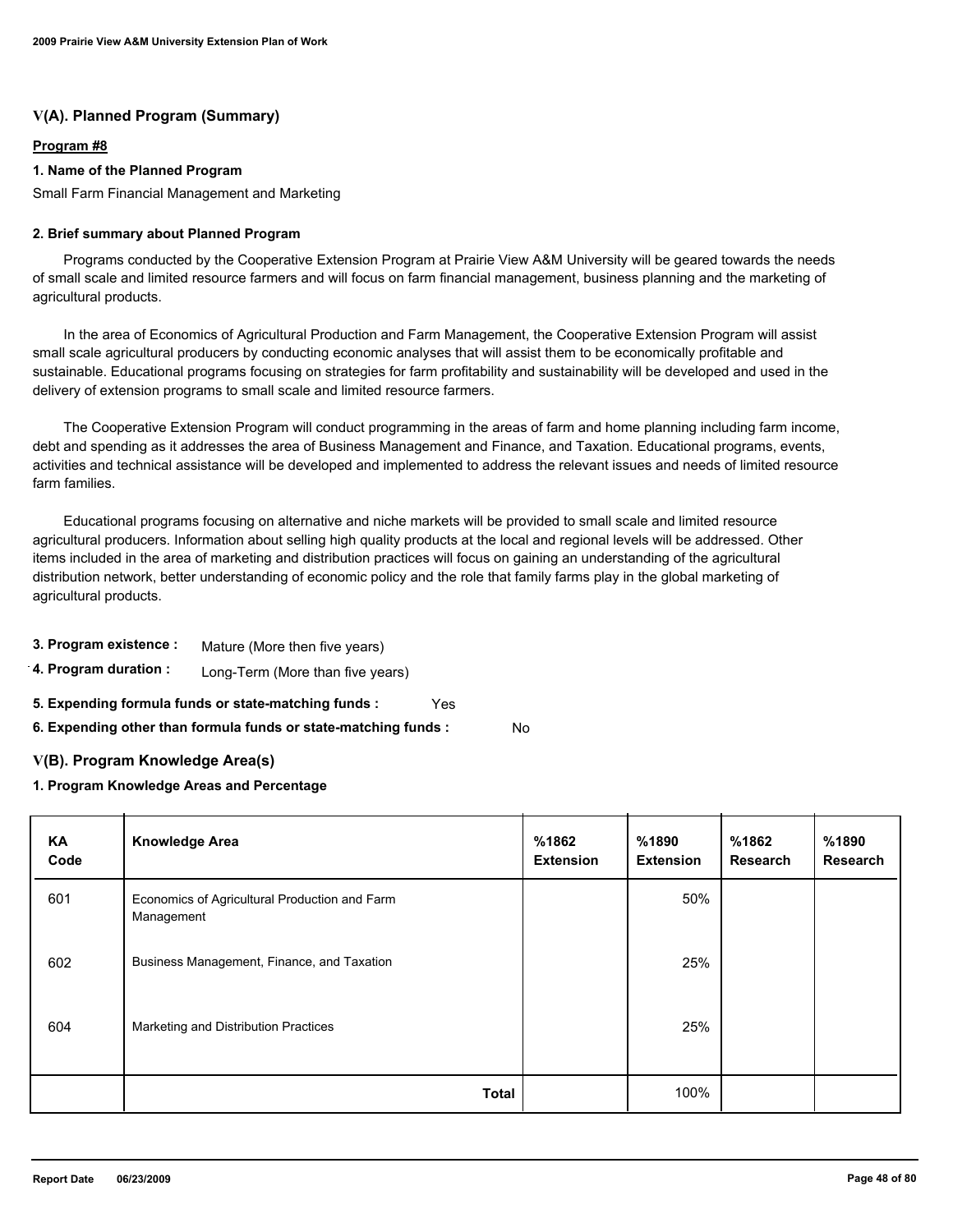## **V(C). Planned Program (Situation and Scope)**

#### **1. Situation and priorities**

 Agriculture is a major component of the economy in Texas. Texas has approximately 230, farms which sell approximately \$15,000,000 in agricultural products annually. Small and limited resource farms (e.g., farms generating less than \$10,000 in annual sales) constitute approximately 71.5% of these farms, according to the 2002 Census of Agriculture (USDA, NASS, 2003).

 Small and limited resource farmers are a large and important part of the state and national economy. Nearly 40% of the value of farm products produced in the United States is still generated by small farms. According to the 2002 U.S. Census of Agriculture, 39% of farms had sales of less than \$2,500. These farms are engaged in a variety of crop and livestock enterprises, including traditional field crops, beef, and new alternatives crops targeted to niche markets. Small farmers have numerous challenges, some of which are due to the lack of size, lack of knowledge about enterprise selection appropriate to financial resources and lack of skills. The Cooperative Extension Program will continue to address problems associated with enterprise and market selection and optimal resource allocation in production, risk management. Furthermore, extension and outreach programs will be designed with the ultimate goal of enhancing the economic viability of small and limited resource farms and families. Some major factors affecting small farmers and ranchers are poor management skills, inability to maintain cash flow, past racial discrimination and lack of information to make informed decisions resulting in a lack of effective management. Therefore, farm business and financial management are needed to address these issues.

 Small farm families face barriers to entry into commercial markets. These barriers are mainly due to the lack of knowledge of market structure requirements of values and size as well market demand. These farm families lack knowledge of marketing strategies to enhance farm income.

#### **2. Scope of the Program**

In-State Extension

#### **V(D). Planned Program (Assumptions and Goals)**

#### **1. Assumptions made for the Program**

 Many small scale farmers and ranchers in Texas depend upon the technical assistance provided by Land-Grant institutions, non-profit groups, state and federal agencies. Small farmers and ranchers are continuing to experience financial difficulties which led to bankruptcy, foreclosures and stressful emotional conditions.

 The Cooperative Extension Program at Prairie View A&M University will continue to address these issues and focus on the needs of limited resource farmers. Focusing on theses specific needs will help this audience improve their lives. By providing this type of assistance, it is assumed that farmers will be more profitable, decrease debt and improve business management skills. Improvements in these areas will help them to increase their chances of getting loans and other assistance made available by federal and state agencies.

### **2. Ultimate goal(s) of this Program**

 The overall,ultimate goal is to enhance the economic viability of small and limited resource farm families by strengthening their technical knowledge and skills and economic decision-making so that they can contribute fully to the agricultural economy.

#### **V(E). Planned Program (Inputs)**

#### **1. Estimated Number of professional FTE/SYs to be budgeted for this Program**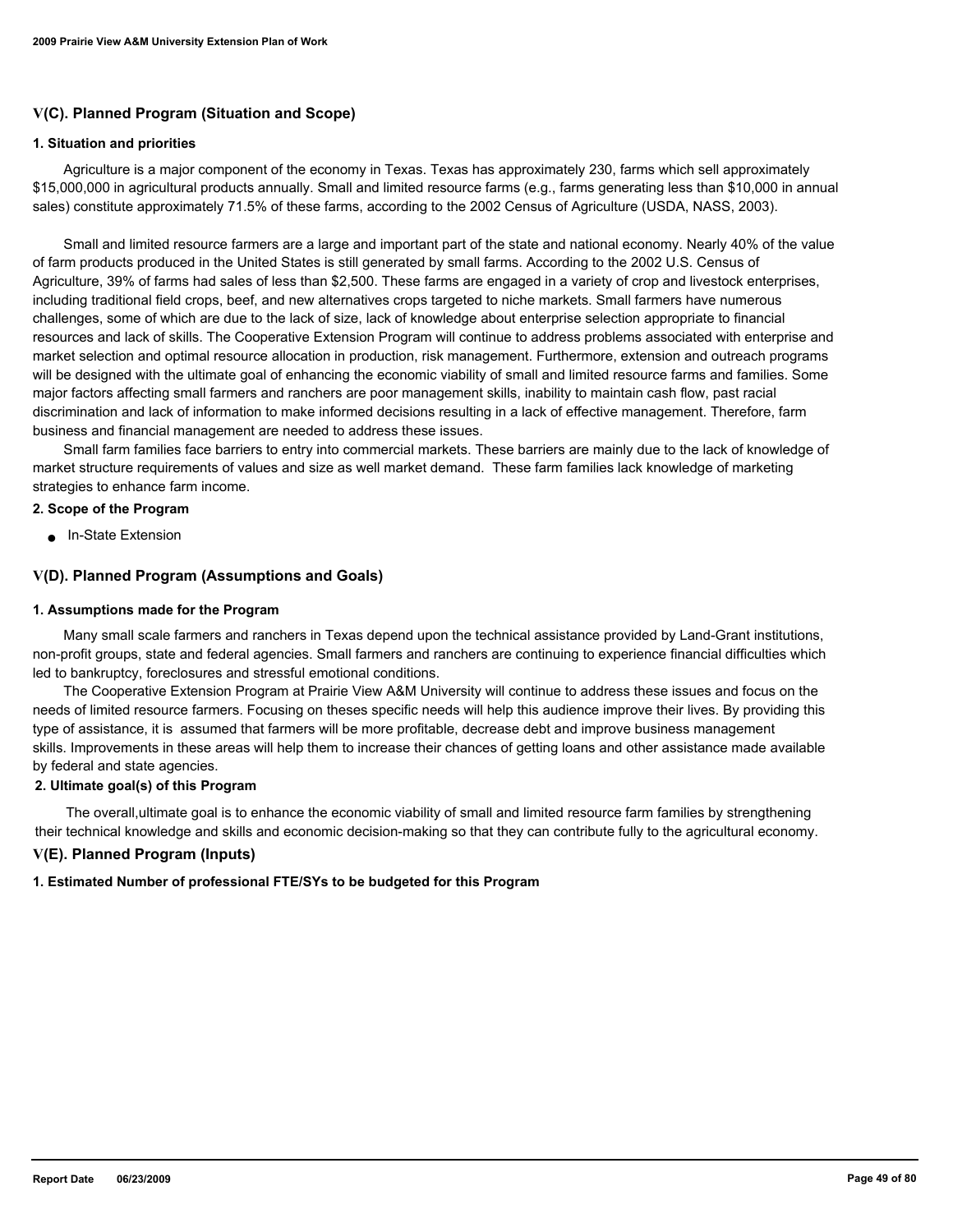| Year |      | <b>Extension</b> |      | Research |
|------|------|------------------|------|----------|
|      | 1862 | 1890             | 1862 | 1890     |
| 2009 | 0.0  | 7.2              | 0.0  | 0.0      |
| 2010 | 0.0  | 7.2              | 0.0  | $0.0\,$  |
| 2011 | 0.0  | 7.2              | 0.0  | 0.0      |
| 2012 | 0.0  | 7.2              | 0.0  | 0.0      |
| 2013 | 0.0  | 7.2              | 0.0  | 0.0      |

## **V(F). Planned Program (Activity)**

### **1. Activity for the Program**

 Cooperative Extension will: Conduct educational programs Conduct subject matter workshops / field days / tours Provide one-on-one technical assistance / consultations Conduct training programs Assist clients with development of farm plans

### **2. Type(s) of methods to be used to reach direct and indirect contacts**

| <b>Extension</b>                                                                                    |                                                                                                         |  |  |  |
|-----------------------------------------------------------------------------------------------------|---------------------------------------------------------------------------------------------------------|--|--|--|
| <b>Direct Methods</b>                                                                               | <b>Indirect Methods</b>                                                                                 |  |  |  |
| Demonstrations<br>Group Discussion<br><b>Education Class</b><br>Workshop<br>One-on-One Intervention | Web sites<br>TV Media Programs<br>$\bullet$<br><b>Public Service Announcement</b><br><b>Newsletters</b> |  |  |  |

#### **3. Description of targeted audience**

Small farmers; limited resource farmers; family farmers and socially disadvantaged farmers.

## **V(G). Planned Program (Outputs)**

#### **1. Standard output measures**

## **Target for the number of persons(contacts) to be reached through direct and indirect contact methods**

|      | <b>Direct Contacts Adults</b> | <b>Indirect Contacts Adults</b> | <b>Direct Contacts Youth</b> | <b>Indirect Contacts Youth</b> |
|------|-------------------------------|---------------------------------|------------------------------|--------------------------------|
| Year | <b>Target</b>                 | <b>Target</b>                   | <b>Target</b>                | <b>Target</b>                  |
| 2009 | 275                           | 1850                            | 50                           | 100                            |
| 2010 | 275                           | 1850                            | 50                           | 100                            |
| 2011 | 275                           | 1850                            | 50                           | 100                            |
| 2012 | 275                           | 1850                            | 50                           | 100                            |
| 2013 | 275                           | 1850                            | 50                           | 100                            |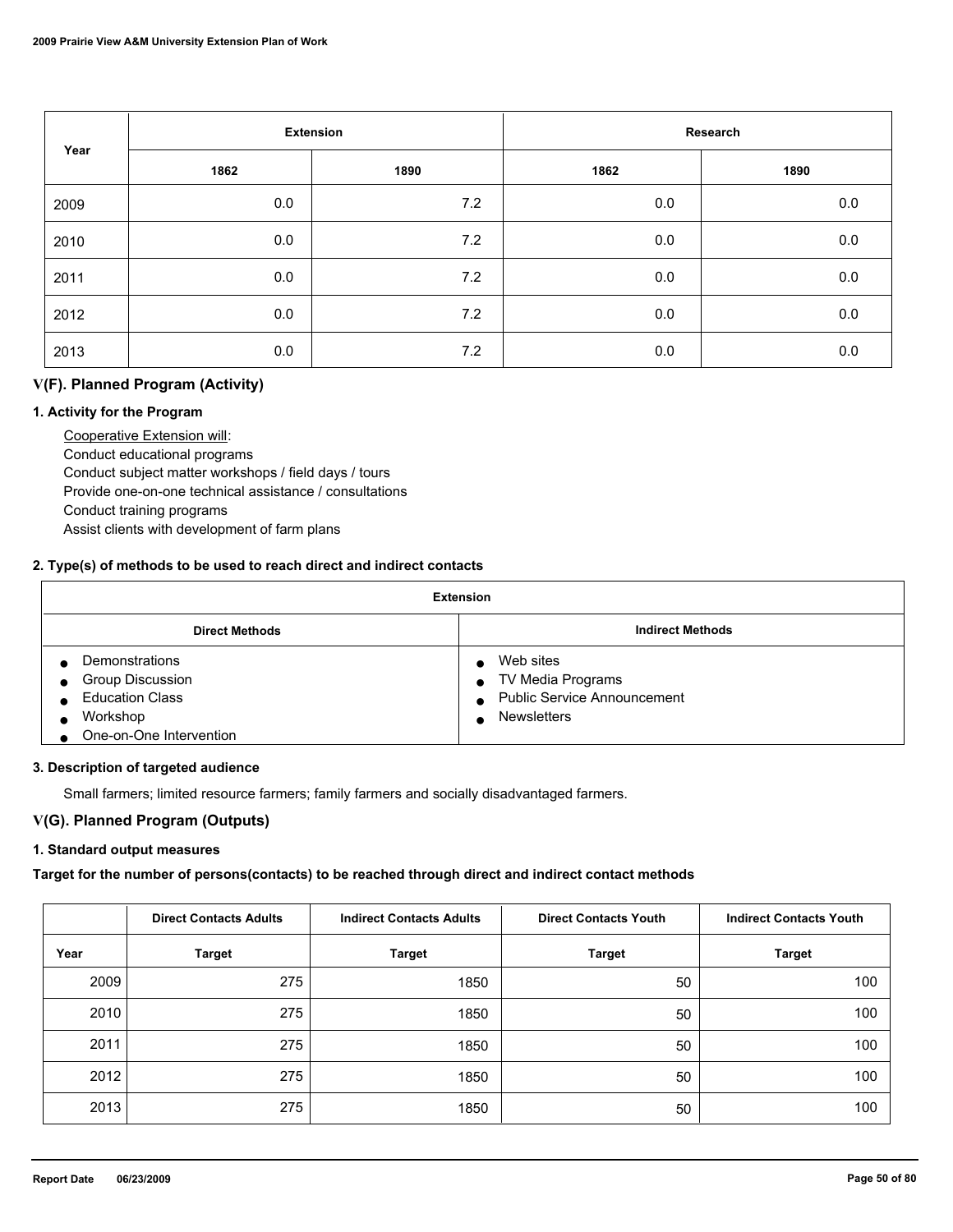### **2. (Standard Research Target) Number of Patent Applications Submitted**

#### **Expected Patent Applications**

| 2009:0 | 2010:0 | 2011:0 | 2012:0 | 2013:0 |
|--------|--------|--------|--------|--------|
|        |        |        |        |        |

#### **3. Expected Peer Review Publications**

| Year | <b>Research Target</b> | <b>Extension Target</b> | Total |
|------|------------------------|-------------------------|-------|
| 2009 |                        |                         | 0     |
| 2010 |                        |                         | 0     |
| 2011 |                        |                         | 0     |
| 2012 |                        |                         | 0     |
| 2013 |                        |                         | 0     |

## **V(H). State Defined Outputs**

## **1. Output Target**

Conduct educational programs focusing on farm financial management, production and marketing. Provide one-on-one ● technical assistance/consultations. Assist small scale and socially disadvantaged farmers with farm plans.

| 2009:500 | 2010:500 | 2011:500 | 2012:500 | 2013:500 |
|----------|----------|----------|----------|----------|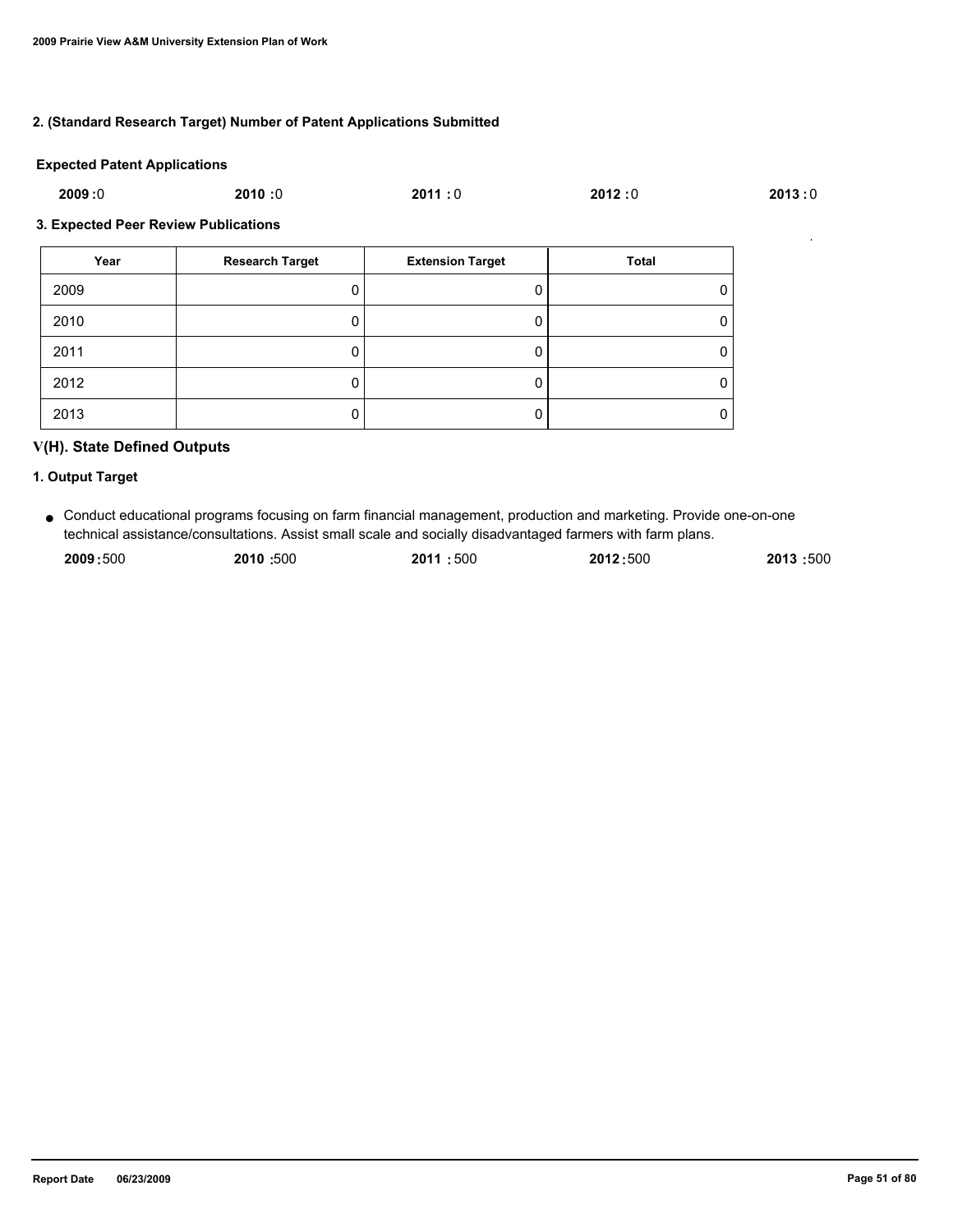# **V(I). State Defined Outcome**

| O. No | <b>Outcome Name</b>                                                                                          |
|-------|--------------------------------------------------------------------------------------------------------------|
|       | Program participants are expected to benefit from the educational training programs, workshops and technical |
|       | assistance offered by extension service personnel. This will be measured by: Number of farms adapting a      |
|       | record keeping system Number of farm plans developed Number of farms with increase in income Number of       |
|       | farms adopting new management practices Number of farm loans received as a result of farm business           |
|       | planning                                                                                                     |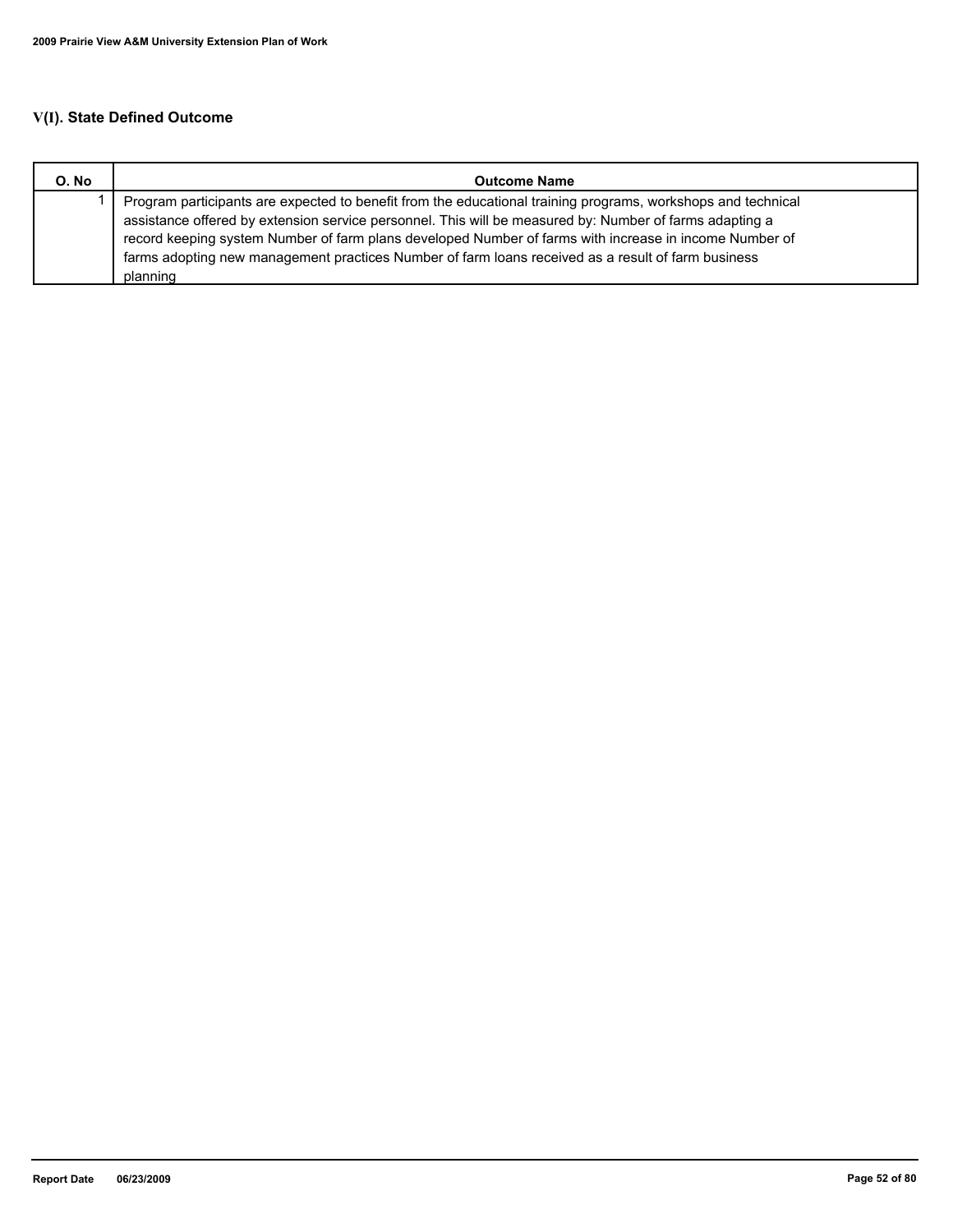#### **Outcome #1**

### **1. Outcome Target**

Program participants are expected to benefit from the educational training programs, workshops and technical assistance offered by extension service personnel. This will be measured by: Number of farms adapting a record keeping system Number of farm plans developed Number of farms with increase in income Number of farms adopting new management practices Number of farm loans received as a result of farm business planning

Change in Knowledge Outcome Measure **2. Outcome Type :**

| 2009:200 | 2010: 200 | 2011:200 | 2012:200 | 2013:200 |
|----------|-----------|----------|----------|----------|
|          |           |          |          |          |

#### **3. Associated Institute Type(s)**

•1890 Extension

#### **4. Associated Knowledge Area(s)**

- 601 Economics of Agricultural Production and Farm Management
- 602 Business Management, Finance, and Taxation
- 604 Marketing and Distribution Practices

### **V(J). Planned Program (External Factors)**

#### **1. External Factors which may affect Outcomes**

- Natural Disasters (drought, weather extremes, etc.)
- Public Policy changes
- **Economy**

#### **Description**

Natural disasters such as droughts have made agricultural productions difficult for small scale farmers.

### **V(K). Planned Program (Evaluation Studies and Data Collection)**

### **1. Evaluation Studies Planned**

- After Only (post program)
- During (during program)
- Before-After (before and after program)

#### **Description**

Both pre and post test and also surveys will be used to collect data.

#### **2. Data Collection Methods**

- Mail
- On-Site

#### **Description**

 A data collection survey will be conducted during, and at the end of each year. Additionally, data collected during the monthly report process from Extension personnel will be used.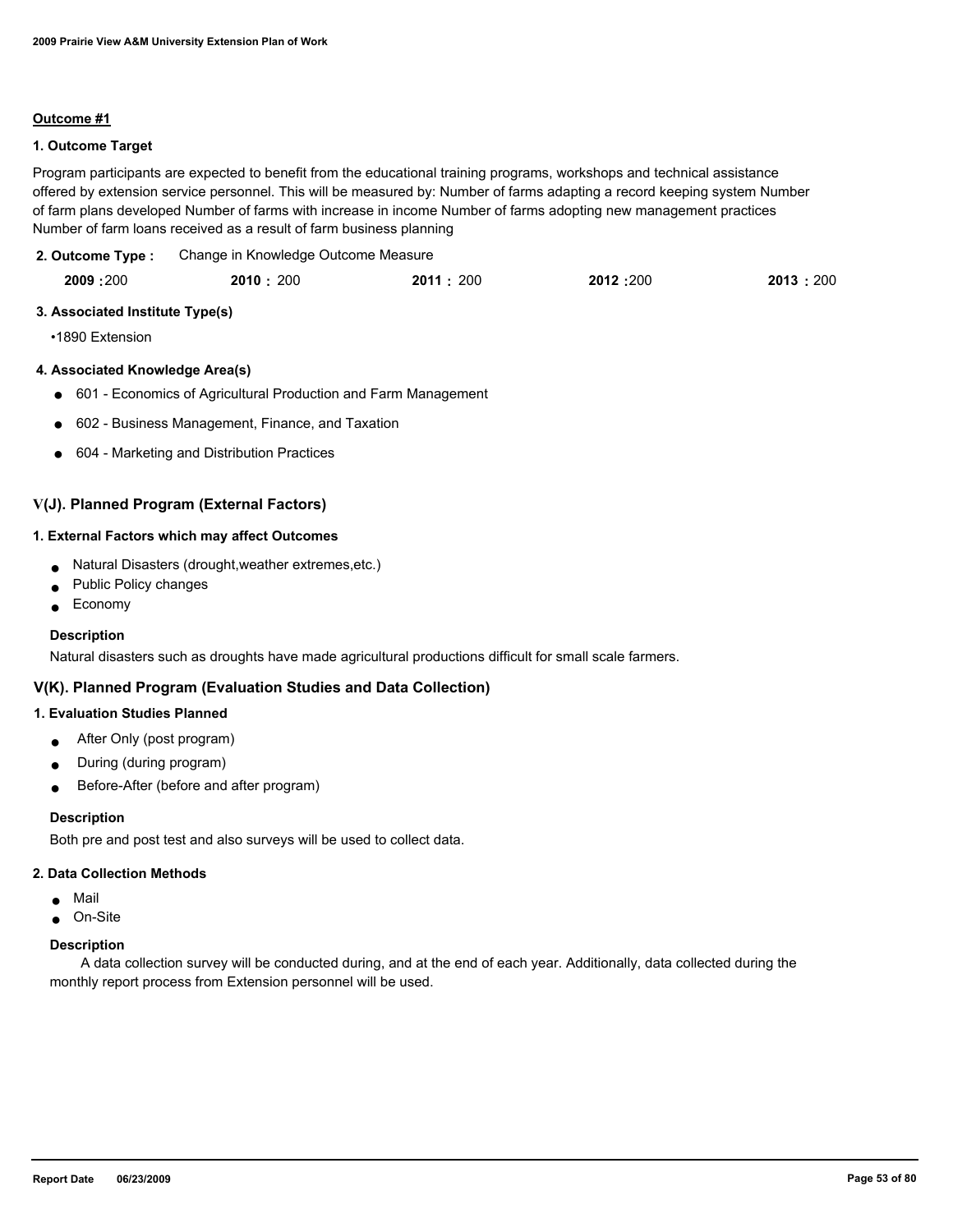## **V(A). Planned Program (Summary)**

### **Program #9**

### **1. Name of the Planned Program**

Natural Resources, Water and the Environment

#### **2. Brief summary about Planned Program**

 Programs conducted by the Cooperative Extension Program at Prairie View A&M University will be geared towards the needs of small scale and limited resource farmers and will focus on soil testing, nutrient management in the soil, reducing nutrient run-off, water conservation, quality, and rights, and forest stewardship practices utilized by private forest landowners.

 In the area of Soil, Plant, Water and Nutrient Relationships, the Cooperative Extension Program will assist small scale agricultural producers by conducting educational programs focusing on the importance of soil testing as well as hands-on demonstrations on the correct way to take soil samples to be tested. These educational programs will also focus on nutrient management in the soil and ways to reduce nutrient run-off into various water sources.

 The Cooperative Extension Program will conduct programming in the areas of Conservation and Efficient Use of Water for small scale and limited resource farmers. These educational programs will focus on best management practices (BMPs) to conserve water and determine water quality. These educational programs will also include information on water rights as they relate to private landowners as well as defining water districts and their role in assisting private landowners.

 Educational programs in the area of Management and Sustainability of Forest Resources will focus on limited resource producers gaining an understanding of timber management and BMPs for forestry and bidding out and marketing timber.

- **3. Program existence :** Intermediate (One to five years)
- **4. Program duration :** Long-Term (More than five years)
- **5. Expending formula funds or state-matching funds :** Yes
- **6. Expending other than formula funds or state-matching funds :** No

## **V(B). Program Knowledge Area(s)**

## **1. Program Knowledge Areas and Percentage**

| KA<br>Code | <b>Knowledge Area</b>                             | %1862<br><b>Extension</b> | %1890<br><b>Extension</b> | %1862<br>Research | %1890<br>Research |
|------------|---------------------------------------------------|---------------------------|---------------------------|-------------------|-------------------|
| 102        | Soil, Plant, Water, Nutrient Relationships        |                           | 55%                       |                   |                   |
| 111        | Conservation and Efficient Use of Water           |                           | 25%                       |                   |                   |
| 123        | Management and Sustainability of Forest Resources |                           | 20%                       |                   |                   |
|            | <b>Total</b>                                      |                           | 100%                      |                   |                   |

## **V(C). Planned Program (Situation and Scope)**

#### **1. Situation and priorities**

 Issues concerning natural resources, water and the environment are becoming increasingly more important. It is critical that small scale and limited resource producers understand nutrient management in the soil, water conservation and BMPs for forestry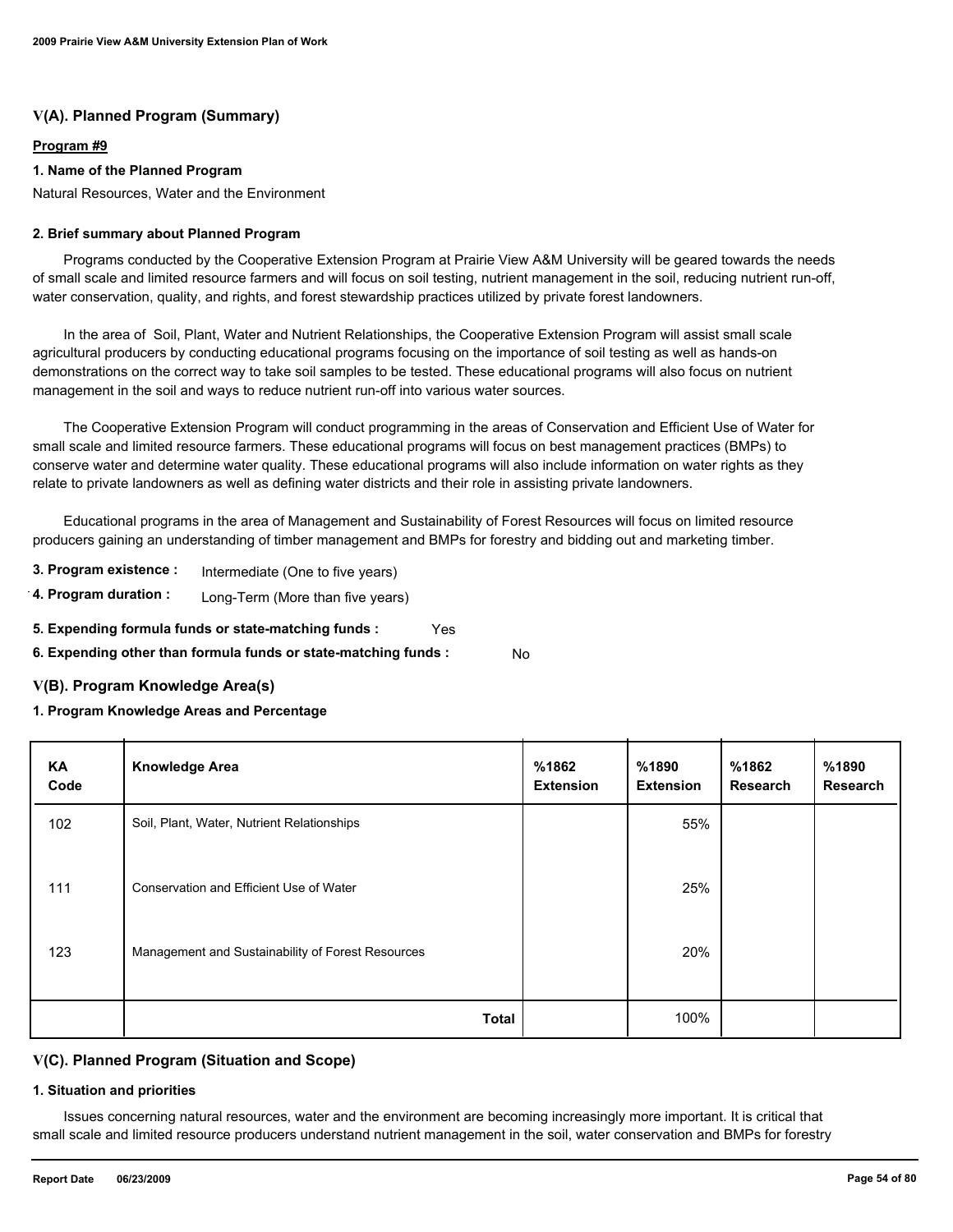management to maximize profits for their operations. In addition, as issues become more important to society, more laws are being formed and educational programs on these topics will help small and limited resource producers comply with the law.

 As fuel and fertilizer prices continue to increase, small scale and limited resource producers must take measures to decrease production costs in order to make profits. Soil testing is an important determinant of which nutrients currently are in the soil and the nutrients needed by the soil. Small scale and limited resource producers can greatly benefit from this information by applying only fertilizers with the appropriate ratios and not applying general fertilizers that may not be improving the soil nutrient load. Also, the fuel and fertilizer costs have forced many small scale and limited resource producers to start applying animal manure as a source of nutrients for the soil. It is essential that these producers have an understanding of the rate of application for manures, potential run-off issues associated with manure application and the build-up of nutrients in the soil due to animal manures.

 Water is the most important and most precious natural resource utilized. Water conservation is an important practice in which everyone can participate. Individuals in metropolitan areas are constantly looking for water sources in rural areas to continue to provide fresh water to people in densely populated areas. Many of these city dwellers go into rural communities and attempt to buy the water rights from the people, thus potentially leaving those people without water. Small scale and limited resource producers must understand these issues and the importance of water rights as well as water quality to assure that they can continue to provide healthy water to their family, livestock and as a watering source for fruits, vegetables and forages.

 Timber production can serve as a long-term investment that many small scale and limited resource producers can utilize to diversify their operations. There are many BMPs that can be performed to assure a quality crop of timber. It is important that small scale and limited resource producers understand these BMPs since it is usually several years before there is a return on the initial investment.

 The Cooperative Extension Program will continue to address problems associated with soil testing and nutrient management, water conservation and quality and best management practices associated with the sustainability of forestry for small scale and limited resource producers. Furthermore, extension and outreach programs will be designed with the ultimate goal of enhancing the economic viability of small and limited resource farms and families. Some major factors affecting small farmers and ranchers are poor management skills, inability to maintain cash flow, past racial discrimination, and lack of information to make informed decisions resulting in a lack of effective management. Therefore, information provided in educational programs conducted by the Cooperative Extension Program will give small scale and limited resource producers the confidence needed to make appropriate decisions concerning their operations.

#### **2. Scope of the Program**

■ In-State Extension

#### **V(D). Planned Program (Assumptions and Goals)**

#### **1. Assumptions made for the Program**

 Much like larger agricultural producers, small farmers and ranchers are concerned about water quality, the natural resources and any potential negative effects that their business may have on the environment. Many small scale farmers and ranchers in Texas depend upon the technical assistance provided by the Land-Grant institutions, non-profit groups and state and federal agencies to address these concerns.

 The Cooperative Extension Program at Prairie View A&M University will continue to address these issues and focus on the needs of limited resource farmers. Focusing on these specific needs will help this audience to improve their way of life. By providing this type of assistance, it is assumed that farmers will gain knowledge that will assist them in becoming more profitable, to decrease debt, and improve business and management skills while keeping their environment safe.

#### **2. Ultimate goal(s) of this Program**

 The ultimate goal is to enhance small scale and socially disadvantaged farmers' understanding of the environment in which they operate. By strengthening their knowledge about environmental issues, they will be better equipped to make informed decisions concerning protecting and enhancing natural resources.

#### **V(E). Planned Program (Inputs)**

**1. Estimated Number of professional FTE/SYs to be budgeted for this Program**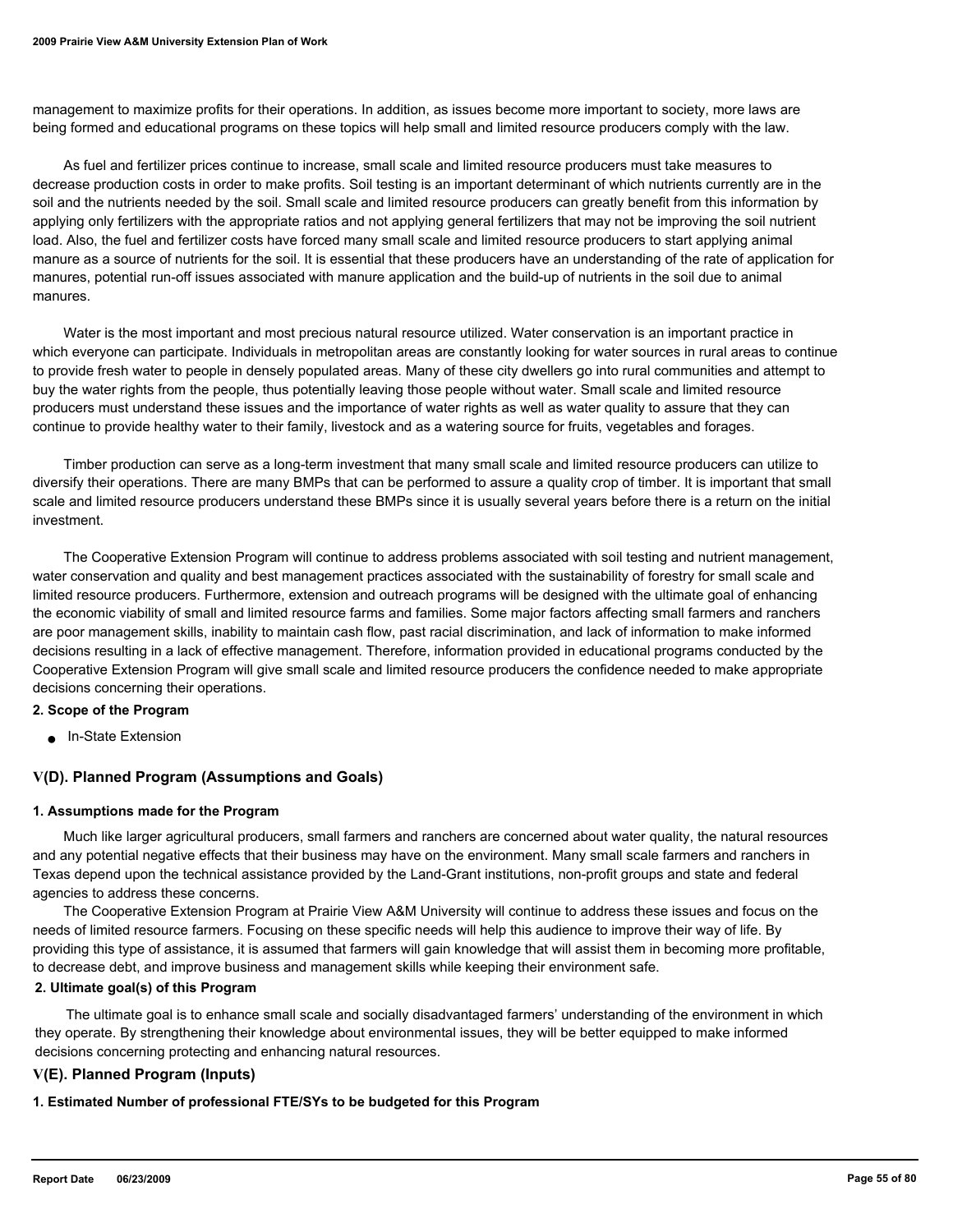| Year |      | <b>Extension</b> |      | Research |  |  |
|------|------|------------------|------|----------|--|--|
|      | 1862 | 1890             | 1862 | 1890     |  |  |
| 2009 | 0.0  | 4.2              | 0.0  | $0.0\,$  |  |  |
| 2010 | 0.0  | 4.2              | 0.0  | $0.0\,$  |  |  |
| 2011 | 0.0  | 4.2              | 0.0  | $0.0\,$  |  |  |
| 2012 | 0.0  | 4.2              | 0.0  | $0.0\,$  |  |  |
| 2013 | 0.0  | 4.2              | 0.0  | $0.0\,$  |  |  |

## **V(F). Planned Program (Activity)**

### **1. Activity for the Program**

 Cooperative Extension will: Conduct educational programs Conduct subject matter workshops/field days/tours Provide one-on-one technical assistance/consultations Conduct training programs Assist clients with development of farm plans

### **2. Type(s) of methods to be used to reach direct and indirect contacts**

| <b>Extension</b>                                                                                    |                                                                                            |  |  |
|-----------------------------------------------------------------------------------------------------|--------------------------------------------------------------------------------------------|--|--|
| <b>Direct Methods</b>                                                                               | <b>Indirect Methods</b>                                                                    |  |  |
| Group Discussion<br>One-on-One Intervention<br>Workshop<br><b>Education Class</b><br>Demonstrations | <b>Public Service Announcement</b><br>TV Media Programs<br><b>Newsletters</b><br>Web sites |  |  |

#### **3. Description of targeted audience**

Small scale, limited resource, traditionally underserved farmers and landowners.

## **V(G). Planned Program (Outputs)**

### **1. Standard output measures**

**Target for the number of persons(contacts) to be reached through direct and indirect contact methods**

|      | <b>Direct Contacts Adults</b> | <b>Indirect Contacts Adults</b> | <b>Direct Contacts Youth</b> | <b>Indirect Contacts Youth</b> |
|------|-------------------------------|---------------------------------|------------------------------|--------------------------------|
| Year | <b>Target</b>                 | <b>Target</b>                   | <b>Target</b>                | <b>Target</b>                  |
| 2009 | 350                           | 3000                            | 100                          | 225                            |
| 2010 | 350                           | 3000                            | 100                          | 225                            |
| 2011 | 350                           | 3000                            | 100                          | 225                            |
| 2012 | 350                           | 3000                            | 100                          | 225                            |
| 2013 | 350                           | 3000                            | 100                          | 225                            |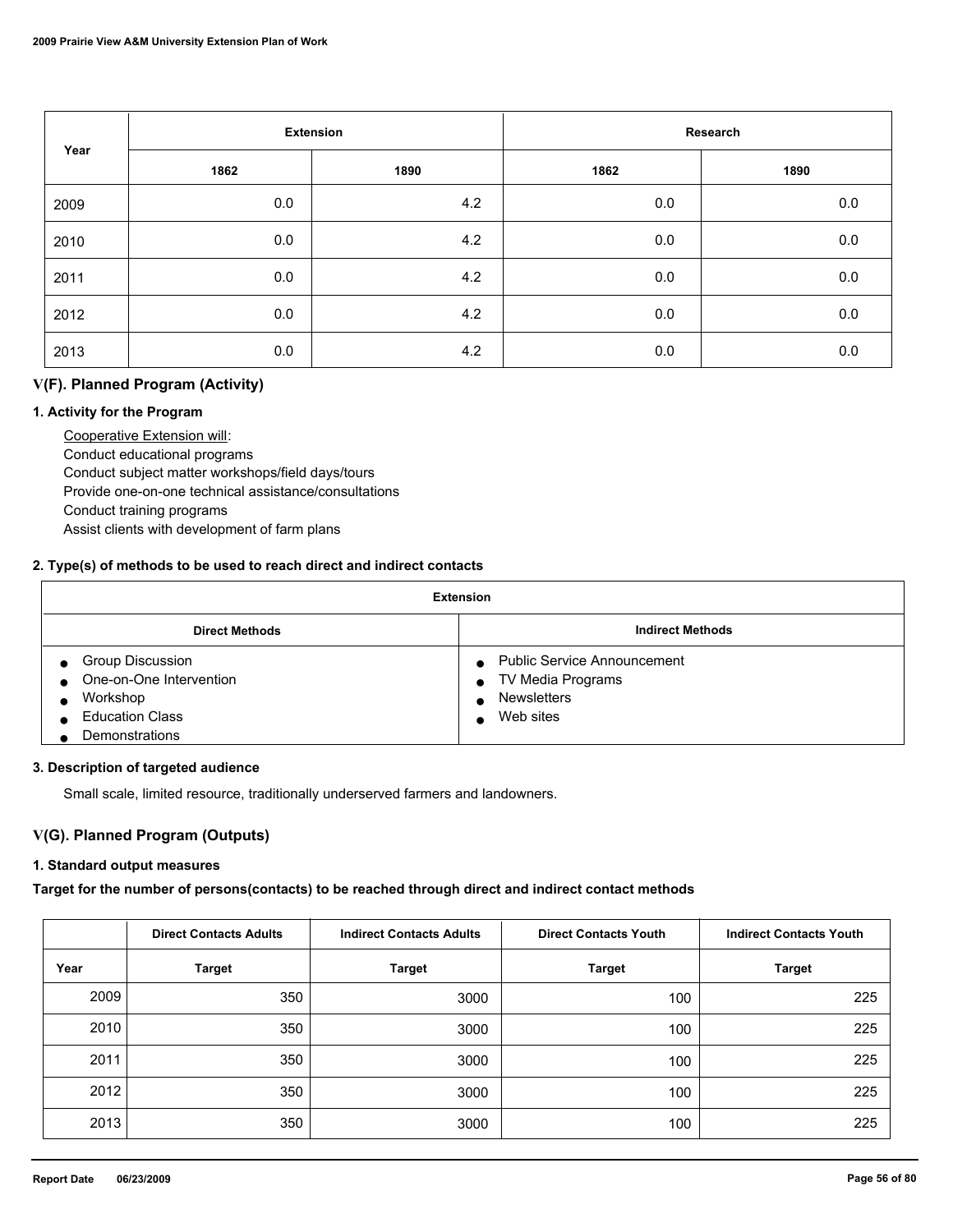### **2. (Standard Research Target) Number of Patent Applications Submitted**

#### **Expected Patent Applications**

| 2009:0 | 2010:0 | 2011:0 | 2012:0 | 2013:0 |
|--------|--------|--------|--------|--------|
|        |        |        |        |        |

#### **3. Expected Peer Review Publications**

| Year | <b>Research Target</b> | <b>Extension Target</b> | <b>Total</b> |
|------|------------------------|-------------------------|--------------|
| 2009 |                        |                         | 0            |
| 2010 | υ                      |                         | 0            |
| 2011 |                        |                         | 0            |
| 2012 | υ                      |                         | 0            |
| 2013 | U                      |                         | 0            |

## **V(H). State Defined Outputs**

#### **1. Output Target**

● Conduct educational programs focusing on natural resources, water and the environment Provide one-on-one technical assistance/consultations. Assist small scale and socially disadvantaged farmers and the Natural Resources Conservation Service to develop best management practices and/or conservation plans.

| 2009:575 | 2010:575 | 2011:575 | 2012:575 | 2013:575 |
|----------|----------|----------|----------|----------|
|          |          |          |          |          |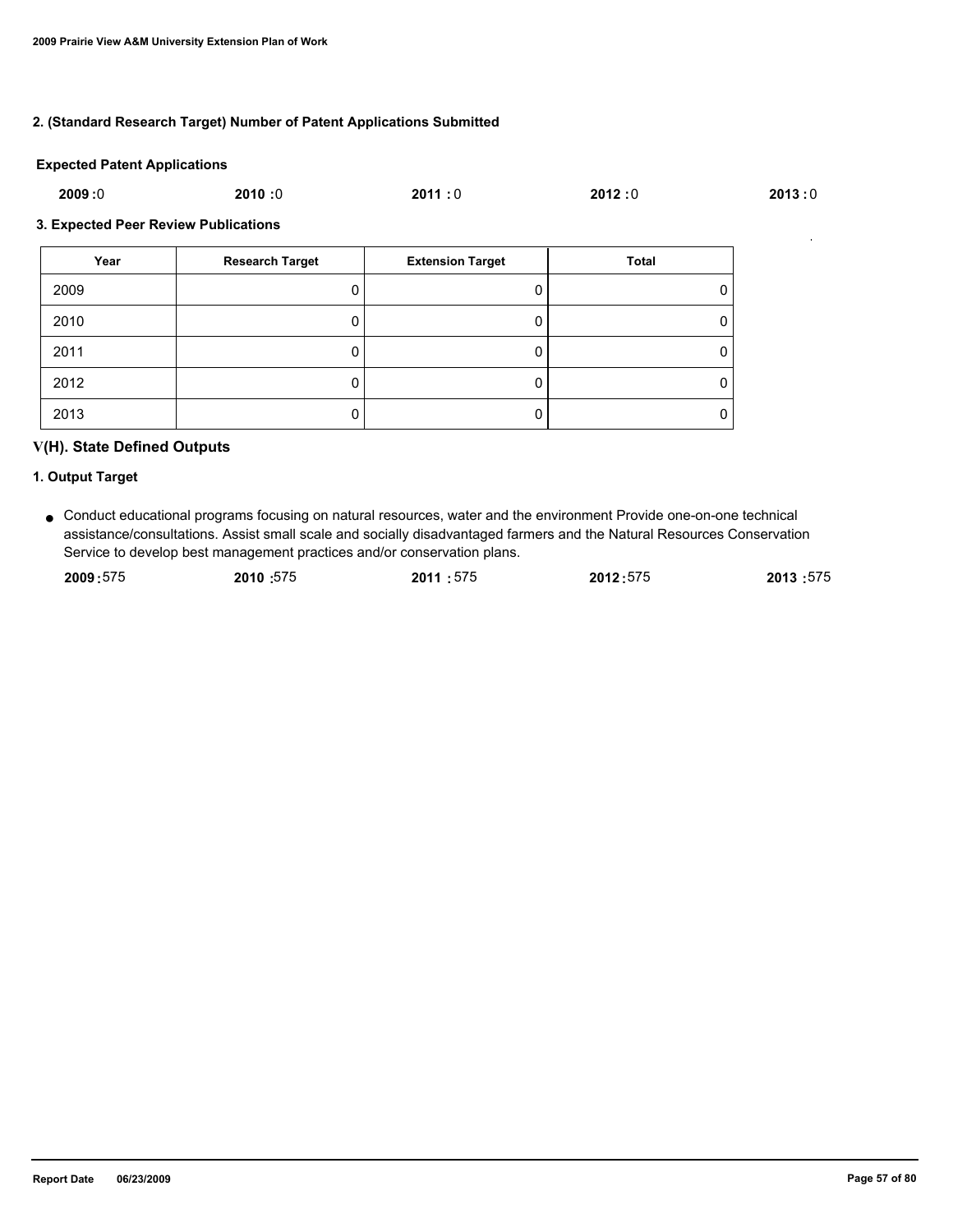# **V(I). State Defined Outcome**

| O. No | <b>Outcome Name</b>                                                                                    |
|-------|--------------------------------------------------------------------------------------------------------|
|       | Program participants are expected to benefit from the educational training programs, workshops, and    |
|       | technical assistance offered by extension service personnel. This will be measured by: Number of farms |
|       | adopting best management practices Number of conservation plans developed Number of farms with forest  |
|       | management plans Number of farms adopting new management techniques                                    |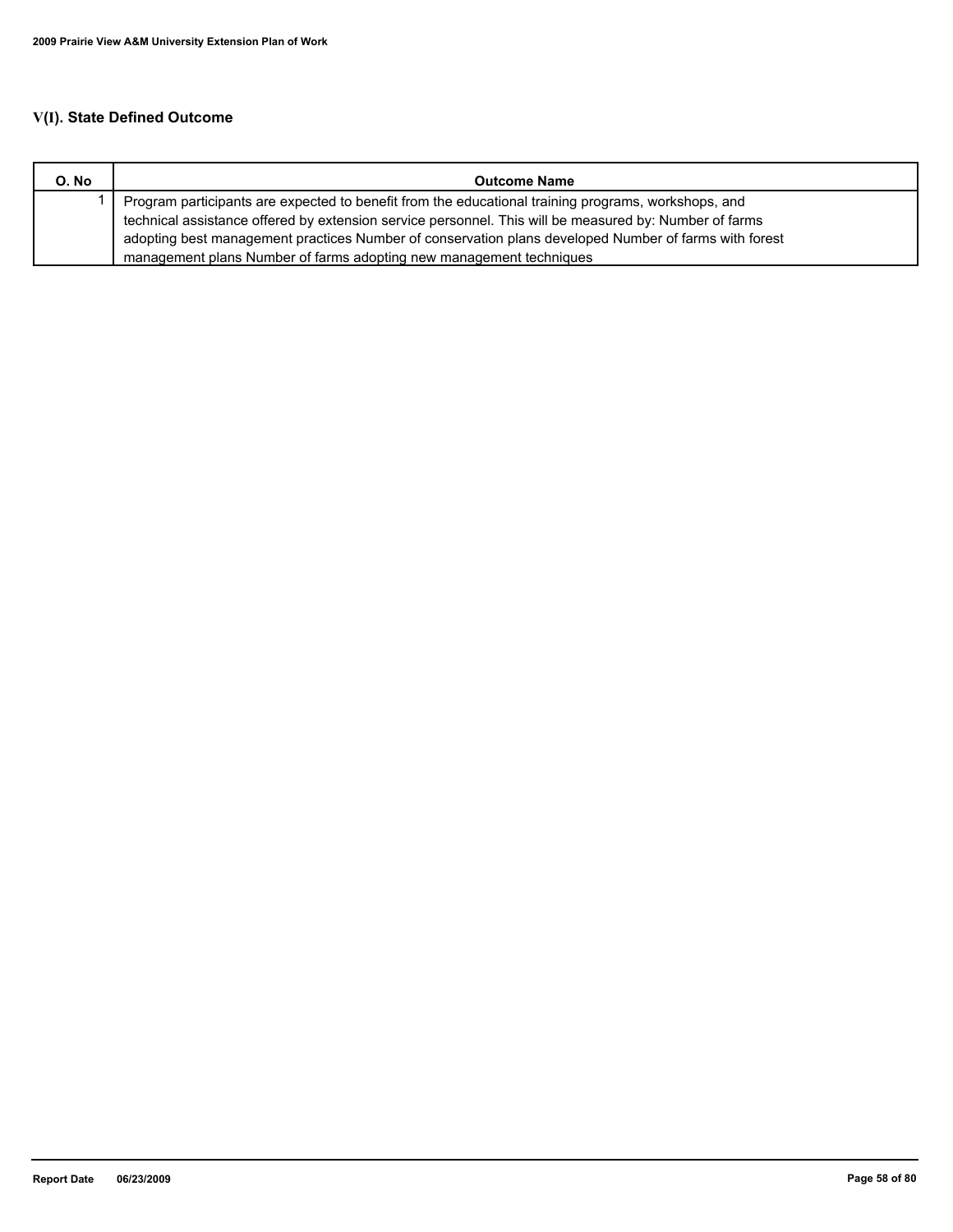#### **Outcome #1**

### **1. Outcome Target**

Program participants are expected to benefit from the educational training programs, workshops, and technical assistance offered by extension service personnel. This will be measured by: Number of farms adopting best management practices Number of conservation plans developed Number of farms with forest management plans Number of farms adopting new management techniques

Change in Knowledge Outcome Measure **2. Outcome Type :**

| 2009:100 | 2010: 100 | 2011:<br>100 | 2012:100 | 2013:100 |
|----------|-----------|--------------|----------|----------|
|          |           |              |          |          |

#### **3. Associated Institute Type(s)**

•1890 Extension

#### **4. Associated Knowledge Area(s)**

- 102 Soil, Plant, Water, Nutrient Relationships
- 111 Conservation and Efficient Use of Water
- 123 Management and Sustainability of Forest Resources

### **V(J). Planned Program (External Factors)**

#### **1. External Factors which may affect Outcomes**

- Natural Disasters (drought,weather extremes,etc.)
- Public Policy changes
- Government Regulations
- Economy

#### **Description**

Natural disasters such as hurricanes and droughts can play a major factor in the availability and use of the natural resources, water and the environment.

### **V(K). Planned Program (Evaluation Studies and Data Collection)**

#### **1. Evaluation Studies Planned**

- Before-After (before and after program)
- During (during program)
- After Only (post program)

#### **Description**

Pre and post test along with surveys will be used to help evaluate the program.

#### **2. Data Collection Methods**

- On-Site
- Mail

#### **Description**

 A data collection survey will be conducted during and at the end of each year. Additionally, data collected during the monthly report process from Extension personnel will be used.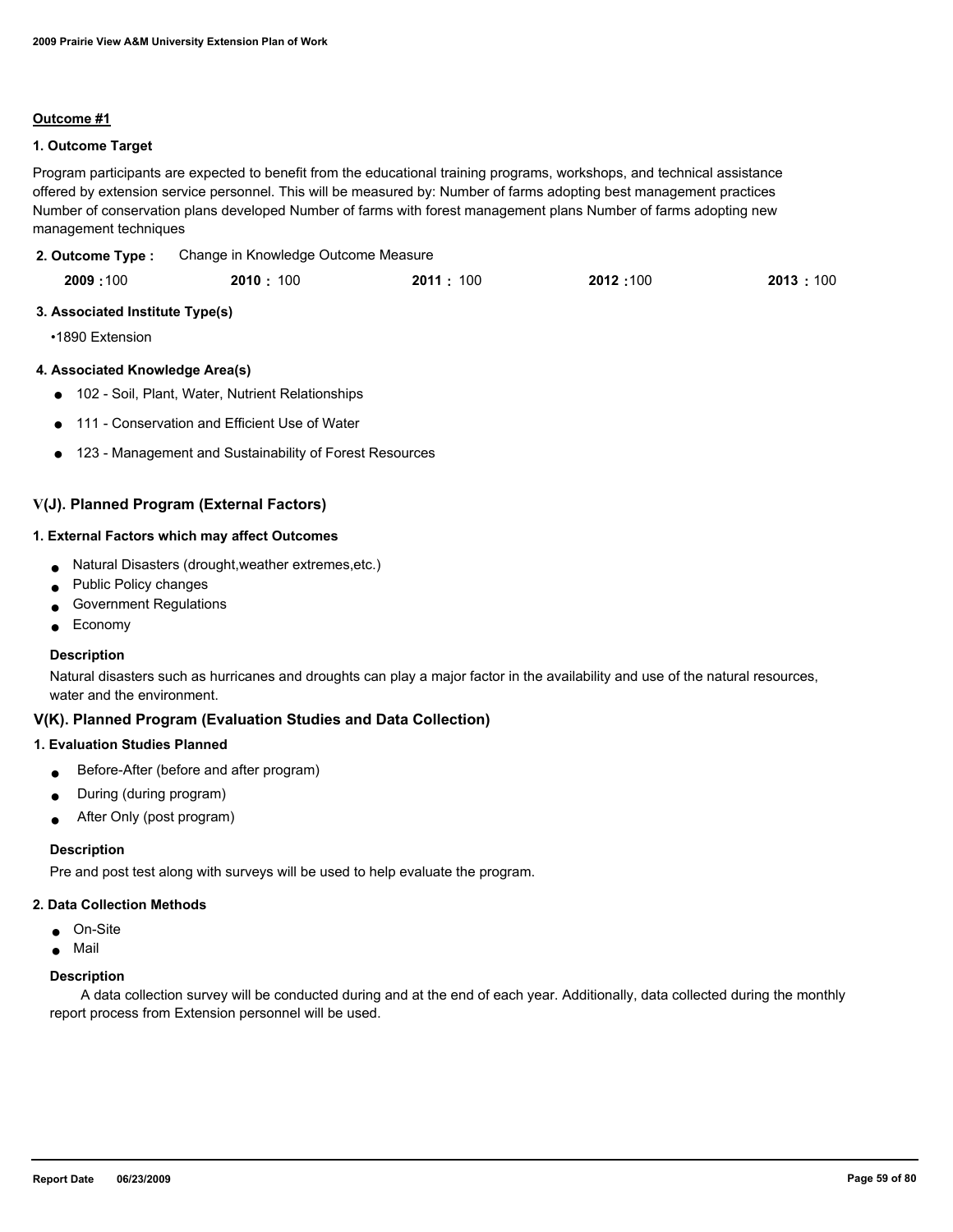## **V(A). Planned Program (Summary)**

#### **Program #10**

#### **1. Name of the Planned Program**

Families, Youth and Communities - 1

#### **2. Brief summary about Planned Program**

 This program provides limited resource families with information to develop an understanding of how individuals and families obtain and use resources of time, money and human capital to achieve their standard of living and overall quality of life.

- **3. Program existence :** Intermediate (One to five years)
- **4. Program duration :** Medium Term (One to five years)

**5. Expending formula funds or state-matching funds :** Yes

**6. Expending other than formula funds or state-matching funds :** No

#### **V(B). Program Knowledge Area(s)**

#### **1. Program Knowledge Areas and Percentage**

| KA<br>Code | <b>Knowledge Area</b>                     | %1862<br><b>Extension</b> | %1890<br><b>Extension</b> | %1862<br><b>Research</b> | %1890<br><b>Research</b> |
|------------|-------------------------------------------|---------------------------|---------------------------|--------------------------|--------------------------|
| 801        | Individual and Family Resource Management |                           | 100%                      |                          |                          |
|            | <b>Total</b>                              |                           | 100%                      |                          |                          |

#### **V(C). Planned Program (Situation and Scope)**

#### **1. Situation and priorities**

 Many families are suffering financial difficulties rather than enjoying a sense of financial security. The ability of families to function in a supportive economic and social environment is increasingly challenged by poverty, moderate and costly housing, lack of money management skills, and personal financial insecurity. The Center for Public Priorities states that poverty in Texas is more pronounced than in the nation as a whole. The poor are concentrated in the state's largest cities and in the Texas-Mexico border region. Poverty rates are also much higher for the state's large and growing Latino population and for African-American Texans. Child poverty, particularly among young children is significantly higher in Texas than in the nation as a whole. Low wages in many of the growth sectors of the state's economy contribute to Texas' large working-poor population, as do limited public assistance benefits.

 Many poor families with children in Texas are working families. Of the 513,000 families with children below poverty, 81 percent – 415,000 are headed by a worker. A family is considered "worker-headed" if either the head-of-household or spouse worked at some point during the year. Approximately 1.7 million people, 943,000 of whom are children, live in these working-poor families. In Texas, 22% African-Americans live in poverty, 29 percent Hispanics and 17.3 percent of persons 65 and above are among poverty stricken families. Although income levels, lifestyles, and expenses may differ, the basic principles of money management are constant. Regardless of resources, families want to spend and save wisely, rear children to be productive citizens, and demonstrate positive family and community changes. Some financial problems are often the result of failure to manage money effectively, regardless of income. To avoid financial crisis and obtain satisfaction from income, individuals and families must have a tailored money management plan. Strong families are the foundation for quality communities and a nation with a positive future.

#### **2. Scope of the Program**

● In-State Extension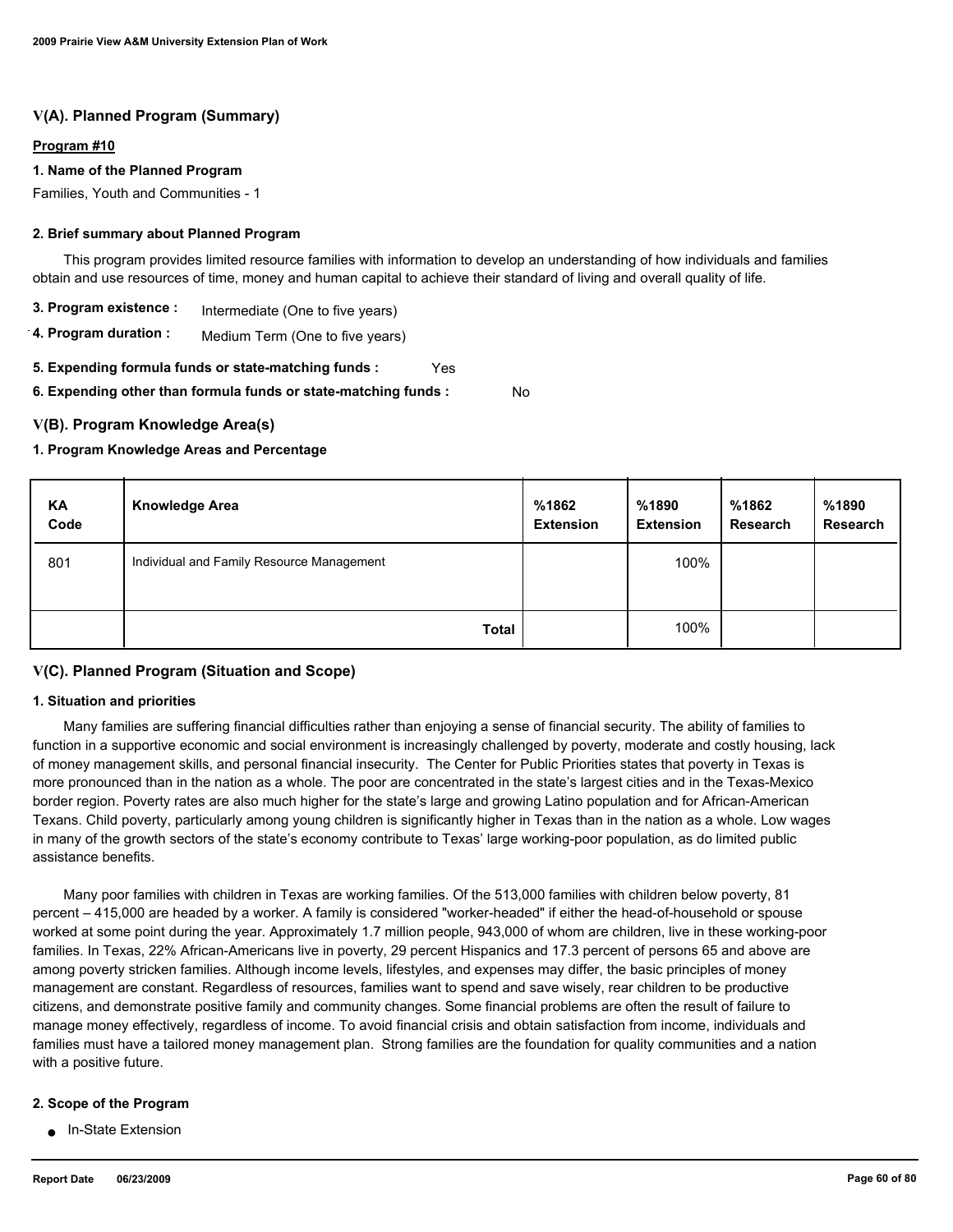## **V(D). Planned Program (Assumptions and Goals)**

#### **1. Assumptions made for the Program**

 Studies have shown that including all family members in short and long term financial planning result in positive sustainability. Additional factors challenging poverty stricken families includes lack of health care, poor living conditions, low self-esteem, inadequate immunizations, and preventable illnesses. The recession and slow economic recovery have plagued some of the economic gains, thereby reducing socio economic attainments in the minority community. Sixty percent of families enrolled in a series of financial management activities reported an improvement in budgeting and prioritizing wants versus needs. Extension staff will plan and implement educational programs to meet the diverse needs of families. Established and new partnerships will serve as a major factor in reaching the limited resource audiences. Teaching methods will include resource management classes, newsletters, credit reports retrieval, and predatory lending and consumer fraud. Expected behavior changes among individuals will be increased knowledge and skills relating to budgeting, savings, investing and debt management.

#### **2. Ultimate goal(s) of this Program**

Families with limited resources will prioritize financial goals and develop skills in budgeting, savings and investing.

### **V(E). Planned Program (Inputs)**

#### **1. Estimated Number of professional FTE/SYs to be budgeted for this Program**

| Year | <b>Extension</b> |      | Research |      |
|------|------------------|------|----------|------|
|      | 1862             | 1890 | 1862     | 1890 |
| 2009 | 0.0              | 3.1  | 0.0      | 0.0  |
| 2010 | 0.0              | 3.1  | 0.0      | 0.0  |
| 2011 | 0.0              | 3.1  | 0.0      | 0.0  |
| 2012 | 0.0              | 3.1  | 0.0      | 0.0  |
| 2013 | 0.0              | 3.1  | 0.0      | 0.0  |

## **V(F). Planned Program (Activity)**

#### **1. Activity for the Program**

Individuals and families will learn to take control of their finances through experiential learning activities.

#### **2. Type(s) of methods to be used to reach direct and indirect contacts**

| <b>Extension</b>                                 |                                                 |  |  |  |
|--------------------------------------------------|-------------------------------------------------|--|--|--|
| <b>Indirect Methods</b><br><b>Direct Methods</b> |                                                 |  |  |  |
| One-on-One Intervention<br>Group Discussion      | <b>Public Service Announcement</b><br>Web sites |  |  |  |
| Workshop<br>Other 1 (conference/seminars)        | <b>Newsletters</b><br>TV Media Programs         |  |  |  |
| Other 2 (Trade Shows)                            |                                                 |  |  |  |

#### **3. Description of targeted audience**

Low Income families, Single Parents, College Students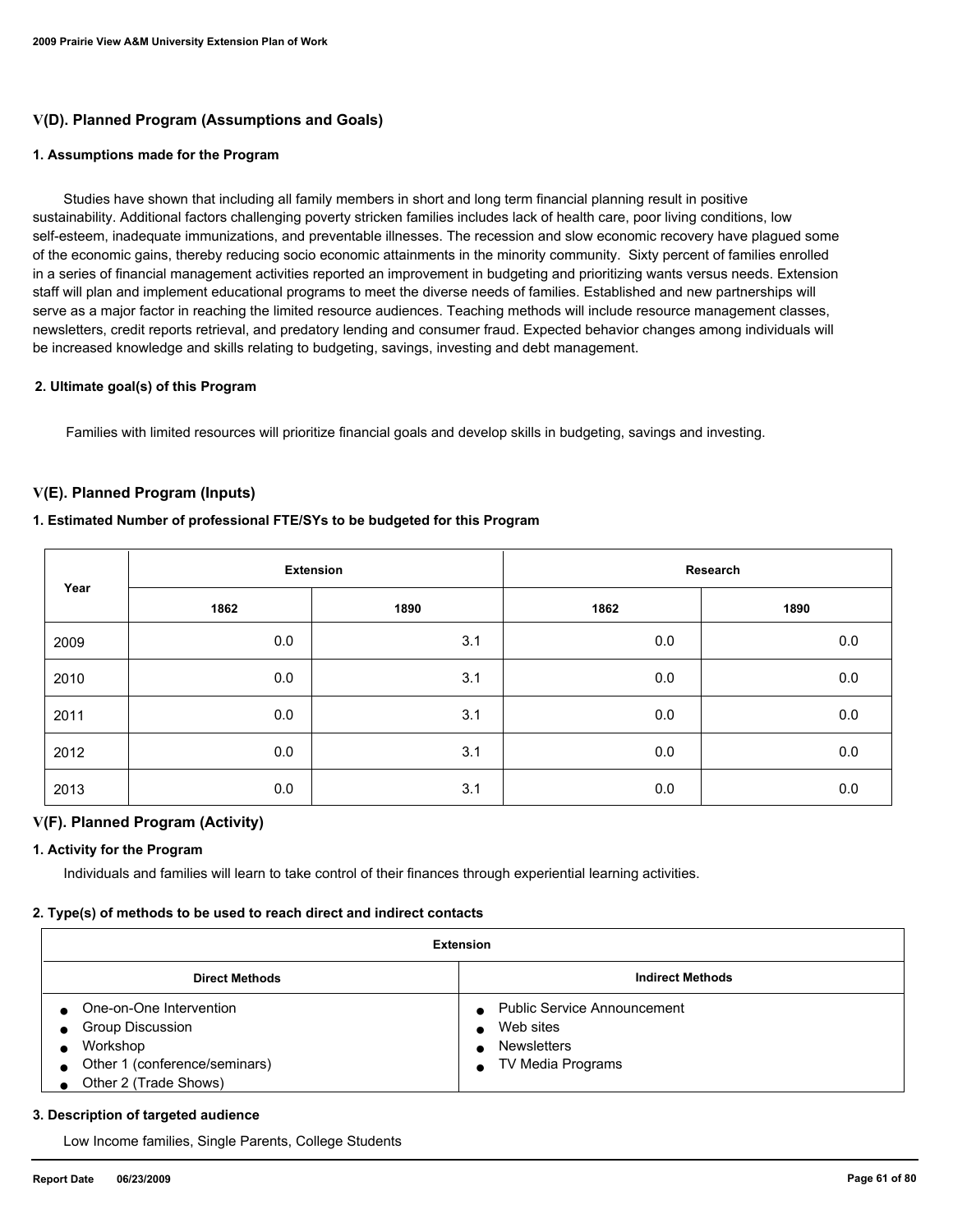## **V(G). Planned Program (Outputs)**

### **1. Standard output measures**

### **Target for the number of persons(contacts) to be reached through direct and indirect contact methods**

|      | <b>Direct Contacts Adults</b> | <b>Indirect Contacts Adults</b> | <b>Direct Contacts Youth</b> | <b>Indirect Contacts Youth</b> |
|------|-------------------------------|---------------------------------|------------------------------|--------------------------------|
| Year | <b>Target</b>                 | <b>Target</b>                   | <b>Target</b>                | <b>Target</b>                  |
| 2009 | 275                           | 350                             | 525                          | 150                            |
| 2010 | 275                           | 400                             | 575                          | 200                            |
| 2011 | 300                           | 500                             | 700                          | 250                            |
| 2012 | 300                           | 500                             | 700                          | 250                            |
| 2013 | 300                           | 500                             | 700                          | 250                            |

#### **2. (Standard Research Target) Number of Patent Applications Submitted**

#### **Expected Patent Applications**

| 2009:0 | 2010:0 | 2011:0 | 2012:0 | 2013:0 |
|--------|--------|--------|--------|--------|
|--------|--------|--------|--------|--------|

#### **3. Expected Peer Review Publications**

| Year | <b>Research Target</b> | <b>Extension Target</b> | Total |
|------|------------------------|-------------------------|-------|
| 2009 |                        |                         |       |
| 2010 |                        |                         |       |
| 2011 |                        |                         |       |
| 2012 |                        |                         |       |
| 2013 |                        |                         |       |

#### **V(H). State Defined Outputs**

### **1. Output Target**

Conduct educational programs on family resource management, budgeting and credit management. Provide one-on-one ● consultations for individuals and families. Number of participants attending conferences/seminars and train-the-trainer sessions

| 2009:385<br>2010:400<br>2011:400 | 2013:400<br>2012:400 |
|----------------------------------|----------------------|
|----------------------------------|----------------------|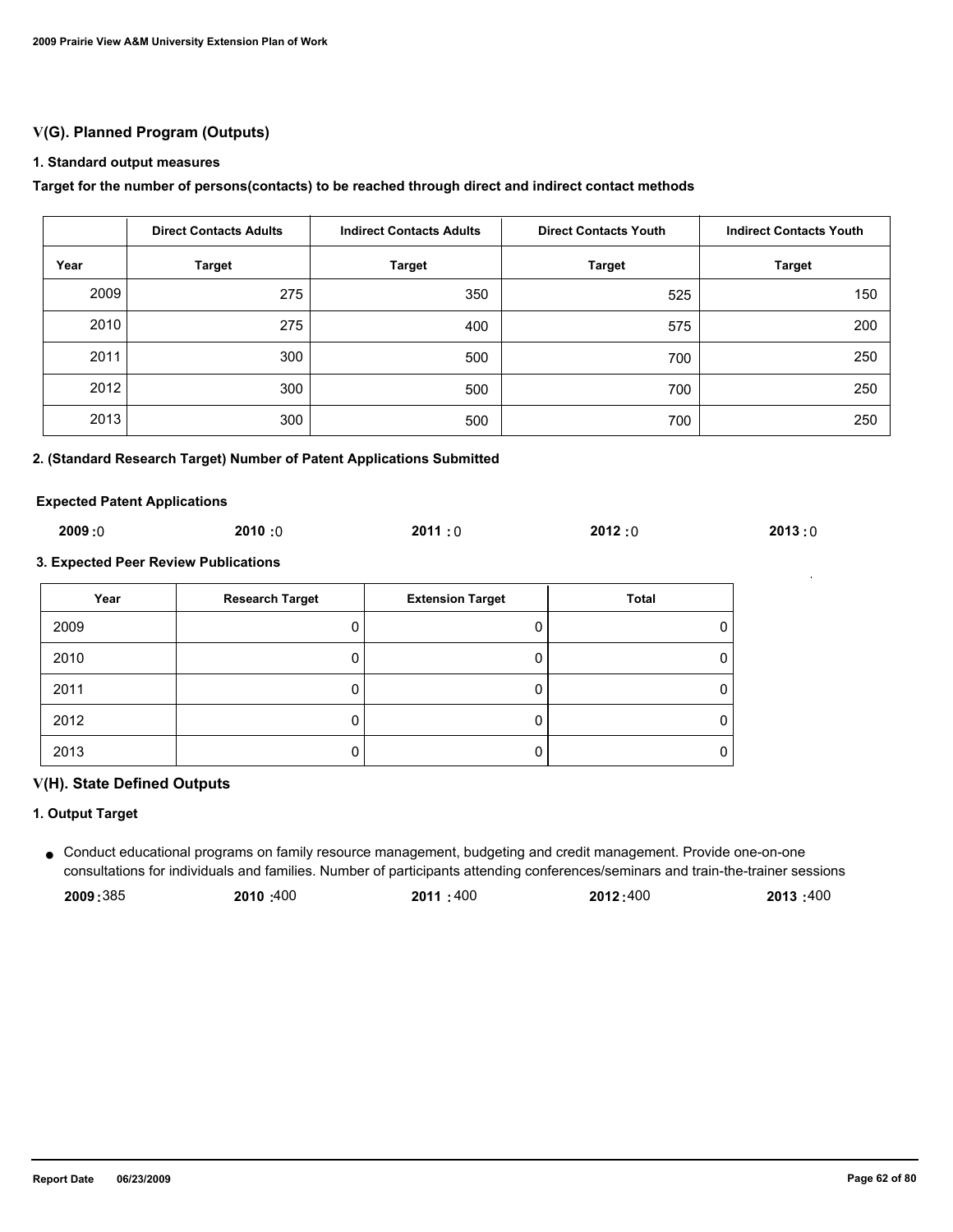# **V(I). State Defined Outcome**

| O. No | <b>Outcome Name</b>                                                                                        |
|-------|------------------------------------------------------------------------------------------------------------|
|       | Improved credit scores Number of savings account Number of clientele developing a budgeting plan Number of |
|       | individuals and families setting goals Number of individuals and families investing                        |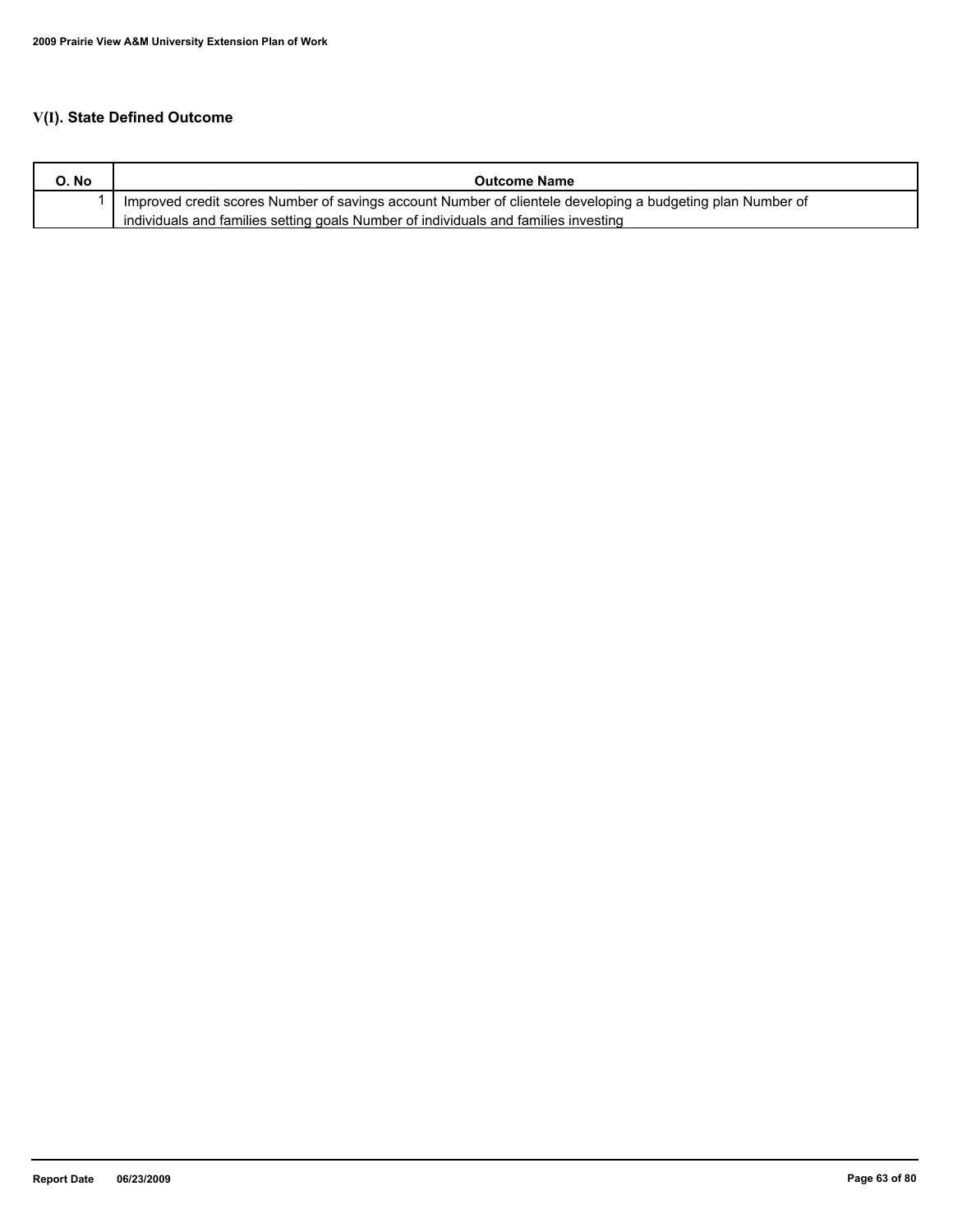### **Outcome #1**

## **1. Outcome Target**

Improved credit scores Number of savings account Number of clientele developing a budgeting plan Number of individuals and families setting goals Number of individuals and families investing

| 2. Outcome Type: | Change in Action Outcome Measure |          |          |          |
|------------------|----------------------------------|----------|----------|----------|
| 2009:525         | 2010:590                         | 2011:600 | 2012:600 | 2013:600 |

### **3. Associated Institute Type(s)**

•1890 Extension

## **4. Associated Knowledge Area(s)**

● 801 - Individual and Family Resource Management

### **V(J). Planned Program (External Factors)**

#### **1. External Factors which may affect Outcomes**

- Competing Public priorities
- Natural Disasters (drought,weather extremes,etc.)
- Populations changes (immigration,new cultural groupings,etc.)
- Economy
- Competing Programatic Challenges

#### **Description**

Extreme weather conditions and changes in the economy will affect the outcomes of the program.

## **V(K). Planned Program (Evaluation Studies and Data Collection)**

### **1. Evaluation Studies Planned**

- During (during program)
- Before-After (before and after program)

## **Description**

Pre and post test as well as surveys during the programs will be used to evaluate the program.

#### **2. Data Collection Methods**

- On-Site
- Unstructured
- Observation

#### **Description**

Surveys and observation will be used to collect data.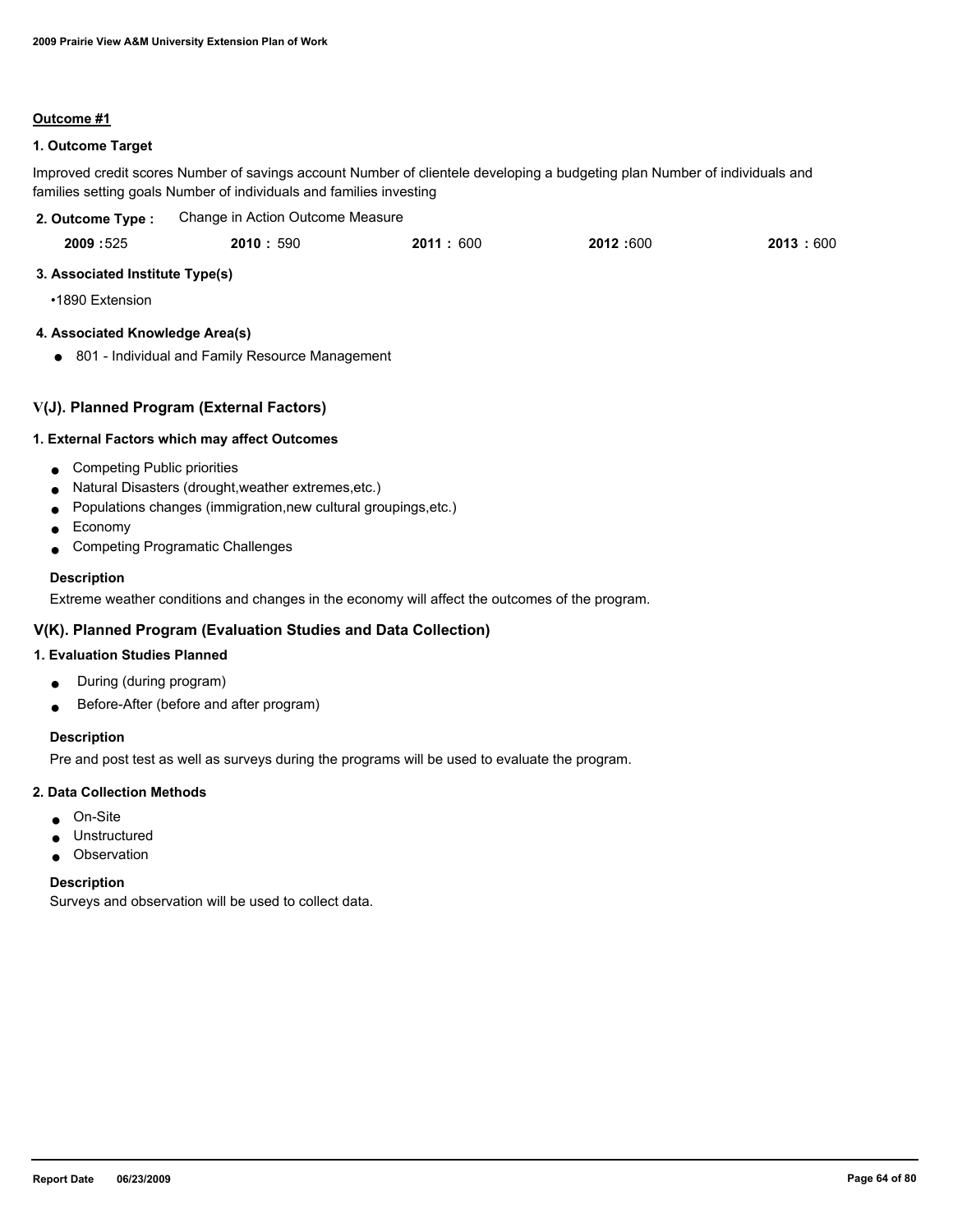## **V(A). Planned Program (Summary)**

### **Program #11**

### **1. Name of the Planned Program**

Human Nutrition

#### **2. Brief summary about Planned Program**

 This program provides technical and educational information to limited resource families and individuals to help them understand the importance of nutrition and diet. Research based information will also expand their knowledge and empower them to make better choices for their overall well being.

- **3. Program existence :** Intermediate (One to five years)
- **4. Program duration :** Long-Term (More than five years)
- **5. Expending formula funds or state-matching funds :** Yes

**6. Expending other than formula funds or state-matching funds :** No

### **V(B). Program Knowledge Area(s)**

#### **1. Program Knowledge Areas and Percentage**

| KA<br>Code | <b>Knowledge Area</b>                   | %1862<br><b>Extension</b> | %1890<br><b>Extension</b> | %1862<br>Research | %1890<br><b>Research</b> |
|------------|-----------------------------------------|---------------------------|---------------------------|-------------------|--------------------------|
| 703        | <b>Nutrition Education and Behavior</b> |                           | 100%                      |                   |                          |
|            | <b>Total</b>                            |                           | 100%                      |                   |                          |

## **V(C). Planned Program (Situation and Scope)**

#### **1. Situation and priorities**

 The 1890 Extension Program in Texas has readily identified human nutrition, food safety, and human health and well being as major issues impacting families. This fact was revealed through the Texas Community Futures Forum process. Stakeholders, including clientele, community leaders, advisory committee members, agency and organization representatives ranked this topic as priority.

 A large number of Texas citizens, whether living in rural or urban areas, socially disadvantaged or middle income, are experiencing problems with diet related illnesses. The prevalence of obesity is escalating in more than 60% of the adult population and has tripled in children and adolescents. Among children and adolescents, 15% are overweight and more than 70% have diseases that are associated with obesity such as hypertension and elevated cholesterol levels. In Texas, obesity related diseases including diabetes, hypertension, cancer and heart disease, are found in higher rates among various members of racial-ethnic minorities, e.g., African American and Hispanic Americans. According to the Department of Health and Human Services Centers for Disease Control and Prevention, there is a significant body of evidence supporting the health benefits of regular physical activity. Twenty-five percent of adults are not active at all in their leisure time. More than a third of young people in grades 9-12 do not regularly engage in vigorous-intensity physical activity.

 In a report published by Household Food Security in the United States, 2004/EER-11 (Economic Research Service, USDA) Texas ranked number one in the National Food Insecurity Profile, 2004 Ten Worst States for Food Insecurity. Food insecurity is defined as the lack of access to enough food to fully meet basic needs by all people at all times for an active, healthy life due to lack of financial resources. Food insecurity is prevalent among households below the official poverty line, households with children headed by a single woman or single man, Black and Hispanic households and the elderly. Families and individuals living with food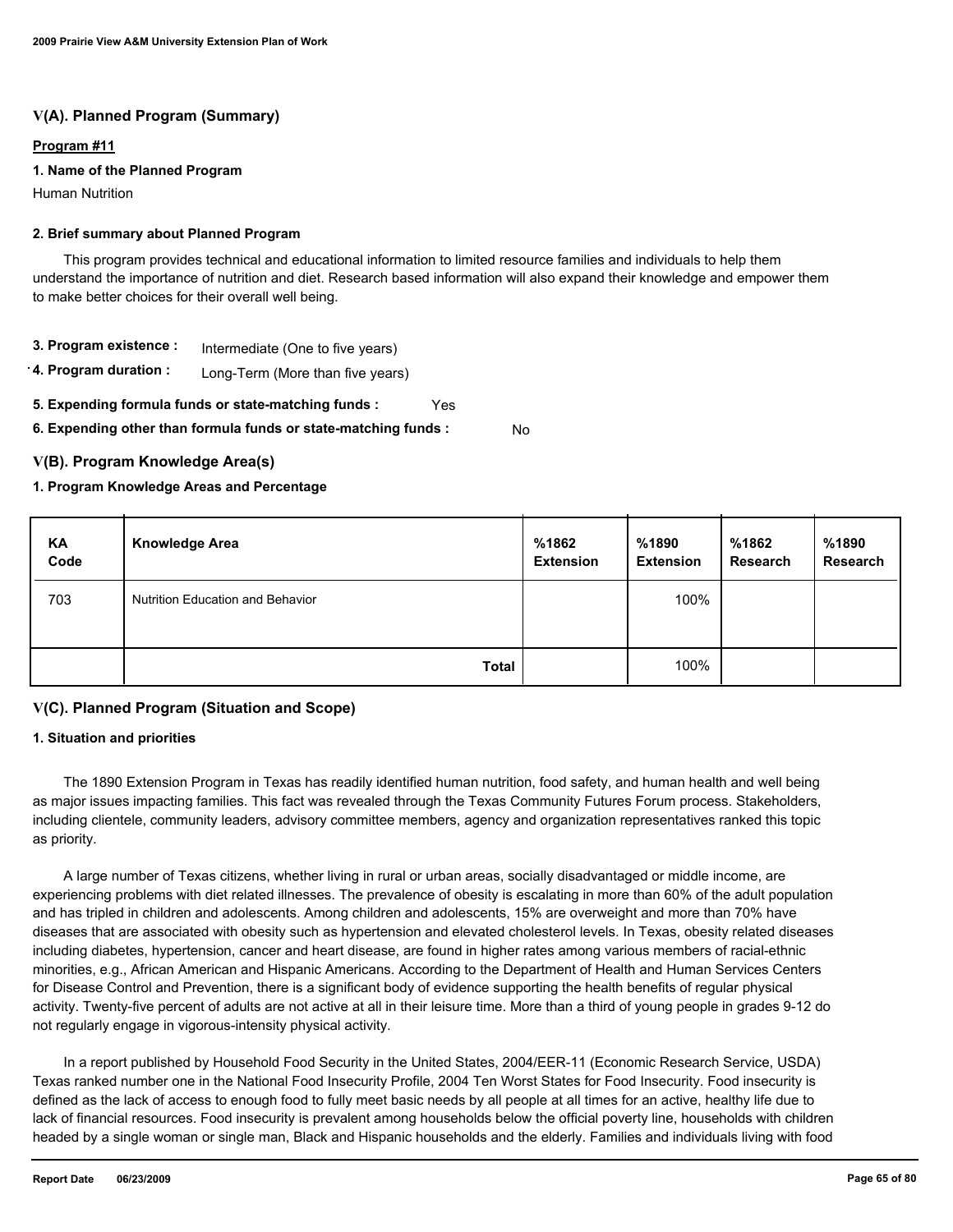insecurity are likely to be hungry, undernourished, and in poor health. Research has shown that individuals involved in well planned, nutrition education programs can significantly improve their health and well-being and gain insight to resources available for securing food. Priorities in this goal will be minority individuals and families with children. The specific aim will be to provide fundamental knowledge regarding the relationship between food consumption and physical activity to optimal health and well being.

### **2. Scope of the Program**

■ In-State Extension

### **V(D). Planned Program (Assumptions and Goals)**

#### **1. Assumptions made for the Program**

 Many families and adults lack basic knowledge regarding the importance of good nutrition in providing optimal health and well being. This lack of knowledge continuously leaves underserved populations in a position of increased risk for chronic, diet related illnesses and overweight/obesity. The Family and Consumer Sciences staff will continue to network with local agencies and organizations, faith-based communities, schools and other groups to engage the target audience in meaningful, informal learning activities and experiences. Collaborations with Texas Department of State Health Services, Child Care Centers, Communities in Schools, Senior Sites, and Housing Authorities have proven successful venues for gaining access to target audiences.

### **2. Ultimate goal(s) of this Program**

 The goals of this program are to: provide families with relevant nutrition education and access to enhance food resources, present opportunities for participants to experience a variety of foods, increase consumption of vegetables and fruits, and engage in regular physical fitness activities.

### **V(E). Planned Program (Inputs)**

#### **1. Estimated Number of professional FTE/SYs to be budgeted for this Program**

| Year | <b>Extension</b> |       | Research |      |
|------|------------------|-------|----------|------|
|      | 1862             | 1890  | 1862     | 1890 |
| 2009 | 0.0              | 7.0   | 0.0      | 0.0  |
| 2010 | 0.0              | 7.0   | 0.0      | 0.0  |
| 2011 | 0.0              | $7.0$ | 0.0      | 0.0  |
| 2012 | 0.0              | 7.0   | 0.0      | 0.0  |
| 2013 | 0.0              | 7.0   | 0.0      | 0.0  |

## **V(F). Planned Program (Activity)**

#### **1. Activity for the Program**

 Provide one-on-one consultations Conduct on-site food demonstrations Provide train the trainer opportunities

Conduct educational programs and classes

 Teach a series of nutrition classes to special interest groups Exhibit educational displays at various sites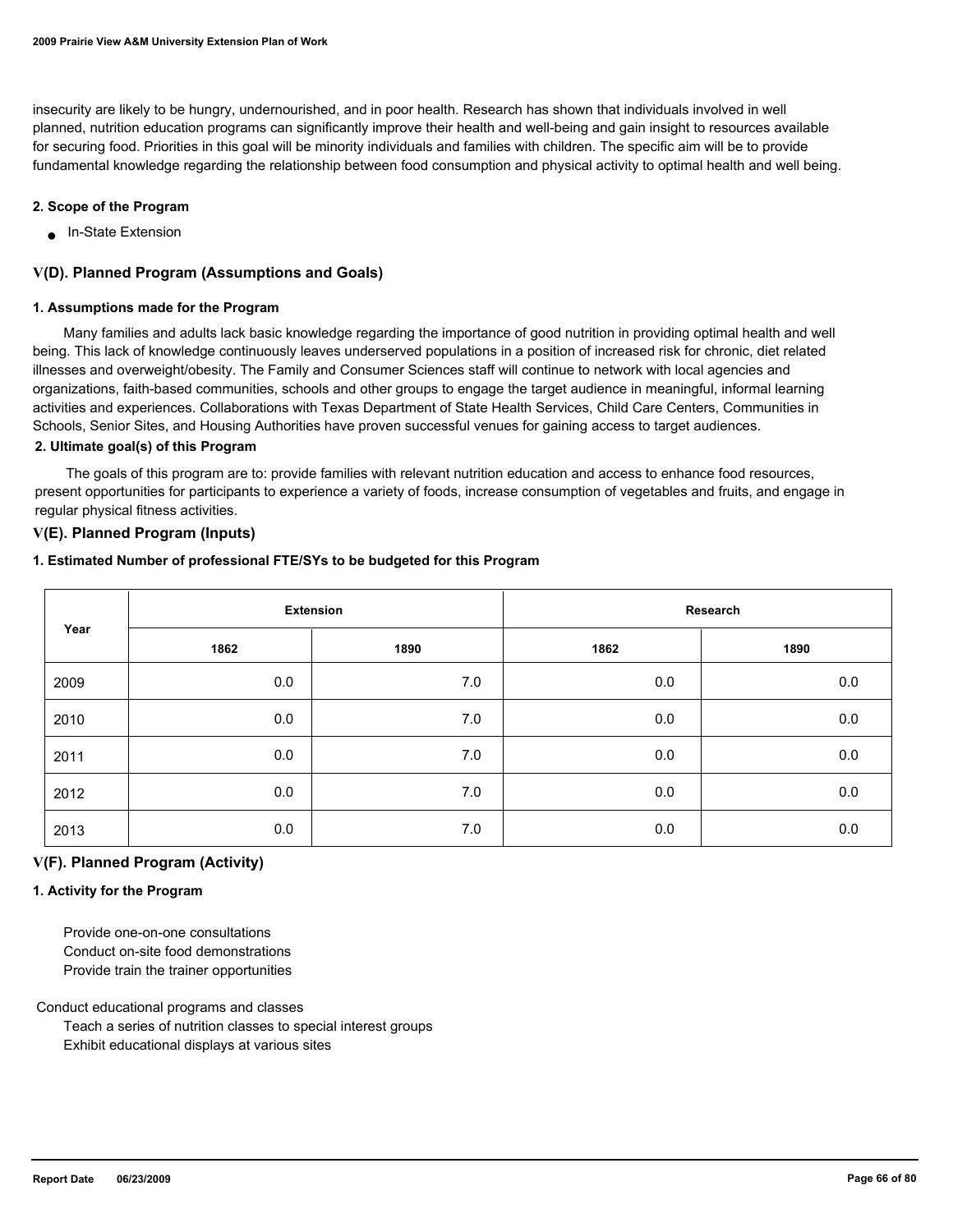### **2. Type(s) of methods to be used to reach direct and indirect contacts**

| <b>Extension</b>                                                                           |                                                                                                     |  |  |
|--------------------------------------------------------------------------------------------|-----------------------------------------------------------------------------------------------------|--|--|
| <b>Direct Methods</b>                                                                      | <b>Indirect Methods</b>                                                                             |  |  |
| Other 2 (On-site demonstrations)<br>Other 1 (Train-the-trainer)<br>One-on-One Intervention | TV Media Programs<br>Other 1 (Exhibits)<br><b>Newsletters</b><br><b>Public Service Announcement</b> |  |  |

### **3. Description of targeted audience**

 Minority families and individuals Senior adults Single parents Persons coping with chronic illnesses

# **V(G). Planned Program (Outputs)**

### **1. Standard output measures**

### **Target for the number of persons(contacts) to be reached through direct and indirect contact methods**

|      | <b>Direct Contacts Adults</b> | <b>Indirect Contacts Adults</b> | <b>Direct Contacts Youth</b> | <b>Indirect Contacts Youth</b> |
|------|-------------------------------|---------------------------------|------------------------------|--------------------------------|
| Year | Target                        | <b>Target</b>                   | Target                       | <b>Target</b>                  |
| 2009 | 13055                         | 14055                           | 1075                         | 3560                           |
| 2010 | 15755                         | 16055                           | 1950                         | 3650                           |
| 2011 | 20000                         | 18000                           | 2000                         | 3800                           |
| 2012 | 20000                         | 18000                           | 2000                         | 3800                           |
| 2013 | 20000                         | 18000                           | 2000                         | 3800                           |

### **2. (Standard Research Target) Number of Patent Applications Submitted**

### **Expected Patent Applications**

| 2009:0 | 2010:0 | 2011:0 | 2012:0 | 2013:0 |
|--------|--------|--------|--------|--------|
|        |        |        |        |        |

#### **3. Expected Peer Review Publications**

| Year | <b>Research Target</b> | <b>Extension Target</b> | <b>Total</b> |
|------|------------------------|-------------------------|--------------|
| 2009 |                        |                         | 0            |
| 2010 |                        |                         | 0            |
| 2011 |                        |                         | O            |
| 2012 |                        |                         | 0            |
| 2013 |                        |                         | 0            |

## **V(H). State Defined Outputs**

### **1. Output Target**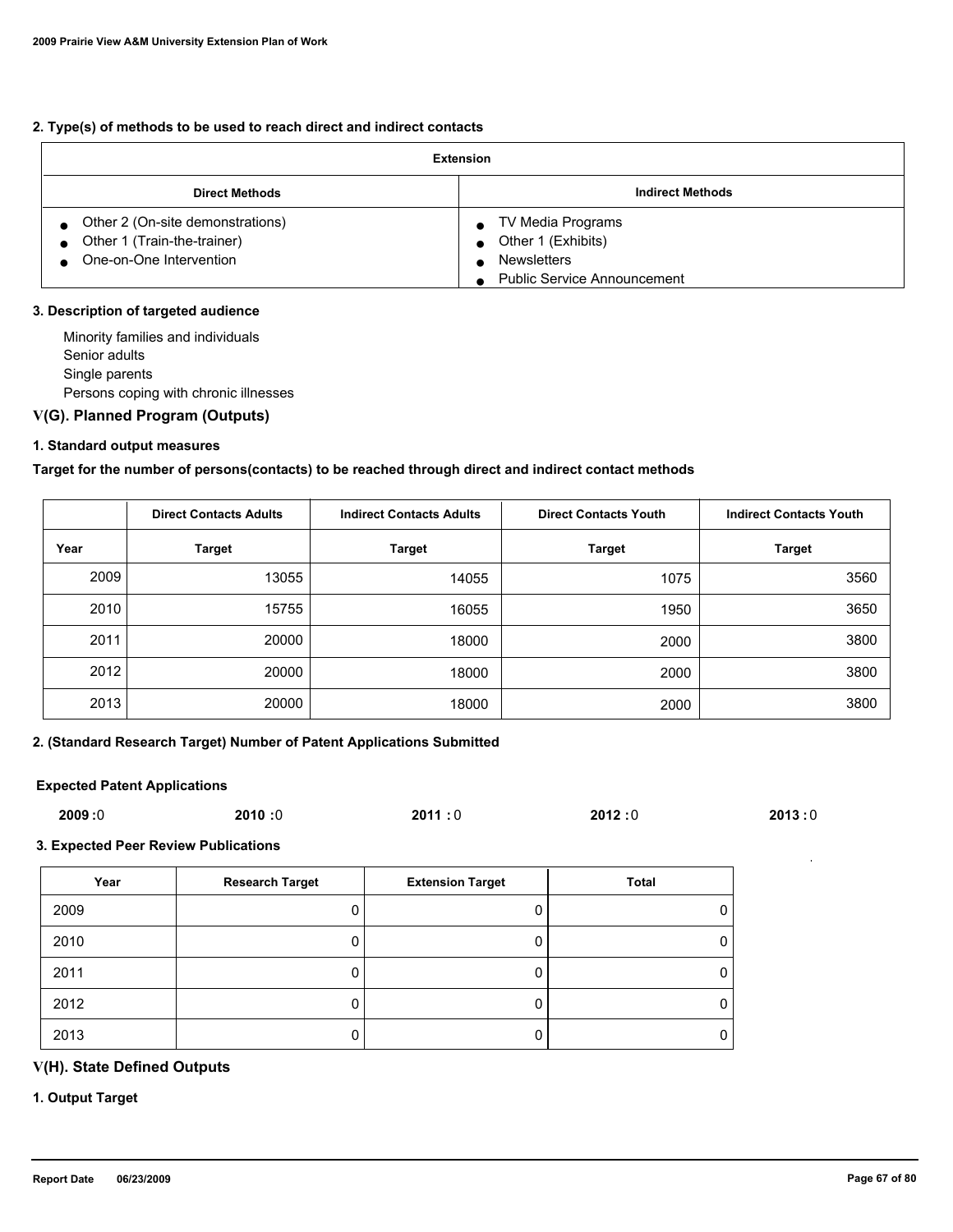● Conduct educational programs on basic nutrition Enroll participants in a series of nutrition educational classes Conduct nutrition workshops and seminars on new dietary guidelines and MyPyramid Disseminate information letters addressing nutrition and health Conduct on site food demonstrations for senior adults and parents

| 2009:800 | 2010:950 | 2011:950 | 2012:950 | 2013:950 |
|----------|----------|----------|----------|----------|
|          |          |          |          |          |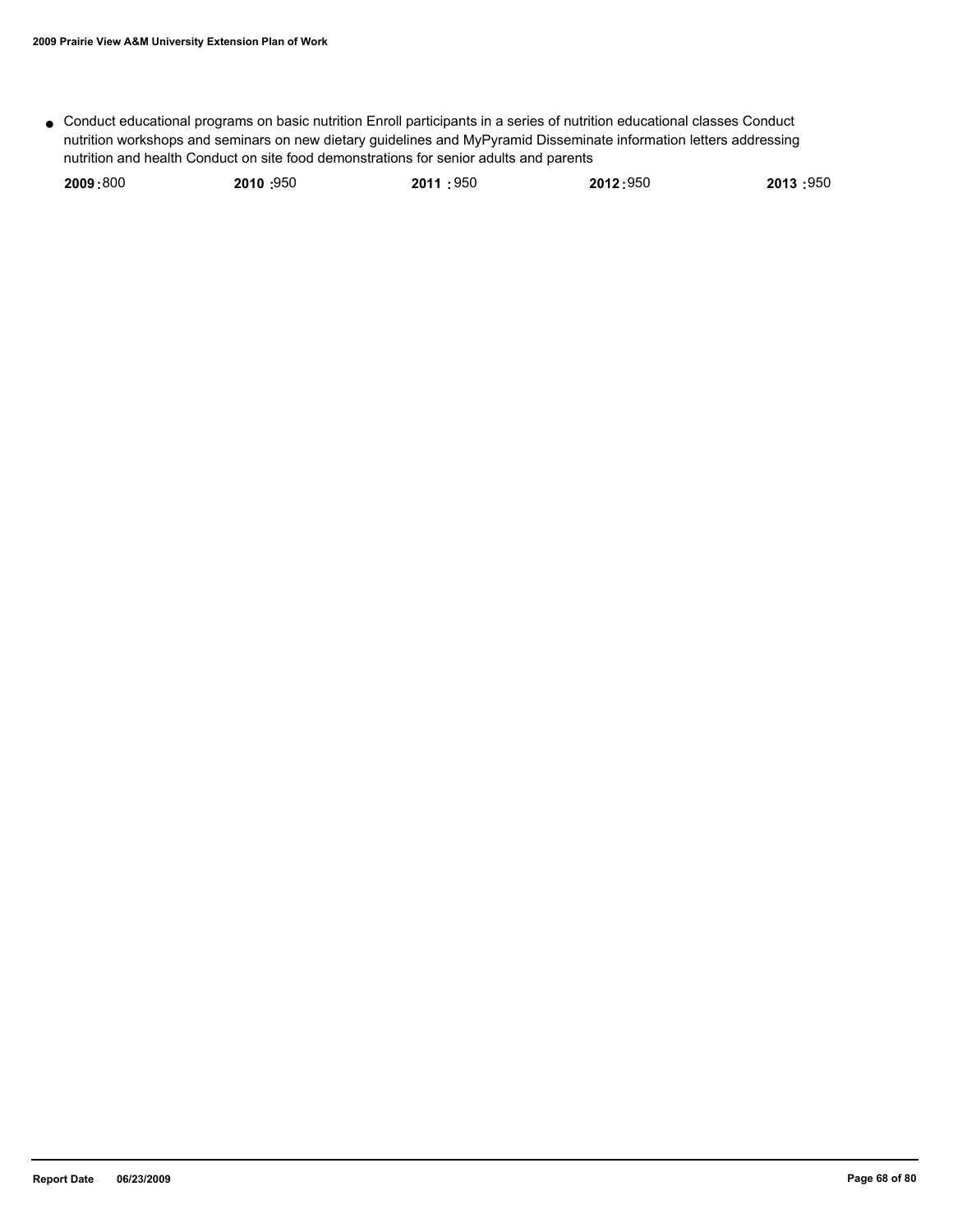# **V(I). State Defined Outcome**

| O. No | <b>Outcome Name</b>                                                                                          |  |  |
|-------|--------------------------------------------------------------------------------------------------------------|--|--|
|       | Participants understand and use MyPyramid in meal buying and preparation Participants become aware of        |  |  |
|       | diet related diseases Participants understand the connection between diet and exercise Participants increase |  |  |
|       | consumption of fruits and vegetables Expectant teen mothers adopt healthy eating habits Participants modify  |  |  |
|       | recipes to decrease amount of calories                                                                       |  |  |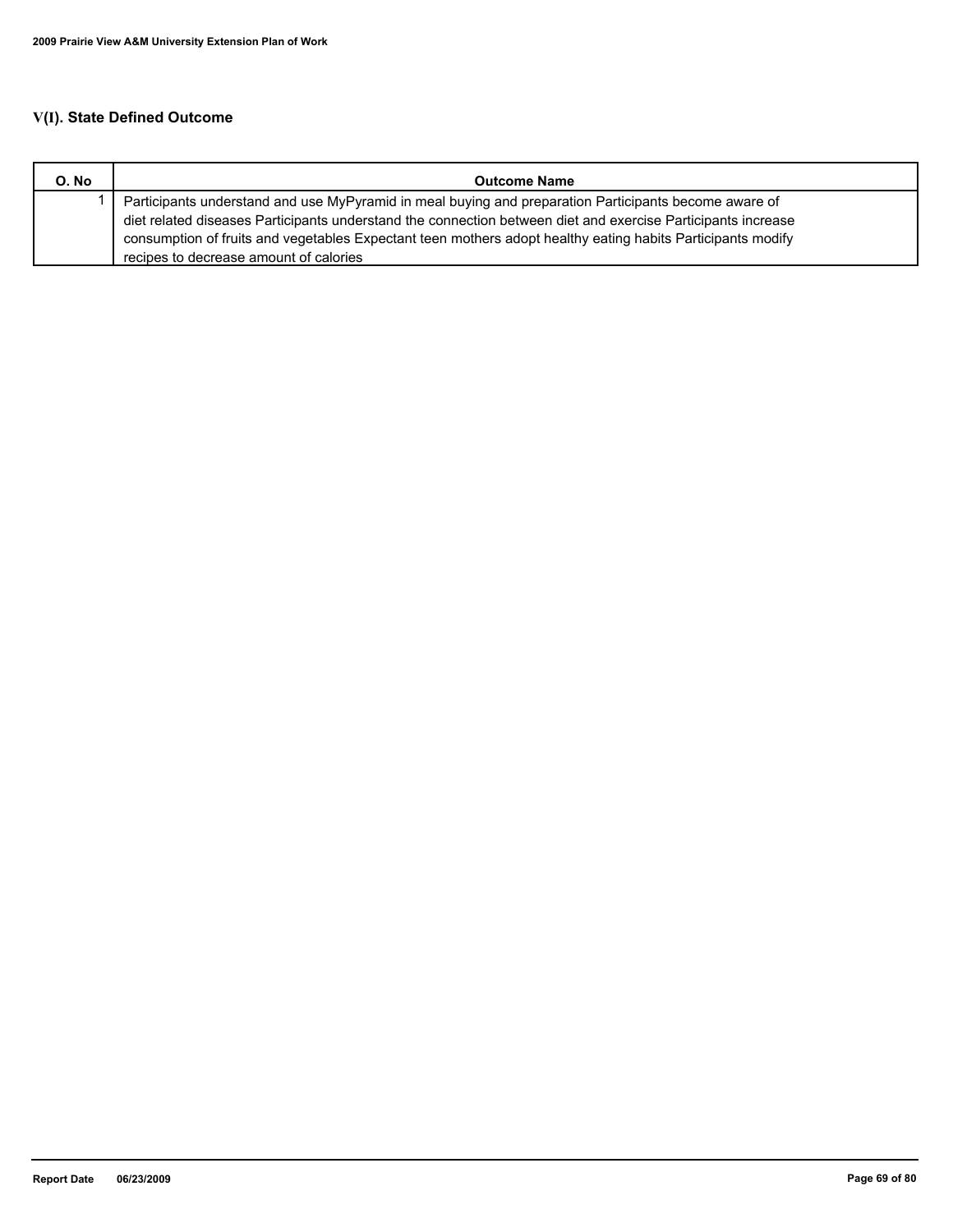### **Outcome #1**

## **1. Outcome Target**

Participants understand and use MyPyramid in meal buying and preparation Participants become aware of diet related diseases Participants understand the connection between diet and exercise Participants increase consumption of fruits and vegetables Expectant teen mothers adopt healthy eating habits Participants modify recipes to decrease amount of calories

| 2. Outcome Type : | Change in Condition Outcome Measure |
|-------------------|-------------------------------------|
|                   |                                     |

| 2009:3800 | 2010: 3950 | 2011 : 4000 | 2012:4000 | 2013:4000 |
|-----------|------------|-------------|-----------|-----------|
|           |            |             |           |           |

### **3. Associated Institute Type(s)**

•1890 Extension

# **4. Associated Knowledge Area(s)**

● 703 - Nutrition Education and Behavior

## **V(J). Planned Program (External Factors)**

### **1. External Factors which may affect Outcomes**

- Competing Programatic Challenges
- Natural Disasters (drought,weather extremes,etc.)
- Other (CEP staff changes)
- Economy

### **Description**

Major changes in weather conditions and the economy can affect the outcomes of the program.

## **V(K). Planned Program (Evaluation Studies and Data Collection)**

## **1. Evaluation Studies Planned**

- Before-After (before and after program)
- During (during program)

## **Description**

Pre and post test as well as surveys and observations during the meetings will be used to evaluate the program.

#### **2. Data Collection Methods**

- On-Site
- Other (surveys and monthly reports)
- Observation

#### **Description**

On-site surveys and observations will be used to collect data on the program.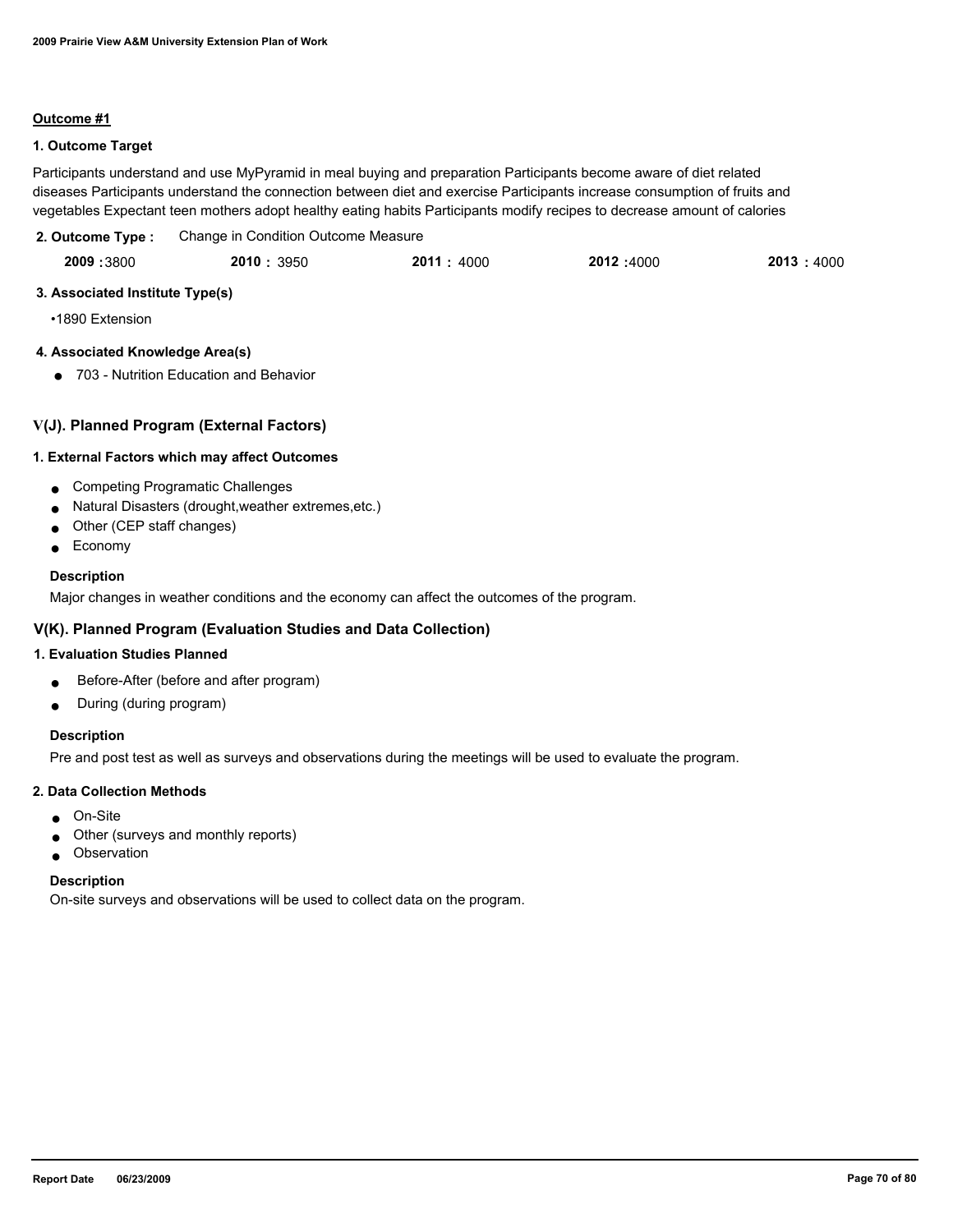## **V(A). Planned Program (Summary)**

### **Program #12**

### **1. Name of the Planned Program**

Families, Youth and Communities - 2

### **2. Brief summary about Planned Program**

 This program provides educational and technical information to limited resource families to strengthen family systems and resiliency. This program engages parents and their children in informal learning activities and guidance to access available resources.

- **3. Program existence :** Intermediate (One to five years)
- **4. Program duration :** Medium Term (One to five years)
- **5. Expending formula funds or state-matching funds :** Yes

**6. Expending other than formula funds or state-matching funds :**

## **V(B). Program Knowledge Area(s)**

### **1. Program Knowledge Areas and Percentage**

| KA<br>Code | <b>Knowledge Area</b>                   | %1862<br><b>Extension</b> | %1890<br><b>Extension</b> | %1862<br><b>Research</b> | %1890<br><b>Research</b> |
|------------|-----------------------------------------|---------------------------|---------------------------|--------------------------|--------------------------|
| 802        | Human Development and Family Well-Being |                           | 100%                      |                          |                          |
|            | <b>Total</b>                            |                           | 100%                      |                          |                          |

No

## **V(C). Planned Program (Situation and Scope)**

#### **1. Situation and priorities**

 All people, whether living in rural or urban communities, are confronted with multifaceted issues that include deteriorating communities, dysfunctional families, declining workforce preparedness, and polluted, distressed environments. These issues are much more acute in limited resource communities and families. Family programs are needed to increase the capacity of families to enhance their own well-being. Trends, such as both parents participating in the work place, a high incidence of teenage pregnancies, increasing violence against youth, increased single-parent families, welfare reform, and other social policies have increased the need for educational programs on parenting, providing proper child care, and related services. Texas Kids Count census data indicates that 30 percent of children reside in single-parent households. Of the 30 percent, five percent reside in father only households and 25 percent live in mother only households. According to the 2000 census there are more than 530,000 grandparents in Texas who are raising their grandchildren. Only the state of New York has a higher number. Yet, Texas is near the bottom nationally for providing benefits to support grandparents raising grandchildren. This trend is due to: increasing numbers of single parent families, the high rate of divorce, teenage pregnancies, AIDS, incarceration of parents, substance abuse , death or disability, and parental abuse and neglect.

 Grandparents are forced to raise grandchildren due to the neglect or abuse of the biological parents, in many cases. To save a child from the hands of neglect and/or abuse is an ultimate sacrifice for anyone, but especially for grandparents. In many instances, the grandparent has not prepared or planned to raise another child and inevitably suffer financial hardships. In Texas, 21% of these grandparents are African Americans; 42% are Hispanic/Latino; 1% Asian, and 35% are White. Thirty-two percent of these grandparents live in households without the children's parents present. Culture shock at having to deal with children and adolescents of a different generation can be great. Grandparent headed households have a significantly higher poverty rate than other kinds of family units. Child and adolescent psychiatrists recognize the important role many grandparents play in raising their grandchildren. The better grandparents are able to meet their own needs, the better they can fulfill the demands of parenting.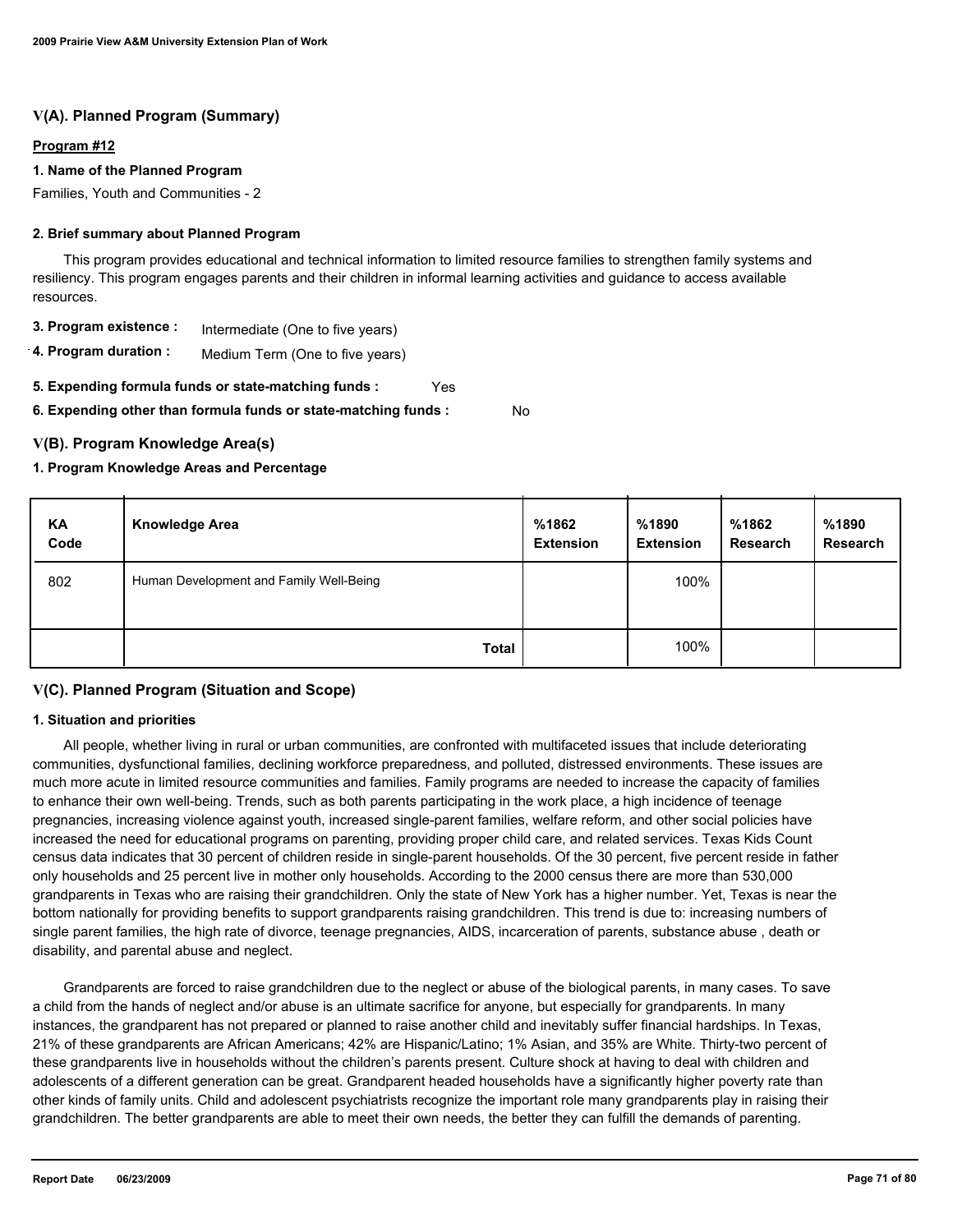#### **2. Scope of the Program**

■ In-State Extension

#### **V(D). Planned Program (Assumptions and Goals)**

#### **1. Assumptions made for the Program**

 Parental responsibilities and challenges continue to have significant impact on many limited resource families. The burden of child rearing impacted by other factors, unfortunately, in many cases lead to child abuse and neglect. Parents need a strong and positive support system and resources for a stable and secure environment. In 2005, the Texas Child Protective Services confirmed 61,433 child abuse and neglect cases and 203,916 unconfirmed cases. Therefore, the need for parenting education to include foster parents, grandparents and adoptive parents will be significant. In order to address these parental challenges, both headquarters and county staff will engage participants in informal learning activities. Extension staff will continue to network with local agencies and organizations to present parenting education using a variety of teaching methods. A majority of the previous target audiences have been provided through collaborative partnerships with schools, churches, Child Protective Services, child care centers and Communities in Schools. Behavior changes among parents and children will result in increased knowledge and skills relating to discipline, improved communication skills, and stress and anger management.

#### **2. Ultimate goal(s) of this Program**

 Involve community and family level interventions to enhance communication and family well being. Empower parents with information to access community and other resources to enhance their family infrastructure.

#### **V(E). Planned Program (Inputs)**

#### **1. Estimated Number of professional FTE/SYs to be budgeted for this Program**

|      | <b>Extension</b> |      | Research |         |  |
|------|------------------|------|----------|---------|--|
| Year | 1862             | 1890 | 1862     | 1890    |  |
| 2009 | 0.0              | 5.4  | 0.0      | 0.0     |  |
| 2010 | 0.0              | 5.4  | 0.0      | 0.0     |  |
| 2011 | 0.0              | 5.4  | 0.0      | $0.0\,$ |  |
| 2012 | 0.0              | 5.4  | 0.0      | 0.0     |  |
| 2013 | 0.0              | 5.4  | 0.0      | $0.0\,$ |  |

#### **V(F). Planned Program (Activity)**

#### **1. Activity for the Program**

 Conduct educational programs on parenting, grandparents as parents, improving communications and listening skills, discipline, building self esteem, and bullying.

#### **2. Type(s) of methods to be used to reach direct and indirect contacts**

| Extension                                                                                                                                                  |                                                                                             |  |  |
|------------------------------------------------------------------------------------------------------------------------------------------------------------|---------------------------------------------------------------------------------------------|--|--|
| <b>Indirect Methods</b><br><b>Direct Methods</b>                                                                                                           |                                                                                             |  |  |
| <b>Group Discussion</b><br>One-on-One Intervention<br><b>Education Class</b><br>Other 1 (distributing printed materials)<br>Other 2 (conferences/seminars) | TV Media Programs<br><b>Newsletters</b><br>Other 2 (news articles)<br>Other 1 (videos/DVDs) |  |  |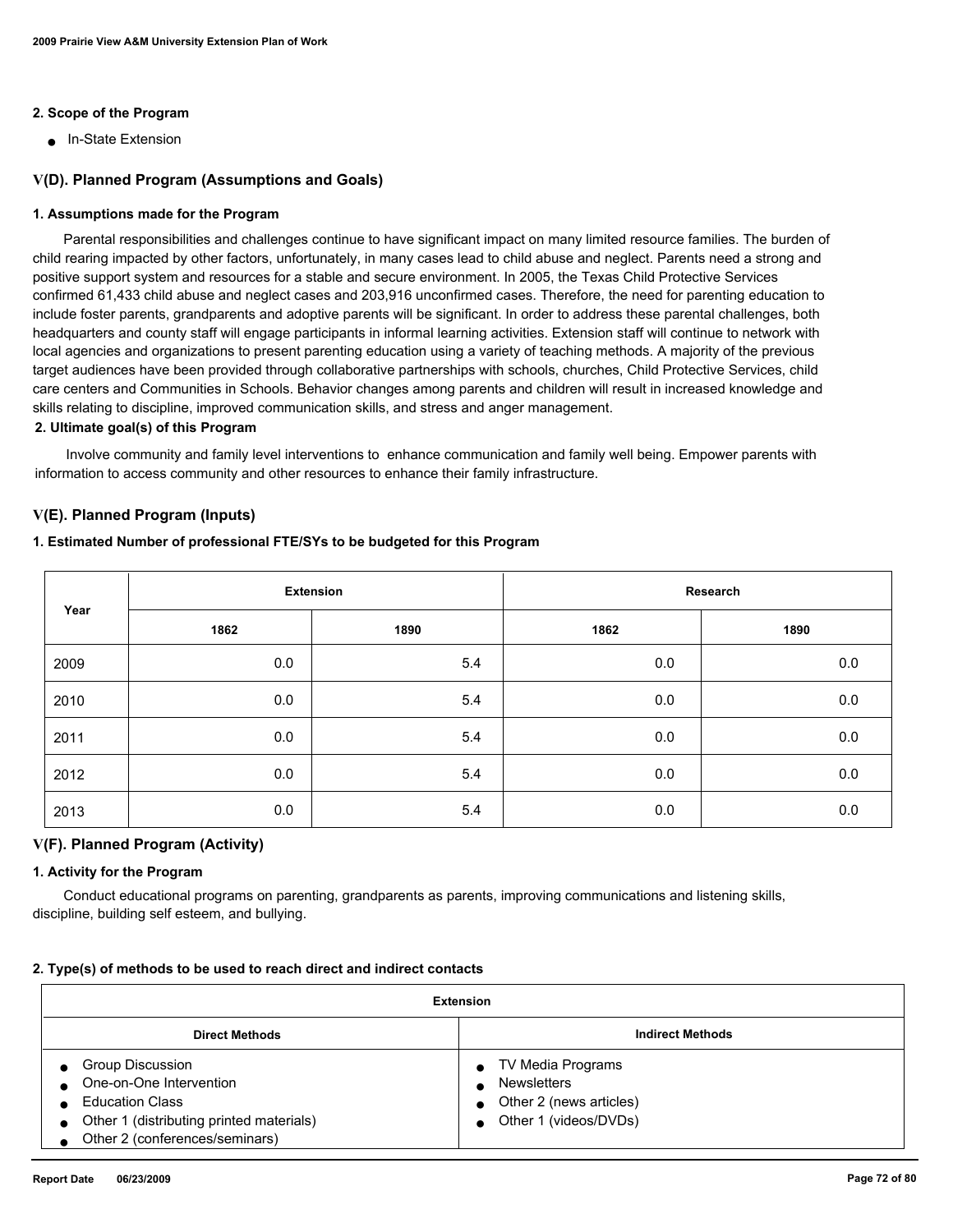#### **3. Description of targeted audience**

 Single parents Grandparents as parents Teen parents Parents with children, birth to age five

# **V(G). Planned Program (Outputs)**

#### **1. Standard output measures**

#### **Target for the number of persons(contacts) to be reached through direct and indirect contact methods**

|      | <b>Direct Contacts Adults</b> | <b>Indirect Contacts Adults</b> | <b>Direct Contacts Youth</b> | <b>Indirect Contacts Youth</b> |
|------|-------------------------------|---------------------------------|------------------------------|--------------------------------|
| Year | <b>Target</b>                 | <b>Target</b>                   | <b>Target</b>                | <b>Target</b>                  |
| 2009 | 870                           | 980                             | 530                          | 560                            |
| 2010 | 875                           | 1000                            | 540                          | 570                            |
| 2011 | 880                           | 1050                            | 550                          | 575                            |
| 2012 | 880                           | 1050                            | 550                          | 575                            |
| 2013 | 880                           | 1050                            | 550                          | 575                            |

# **2. (Standard Research Target) Number of Patent Applications Submitted**

#### **Expected Patent Applications**

| 2009:0 | 2010:0 | 2011:0 | 2012:0 | 2013:0 |
|--------|--------|--------|--------|--------|
|        |        |        |        |        |

# **3. Expected Peer Review Publications**

| Year | <b>Research Target</b> | <b>Extension Target</b> | Total |
|------|------------------------|-------------------------|-------|
| 2009 |                        |                         | 0     |
| 2010 |                        |                         | 0     |
| 2011 |                        |                         | 0     |
| 2012 |                        |                         | 0     |
| 2013 |                        |                         | 0     |

# **V(H). State Defined Outputs**

#### **1. Output Target**

Conduct educational programs on parenting Provide one-on-one consultations for parents/grandparents Participants attending ● conferences/seminars Students participating in classes on bullying

| 2009:700 | 2010:850 | 2011:900 | 2012:900 | 2013 :900 |
|----------|----------|----------|----------|-----------|
|          |          |          |          |           |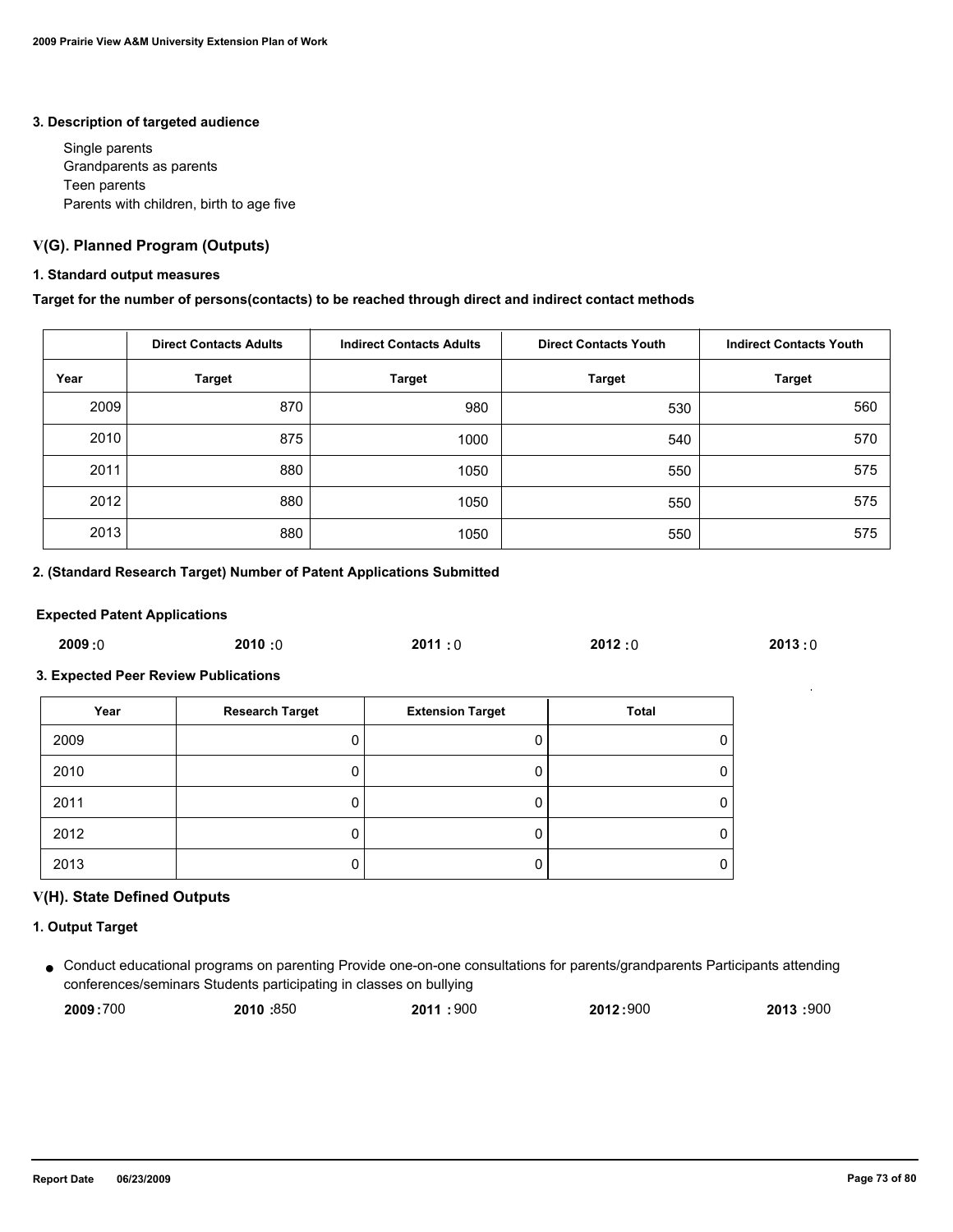# **V(I). State Defined Outcome**

| O. No | <b>Outcome Name</b>                                                                                     |
|-------|---------------------------------------------------------------------------------------------------------|
|       | Improved communication skills Learned new ways to manage anger Learned how to cope with stress Identify |
|       | effective discipline strategies Increased awareness of dealing with bullies                             |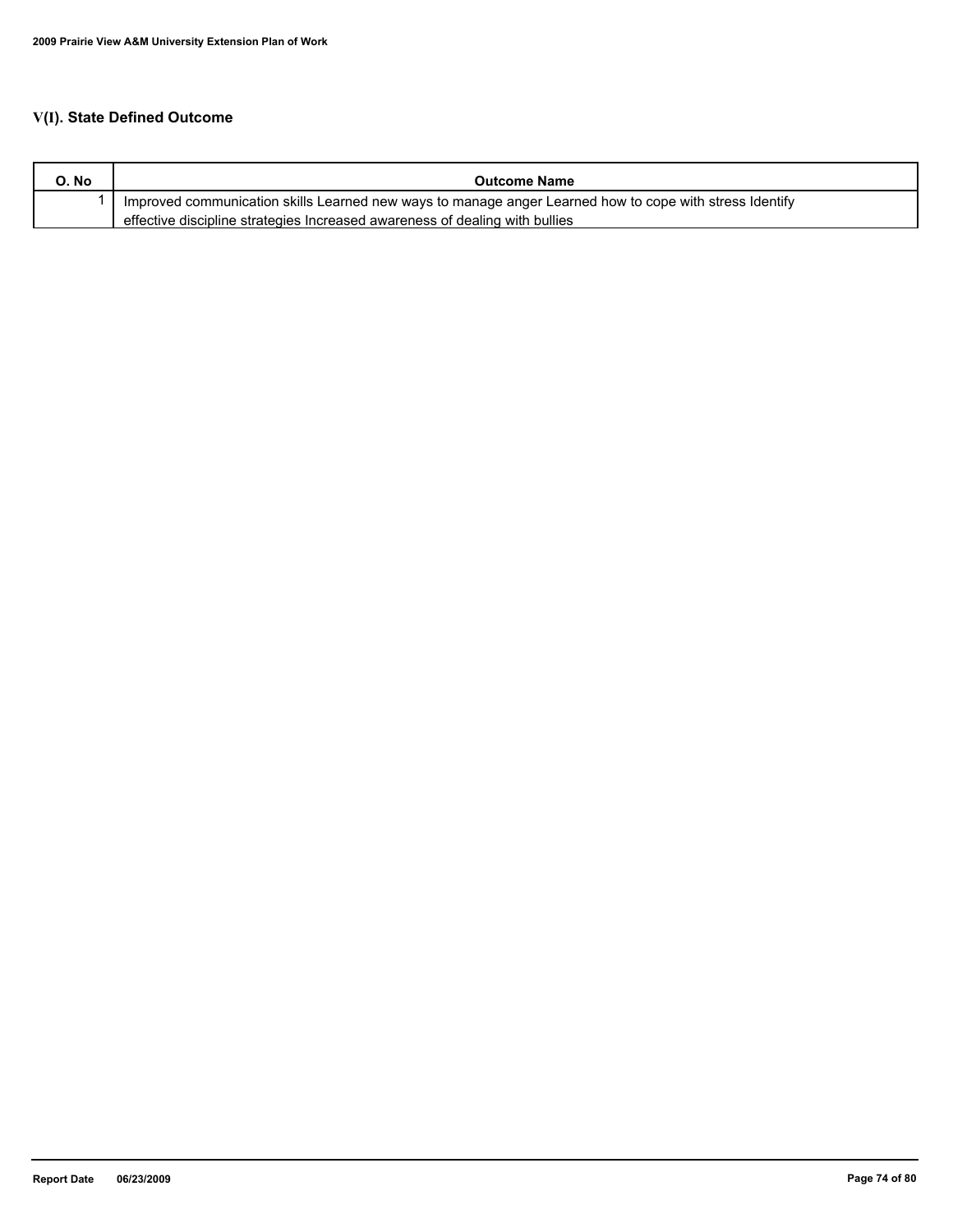#### **Outcome #1**

# **1. Outcome Target**

Improved communication skills Learned new ways to manage anger Learned how to cope with stress Identify effective discipline strategies Increased awareness of dealing with bullies

| 2. Outcome Type : | Change in Knowledge Outcome Measure |
|-------------------|-------------------------------------|
|                   |                                     |

| 2009:600 | 2010:<br>750 | 2011:<br>800 | 2012:800 | 2013<br>800 |
|----------|--------------|--------------|----------|-------------|
|          |              |              |          |             |

# **3. Associated Institute Type(s)**

•1890 Extension

# **4. Associated Knowledge Area(s)**

● 802 - Human Development and Family Well-Being

# **V(J). Planned Program (External Factors)**

# **1. External Factors which may affect Outcomes**

- Natural Disasters (drought,weather extremes,etc.)
- Other (CEP staff changes)
- Competing Programatic Challenges
- Economy
- Populations changes (immigration,new cultural groupings,etc.)

#### **Description**

Extreme weather conditions and changes in population will affect outcomes.

# **V(K). Planned Program (Evaluation Studies and Data Collection)**

#### **1. Evaluation Studies Planned**

- During (during program)
- Before-After (before and after program)

# **Description**

Pre and post test and observations during the programs will bge used for evaluation.

#### **2. Data Collection Methods**

- Observation
- Unstructured
- Other (surveys and monthly reports)
- On-Site

#### **Description**

Surveys as well as observation will be used for data collection.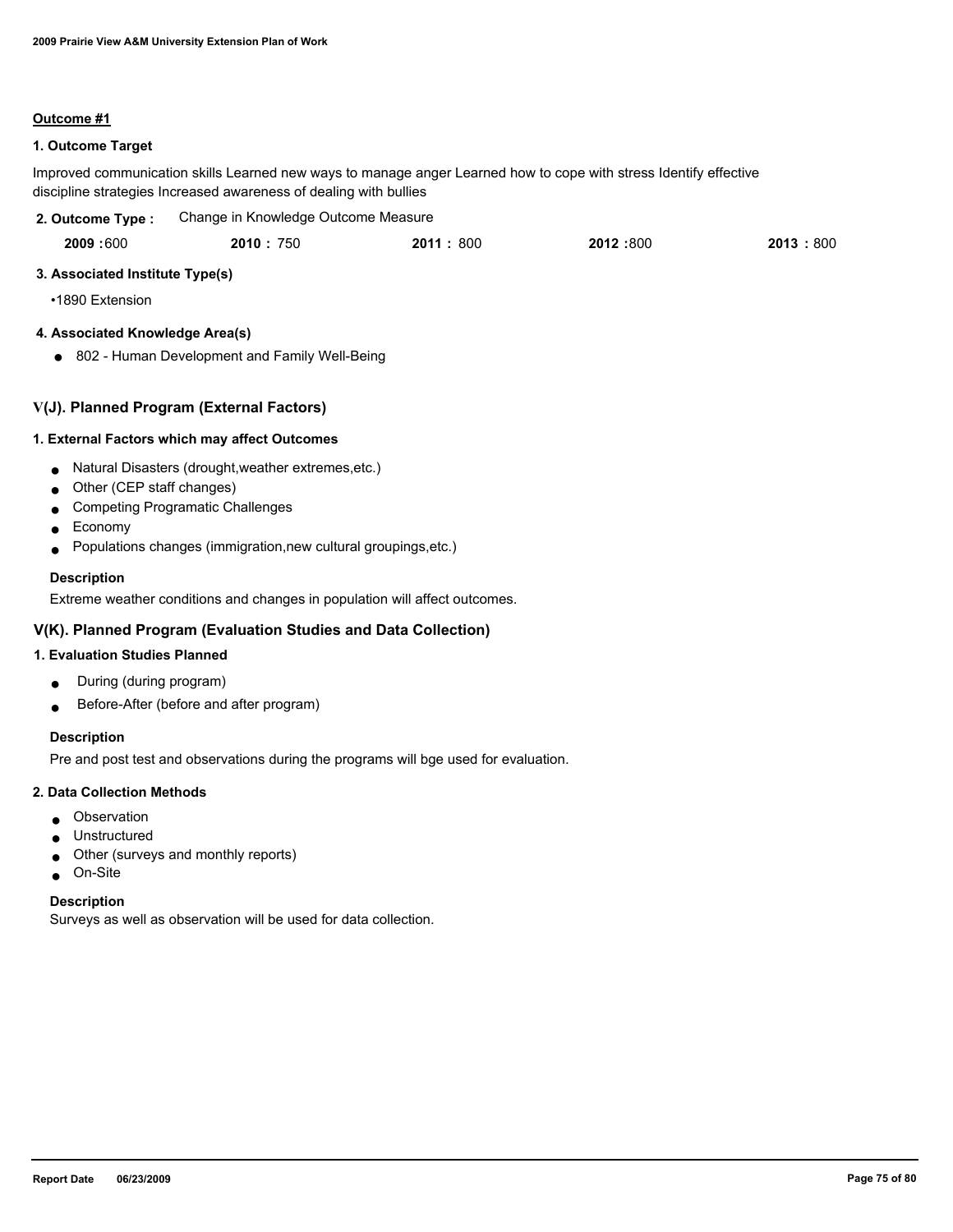# **V(A). Planned Program (Summary)**

#### **Program #13**

#### **1. Name of the Planned Program**

Human Health and Well-Being

#### **2. Brief summary about Planned Program**

 This area concerns activities related to healthy lifestyles, including maintenance of social, emotional and physical health. The focus is on physical activity, exercise, and health related practices including screening, immunization, and preventive care. The work in this area frequently involves population groups at risk and the factors that promote or hinder healthy lifestyles in these groups. Education and extension programs on healthy lifestyles and behavior change are concerned with the development, evaluation and dissemination of education programs and strategies for limited-resource individuals and families.

- **3. Program existence :** Intermediate (One to five years)
- **4. Program duration :** Short-Term (One year or less)
- **5. Expending formula funds or state-matching funds :** Yes
- **6. Expending other than formula funds or state-matching funds :** No

# **V(B). Program Knowledge Area(s)**

# **1. Program Knowledge Areas and Percentage**

| KA<br>Code | <b>Knowledge Area</b>    | %1862<br><b>Extension</b> | %1890<br><b>Extension</b> | %1862<br>Research | %1890<br>Research |
|------------|--------------------------|---------------------------|---------------------------|-------------------|-------------------|
| 724        | <b>Healthy Lifestyle</b> |                           | 100%                      |                   |                   |
|            | <b>Total</b>             |                           | 100%                      |                   |                   |

# **V(C). Planned Program (Situation and Scope)**

#### **1. Situation and priorities**

 Chronic diseases such as heart disease, stroke, cancer and diabetes are among the most prevalent, costly, and preventable of all health problems. Statistics show that 7 out of 10 Americans who die each year, or more than 1.7 million people die of chronic disease. Heart disease is the leading cause of death in Texas, accounting for 43,199 deaths or approximately 285 of the state's deaths in 2001. Stroke is the third leading cause of death accounting for 10,616 deaths or approximately 75 of the state's deaths in 2001. In Texas, over 20% of the adult population has been told that they have high blood pressure. Approximately 10 percent of the population in Texas have been told by a doctor that they have diabetes. Cardiovascular disease is the major cause of death among minority populations. The highest mortality rate is in the African American population. In 2002, the death rate for ischemic heart disease for African Americans was 353 per 100,000, compared to 254.7 per 100,000 for whites and 209.6 per 100,000 for Hispanics. Additionally, the 2002 death rate for stroke among African Americans was 90.4 per 100,000, compared to 61.9 per 100,000 for whites and 50.5 per 100,000 for Hispanics. Two major independent factors for heart disease and stroke are high blood pressure and cholesterol. Other important risk factors include diabetes, tobacco use, physical inactivity, and being overweight or obese. A key strategy for addressing these risk factors is to educate clientele about the importance of prevention. People should be educated about the signs and symptoms of hypertension and stroke and the importance of calling 911 quickly. Approximately 47% of heart attack and stroke victims die before emergency medical personnel arrive. This number could be reduced through teaching individuals when to seek emergency medical assistance.

 Cancer is the second leading cause of death and is responsible for one and four deaths in the United States. In 2004, over 560,000 American will die of cancer. In Texas, 34,830 deaths are expected. Lung and Broncus are the sites affected mostly by both males and females, followed by breast, prostate and colon. African Americans and Hispanics are disproportionately affected by these types of cancer.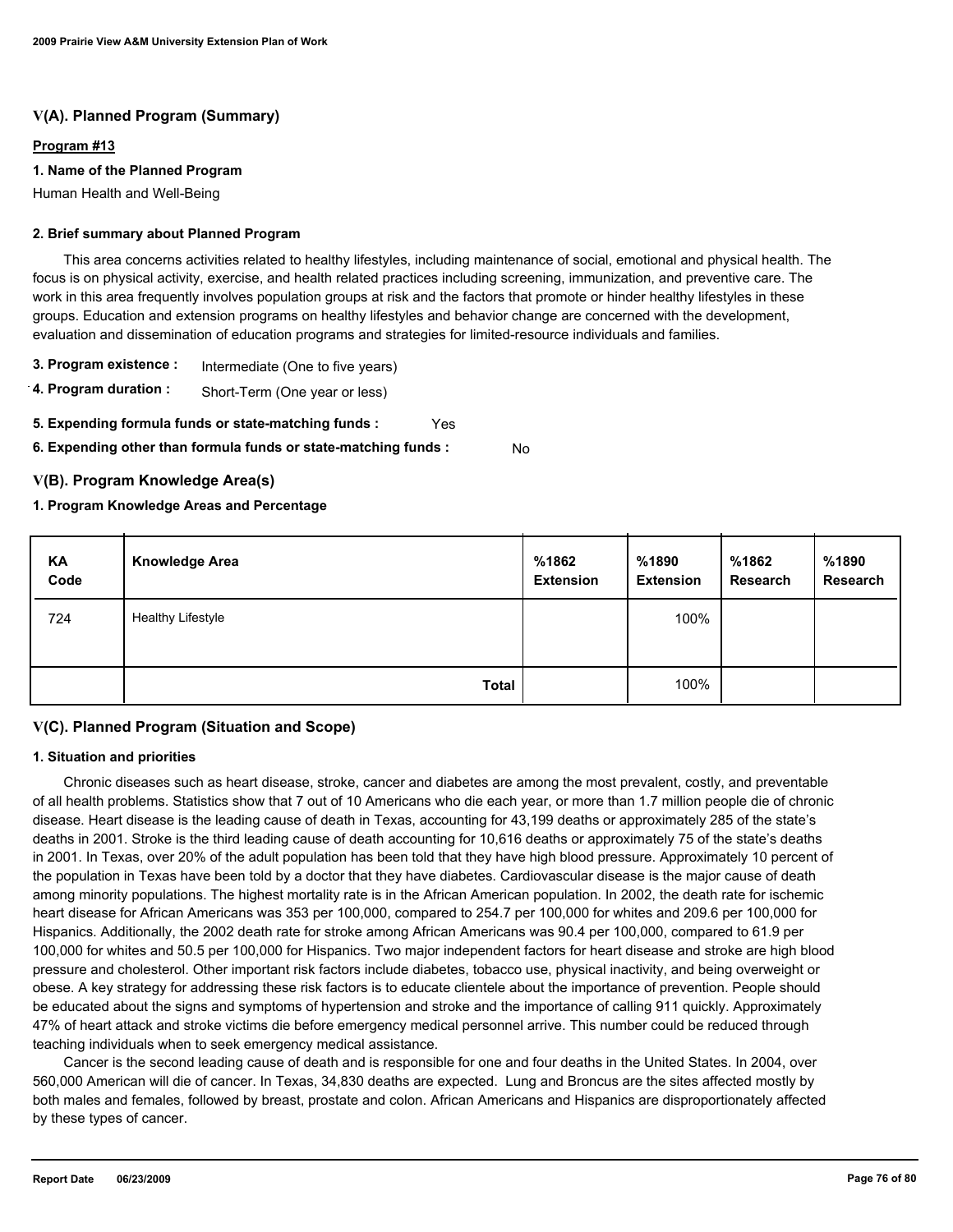# **2. Scope of the Program**

■ In-State Extension

# **V(D). Planned Program (Assumptions and Goals)**

#### **1. Assumptions made for the Program**

 Many families and individuals are unaware of their risks of chronic illnesses due to their lack of participation in preventive health screenings. Early detection can significantly reduce the cost associated with treatment of chronic diseases. The Cooperative Extension Program will continue educational efforts previously established to address chronic diseases in minority populations. Continued partnerships will be established as well as new ones formed with potential collaborators. These include, but are not limited to the Texas Department of State Health Services, the National Cancer Institute's (Body and Soul) Cancer Information Service, and the American Cancer Society. Educational outreach efforts will result in a more informed public and hopefully a reduction in the incidence of chronic diseases within minority populations.

#### **2. Ultimate goal(s) of this Program**

 The ultimate goal of this program is to develop an awareness of interventions and behaviors that will lead to healthier lifestyles. Provide opportunities for participants to access health screenings and information to make better choices. This goal will be accomplished through the development of culturally sensitive, age-appropriate educational materials and activities.

# **V(E). Planned Program (Inputs)**

#### **1. Estimated Number of professional FTE/SYs to be budgeted for this Program**

| Year |      | <b>Extension</b> |      | Research |
|------|------|------------------|------|----------|
|      | 1862 | 1890             | 1862 | 1890     |
| 2009 | 0.0  | 6.0              | 0.0  | $0.0\,$  |
| 2010 | 0.0  | 6.0              | 0.0  | $0.0\,$  |
| 2011 | 0.0  | 6.0              | 0.0  | $0.0\,$  |
| 2012 | 0.0  | 6.0              | 0.0  | 0.0      |
| 2013 | 0.0  | 6.0              | 0.0  | 0.0      |

#### **V(F). Planned Program (Activity)**

#### **1. Activity for the Program**

 Partner with local agencies to provide health screenings and health fairs. Recruit participants for educational classes focusing on chronic diseases Exhibit educational displays at various sites Conduct workshops and conferences in local communities.

# **2. Type(s) of methods to be used to reach direct and indirect contacts**

| <b>Extension</b>                  |                          |  |  |  |
|-----------------------------------|--------------------------|--|--|--|
| <b>Direct Methods</b>             | <b>Indirect Methods</b>  |  |  |  |
| • Other 1 (Health fairs)          | • Other 1 (DVD's/videos) |  |  |  |
| Demonstrations                    | • TV Media Programs      |  |  |  |
| Workshop                          | <b>Newsletters</b>       |  |  |  |
| Other 2 (Immunization screenings) | Other 2 (News articles)  |  |  |  |

#### **3. Description of targeted audience**

Faith-Based groups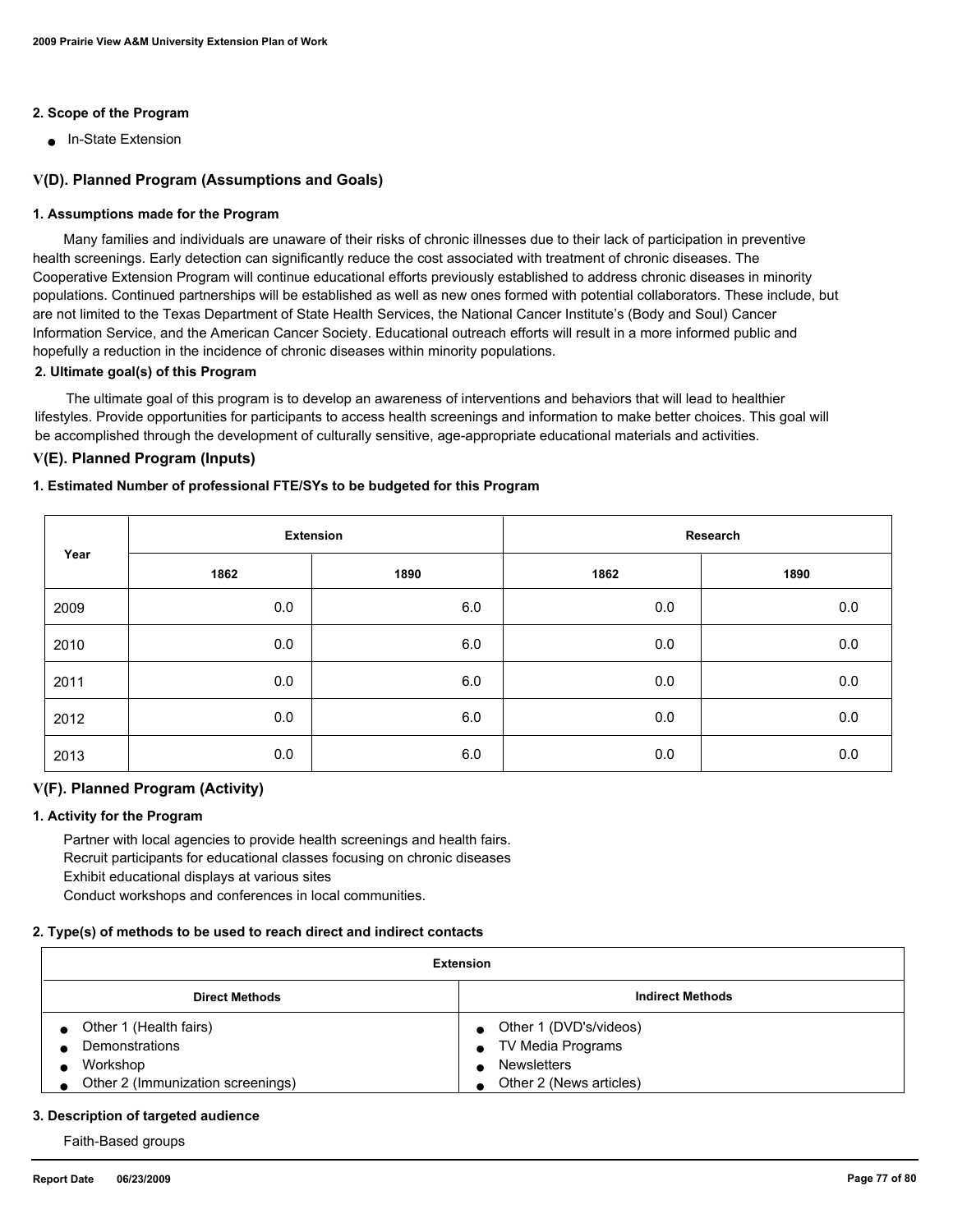Families and individuals Senior groups Housing Residents Worksite employees

# **V(G). Planned Program (Outputs)**

#### **1. Standard output measures**

**Target for the number of persons(contacts) to be reached through direct and indirect contact methods**

|      | <b>Direct Contacts Adults</b> | <b>Indirect Contacts Adults</b> | <b>Direct Contacts Youth</b> | <b>Indirect Contacts Youth</b> |
|------|-------------------------------|---------------------------------|------------------------------|--------------------------------|
| Year | <b>Target</b>                 | <b>Target</b>                   | <b>Target</b>                | <b>Target</b>                  |
| 2009 | 800                           | 1200                            | 125                          | 175                            |
| 2010 | 1000                          | 1500                            | 150                          | 200                            |
| 2011 | 1200                          | 1800                            | 175                          | 225                            |
| 2012 | 1200                          | 1800                            | 175                          | 225                            |
| 2013 | 1200                          | 1800                            | 175                          | 225                            |

# **2. (Standard Research Target) Number of Patent Applications Submitted**

#### **Expected Patent Applications**

| 2009:0 | 2010:0 | 2011:0 | 2012:0 | 2013:0 |
|--------|--------|--------|--------|--------|
|        |        |        |        |        |

#### **3. Expected Peer Review Publications**

| Year | <b>Research Target</b> | <b>Extension Target</b> | Total |
|------|------------------------|-------------------------|-------|
| 2009 |                        |                         |       |
| 2010 |                        |                         |       |
| 2011 |                        |                         |       |
| 2012 |                        |                         |       |
| 2013 |                        |                         |       |

# **V(H). State Defined Outputs**

#### **1. Output Target**

Conduct educational programs on chronic illnesses Participants attending conferences/seminars Individuals receiving free ● health screenings Disseminate newsletters via website

| 2009:1300 | 2010:1500 | 2011:1600 | 2012:1600 | 2013:1600 |
|-----------|-----------|-----------|-----------|-----------|
|           |           |           |           |           |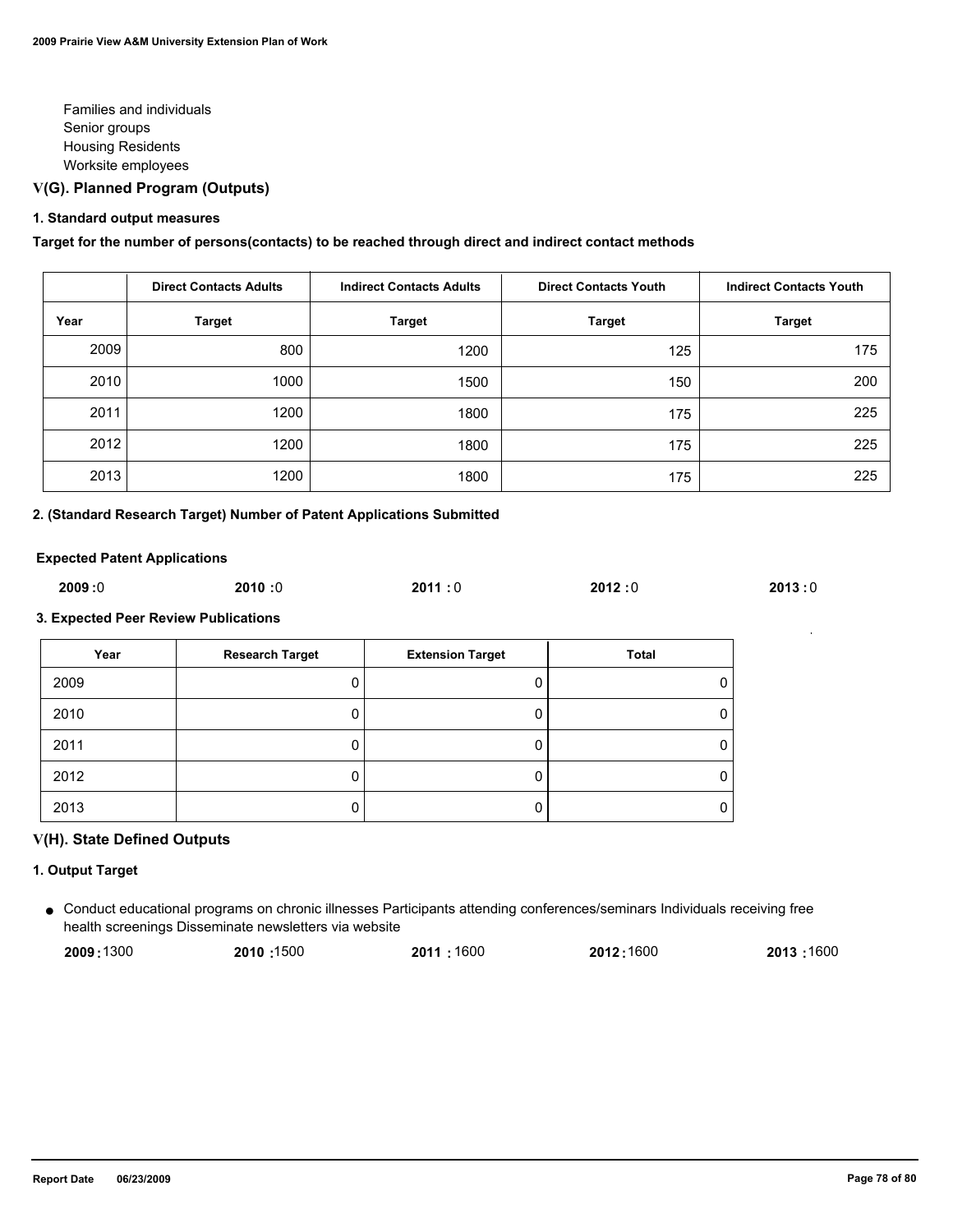# **V(I). State Defined Outcome**

| O. No | <b>Outcome Name</b>                                                                                          |
|-------|--------------------------------------------------------------------------------------------------------------|
|       | Increased number of individuals participating in health screenings Participants become aware of diet related |
|       | diseases and prevention strategies Participants understand the importance of early diagnoses for all family  |
|       | members                                                                                                      |